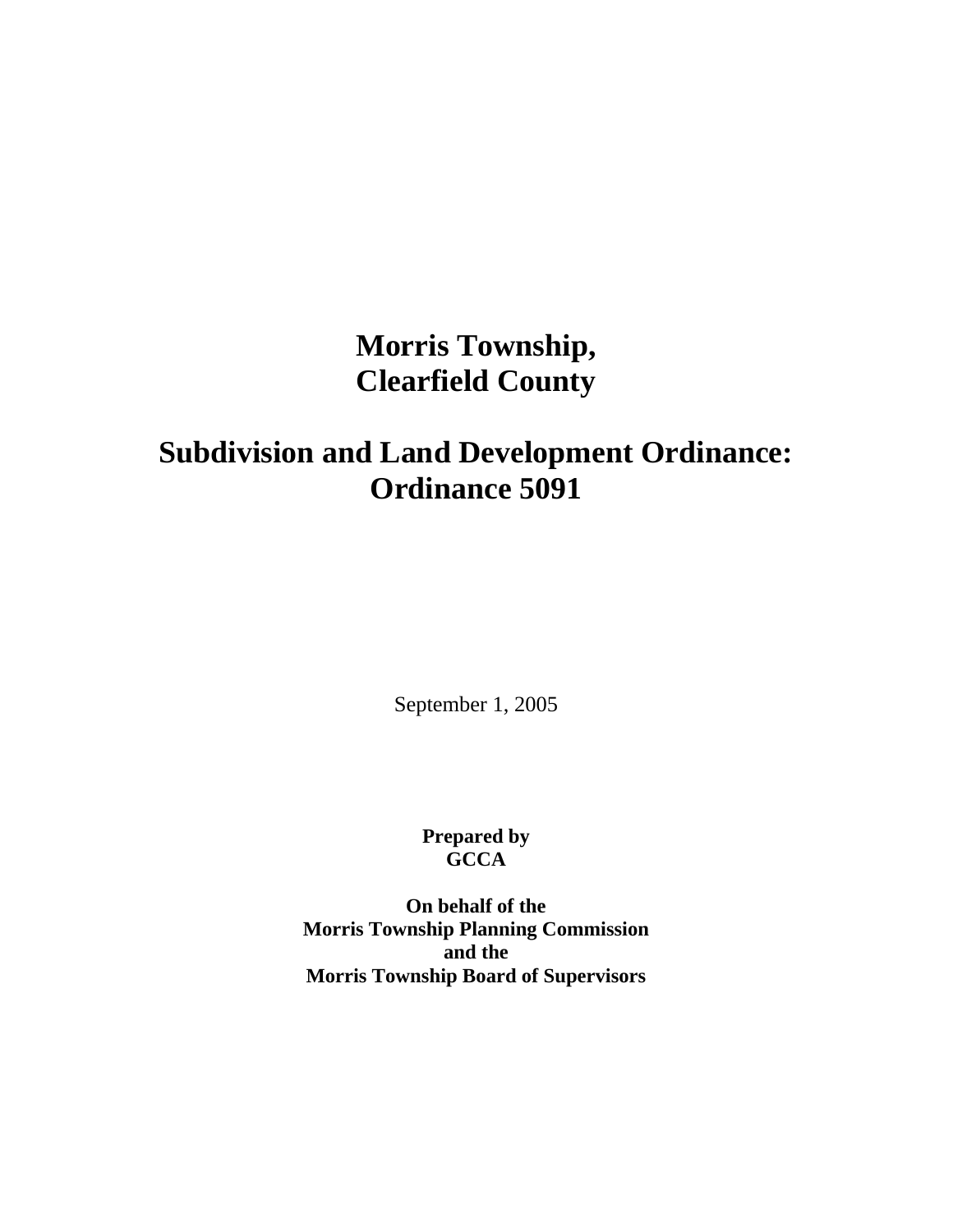**Morris Township, Clearfield County** 

## **Subdivision and Land Development Ordinance Ordinance 5091**

September 1, 2005

**Prepared by GCCA** 

**On behalf of the Morris Township Planning Commission and the Morris Township Board of Supervisors** 

*This project was funded, in part, by a grant from the Pennsylvania Department of Community and Economic Development, Land Use Planning Technical Assistance Program.*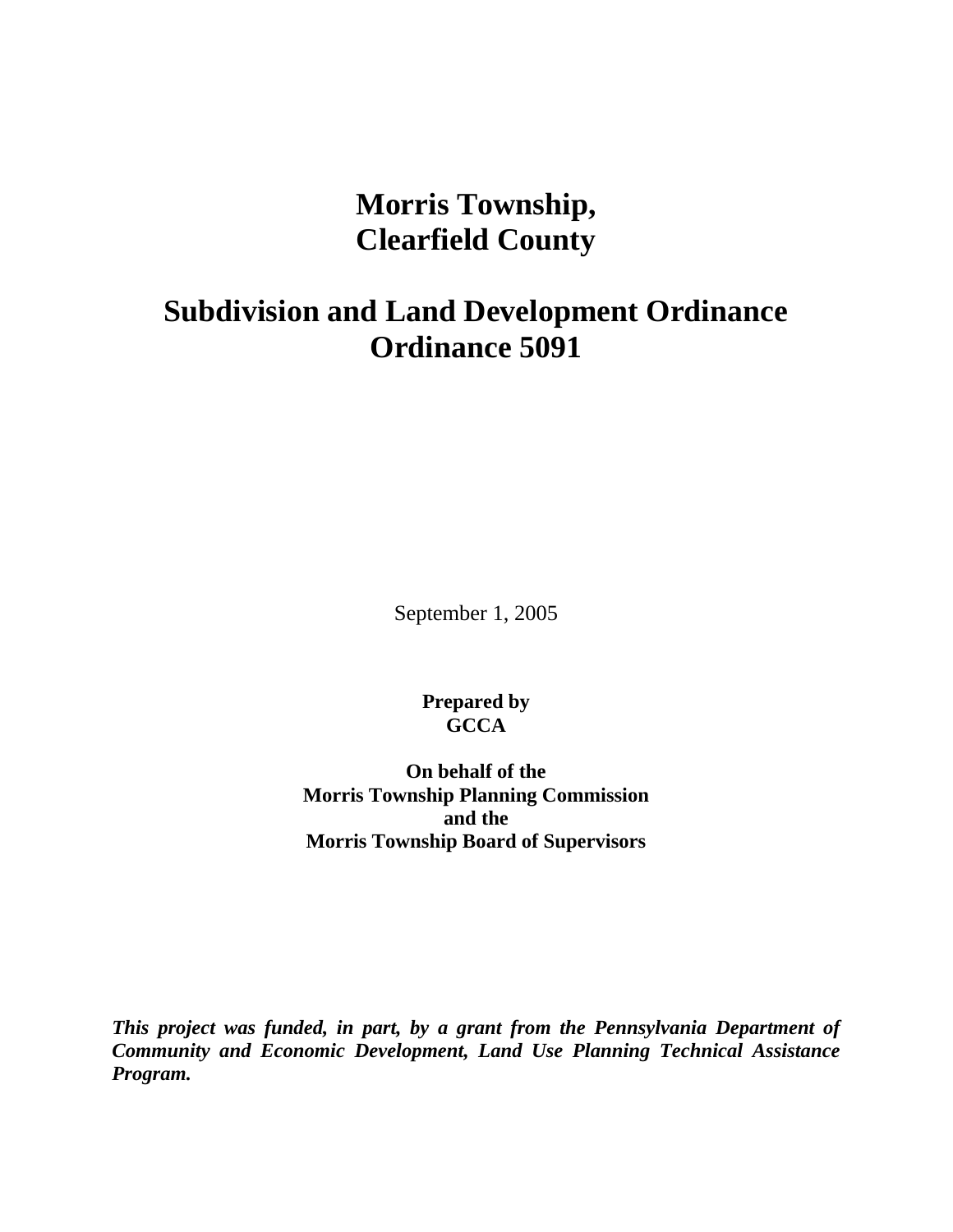## **TABLE OF CONTENTS**

|                                                                   | Page No.                                        |
|-------------------------------------------------------------------|-------------------------------------------------|
| <b>Article 1 – General Provisions</b>                             | 1                                               |
| 101 - Short Title                                                 | $\mathbf{1}$                                    |
| $102$ – Purpose                                                   | $\mathbf{1}$                                    |
| 103 – Authority and Jurisdiction                                  | $\mathbf{1}$                                    |
| $104$ – Interpretation                                            |                                                 |
| 105 – Municipal Liability                                         |                                                 |
| 106 - Effective Date, Jurisdiction and Repealer                   | $\begin{array}{c} 2 \\ 2 \\ 2 \\ 3 \end{array}$ |
| 107 – Recording of Sales of Lots                                  |                                                 |
| 108 – Sanctions and Penalties                                     |                                                 |
| Article 2 – Review Process Requirements                           | 4                                               |
| $201$ – Introduction                                              | 4                                               |
| 202 – Appropriate Bodies                                          | $\overline{4}$                                  |
| 203 – Sketch Plan Pre-Submission                                  | $\overline{4}$                                  |
| 204 – Preliminary Plans and Final Plan                            | $\frac{5}{5}$                                   |
| $205 - Time$ of Submission                                        |                                                 |
| 206 – Number of Copies/Other Information                          | $\frac{5}{5}$<br>$\frac{5}{5}$                  |
| 207 – Subdivision Administrator                                   |                                                 |
| $208 -$ Receipt                                                   |                                                 |
| $209 - Time$                                                      |                                                 |
| $210 -$ Processing                                                | 5                                               |
| 211 - Approval, Disapproval or Conditions Approved                | 6                                               |
| 212 – Recording of Plan                                           | 6                                               |
| 213 - Processes and Procedures                                    | $\tau$                                          |
| <b>Article 3 – Plan Requirements</b>                              | 8                                               |
| 301 - Sketch Plan                                                 | 8                                               |
| 302 – Preliminary Plan                                            | 8                                               |
| 303 - Final Plan                                                  | 10                                              |
| <b>Article 4 - Design and Construction Standards</b>              | 14                                              |
| $401$ – Compliance                                                | 14                                              |
| 402 – Lots, Setback, Coverage and Yard Standards                  | 14                                              |
| 403 - Additional Lot Standards                                    | 16                                              |
| 404 - Additional Standards for Specific Forms of Land Development | 17                                              |
| 405 – Screening, Landscaping and Buffering                        | 28                                              |
| 406 – Monuments and Markers                                       | 30                                              |
| $407 -$ Easements                                                 | 30                                              |
| 408 – Sewer Systems                                               | 30                                              |
| 409 – Water Systems                                               | 32                                              |
| 410 – Design Standards for Streets or Access Lanes                | 34                                              |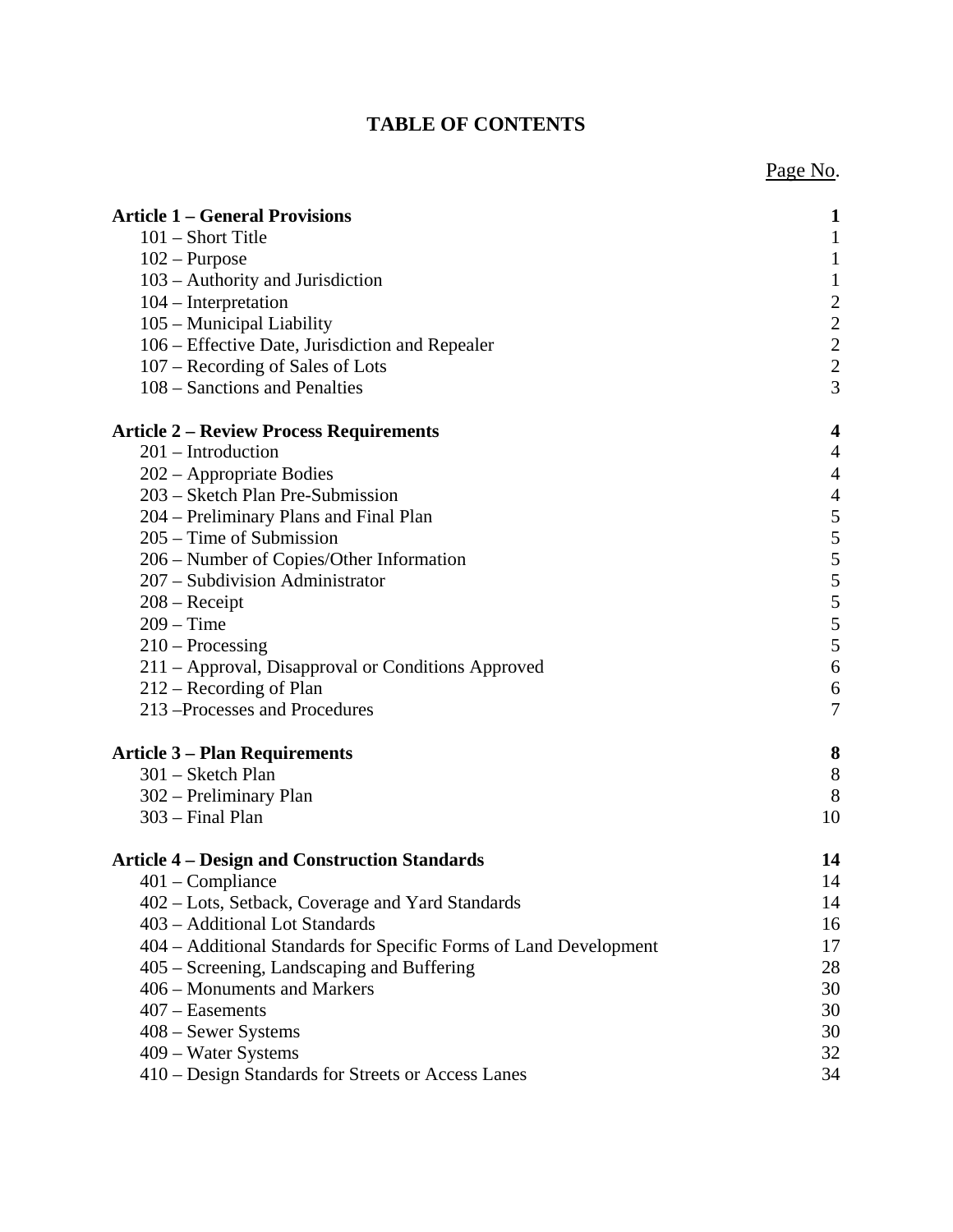| 411 - Additional Street Standards for Land Developments or Subdivisions That |    |
|------------------------------------------------------------------------------|----|
| Would Have a Direct Vehicular Access to Route 53                             | 38 |
| 412 – Sidewalks and Curbs                                                    | 39 |
| 413 – Parking and Access Standards                                           | 41 |
| 414 – Utilities                                                              | 43 |
| 415 – Stormwater Management Facilities/Erosion Control                       | 44 |
| 416 – Street Naming and Addressing                                           | 46 |
| $417 - Signs$                                                                | 46 |
| <b>Article 5 – Improvements Guarantees</b>                                   | 48 |
| 501 – Guarantee of Improvements Installation Required                        | 48 |
| 502 – Improvements to be provided by the Applicant                           | 48 |
| 503 – Development Agreement                                                  | 48 |
| 504 – Performance Guarantee                                                  | 50 |
| 505 – Approval of Improvements                                               | 52 |
| 506 – Remedies to Effect Completion of Improvements                          | 53 |
| 508 – Maintenance Guarantee                                                  | 54 |
| Article 6 - Administration, Amendment and Modification                       | 56 |
| $600 -$ Amendments                                                           | 56 |
| $601 -$ Filing Fees and Review                                               | 56 |
| $602 - Records$                                                              | 56 |
| 603 – Preventive Remedies                                                    | 56 |
| 604 – Enforcement Remedies                                                   | 57 |
| 605 – Modification of Regulations                                            | 57 |
| $606$ – Conflict                                                             | 58 |
| 607 – Failure to Complete Improvements                                       | 58 |
| $608 - Appeals$                                                              | 58 |
| 609 – Interpretation                                                         | 58 |
| $610 - Validity$                                                             | 59 |
| $611$ – Conflict                                                             | 59 |
| 612 – Effective Date                                                         | 59 |
| 613 – Procedure for Applying                                                 | 59 |
| 614 – Recording of Modification or Variance                                  | 59 |
| <b>Article 7 – Definitions</b>                                               | 60 |
| 700 – General Interpretations                                                | 60 |
| 701 – Meaning of Words                                                       | 60 |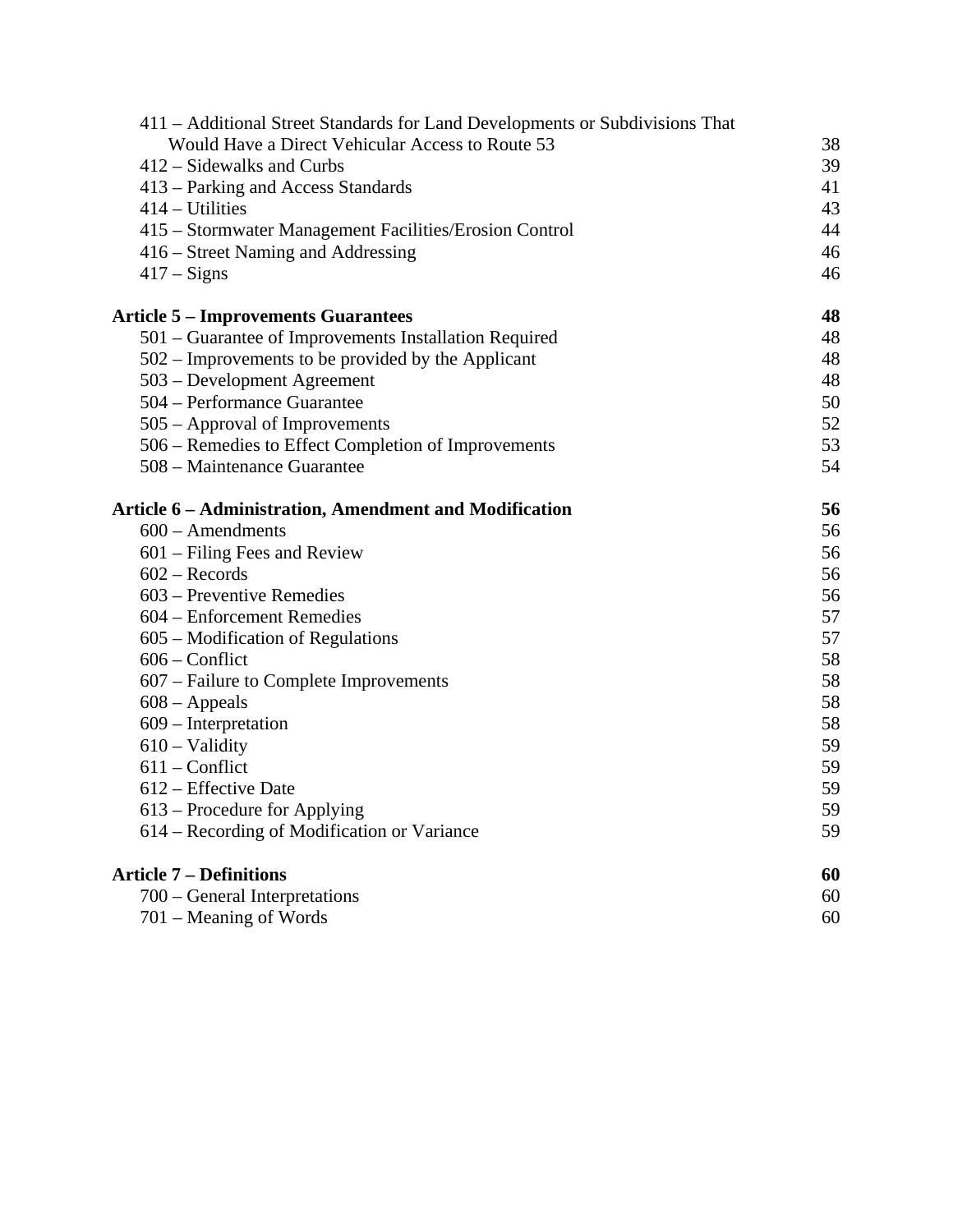## **Article 1 – General Provisions**

## **101 – Short Title**

This Ordinance shall be known and may be cited as "The Morris Township Subdivision and Land Development Ordinance."

## **102 – Purpose**

The purpose of this Ordinance is to:

- A. Regulate subdivisions and land developments within the Township pursuant to the legislative grant of power contained in Section 501 of the Pennsylvania Municipalities Planning Code (PaPMC).
- B. Ensuing that, in so far as possible, the layout or arrangements of subdivision and land developments conform to the Township Comprehensive Plan.
- C. To help implement the Morris Township and Clearfield County Comprehensive Plans, especially the Morris Township Community Development Goals and Objectives.
- D. To provide uniform standards for the submission, approval and recording of subdivision and land developments.
- E. To provide equitable and uniform processing and approval proceeding for all developers.
- F. To ensure public and private improvements meet minimum quality specifications.
- G. To ensure the protection of private property through accurate depictions of lots, maintenance of reasonable setbacks, protection of property from stormwater or sewage runoff, preventing or minimizing the impact of nuisance light, and noise from land use conflicts, and to ensure adequate water supplies for new and existing development.
- H. To generally protect the health, safety and welfare of all Township residents.

#### **103 – Authority and Jurisdiction**

The authority of the Board of Township Supervisors to adopt this Ordinance regulating subdivision and land development within Morris Township is granted by Article V of the Pennsylvania Municipalities Planning Code of July 31, 1968, Act No. 247, as amended. As a result, no subdivision or land development of any lot, tract or parcel of land shall be made, no streets, sanitary sewer, storm sewer, water main or other improvements in connection therewith shall be laid out, constructed, opened or dedicated for public use or travel, or for the common use of occupants buildings abutting thereon, or non sale of a new lot or occupancy of a land development, except in accordance with the provisions of this Ordinance.

Morris Township SALDO September 1, 2005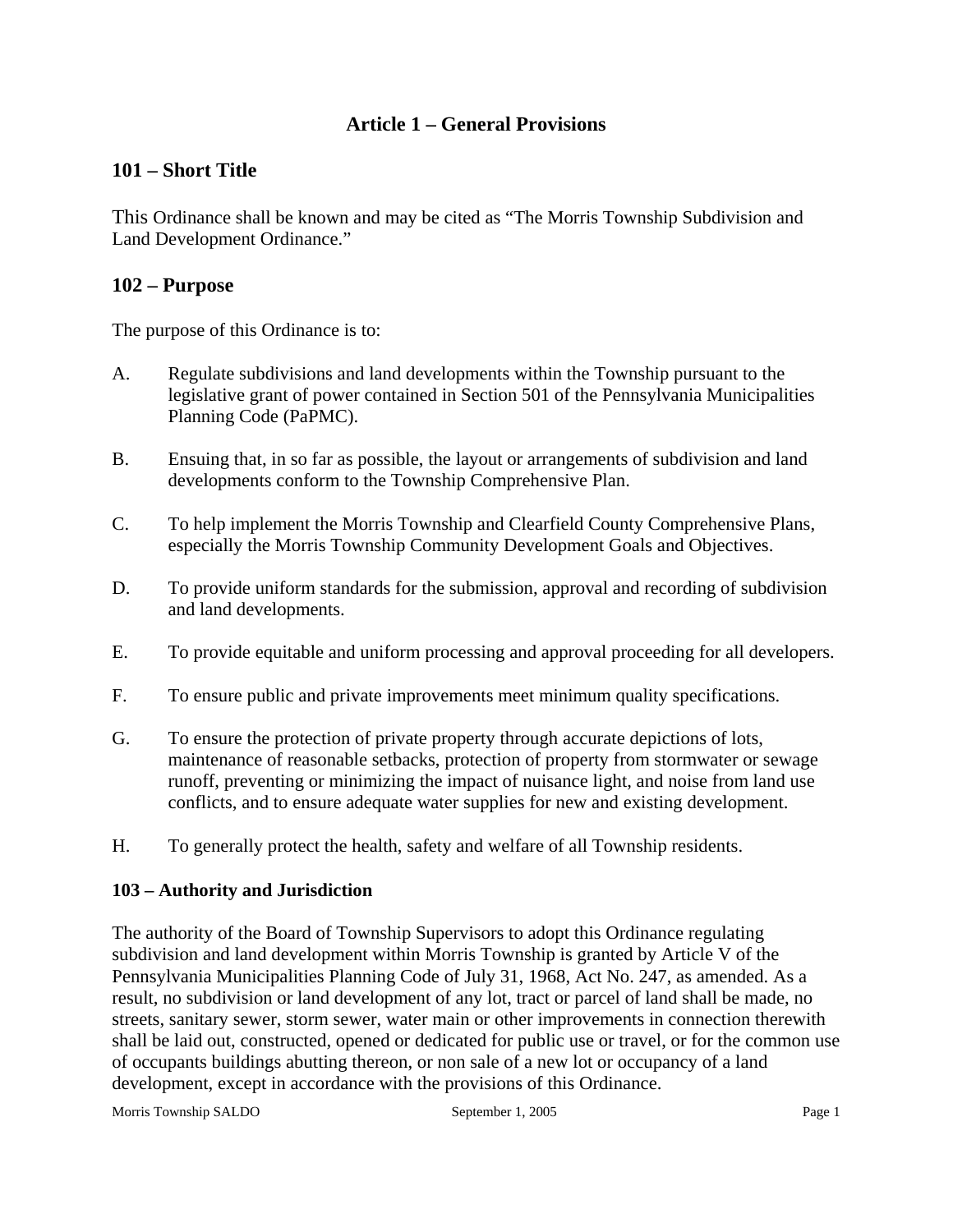#### **104 – Interpretation**

The provisions of this Ordinance shall be interpreted to be the minimum requirements to meet the purposes of this Ordinance. Where the provisions of this Ordinance conflict or are inconsistent with the provisions of any other regulation or requirement, the more restrictive provisions in question shall apply.

## **105 – Municipal Liability**

The granting of a permit or approval of a subdivision and/or land development plan shall not constitute a representation, guarantee, or warranty of any kind by the Township or by any official or employee thereof of the practicability or safety of the proposed use and shall create no liability upon the Township, its officials or employees.

## **106 – Effective Date, Jurisdiction and Repealer**

- A. This Ordinance shall become effective on September 6, 2005 and shall remain in effect until amended or rescinded by the Board of Township Supervisors. This Ordinance shall supersede and replace all other conflicting regulations issued by the Township previous to the approval date of this Ordinance, especially Ordinance Two of 1984. No applicable land development or subdivision of land shall occur in Morris Township except by the provisions of this Ordinance. Compliance with this Ordinance does not release any party from compliance with other applicable local, county, state or federal laws or regulations.
- B. Should any portion of this Ordinance be declared by the courts to be unconstitutional or invalid, such decision shall not affect the validity of the Ordinance as a whole, nor the validity of any other section or provision of the Ordinance, other than the one so declared.
- C. The Township may adopt by resolution various implementing regulations, including, but not limited to, a fee schedule, specifications for streets and stormwater, and a publicprivate improvements code.

## **107 – Recording of Sale of Lots**

- A. No plan of a subdivision or land development proposed within Morris Township shall be recorded in any public office unless or until that plan has been approved or reviewed by the Township and shall bear the proper certification of such action.
- B. It shall be unlawful for any person to sell, trade or otherwise convey or offer to sell, trade or otherwise convey any lot, parcel or tract of land as part of, or in conformity with, any plan, plat or replat of any subdivision or land development unless and until said plan, plat, replat or land development shall have been first recorded in the office of the Clearfield County Recorder of Deeds.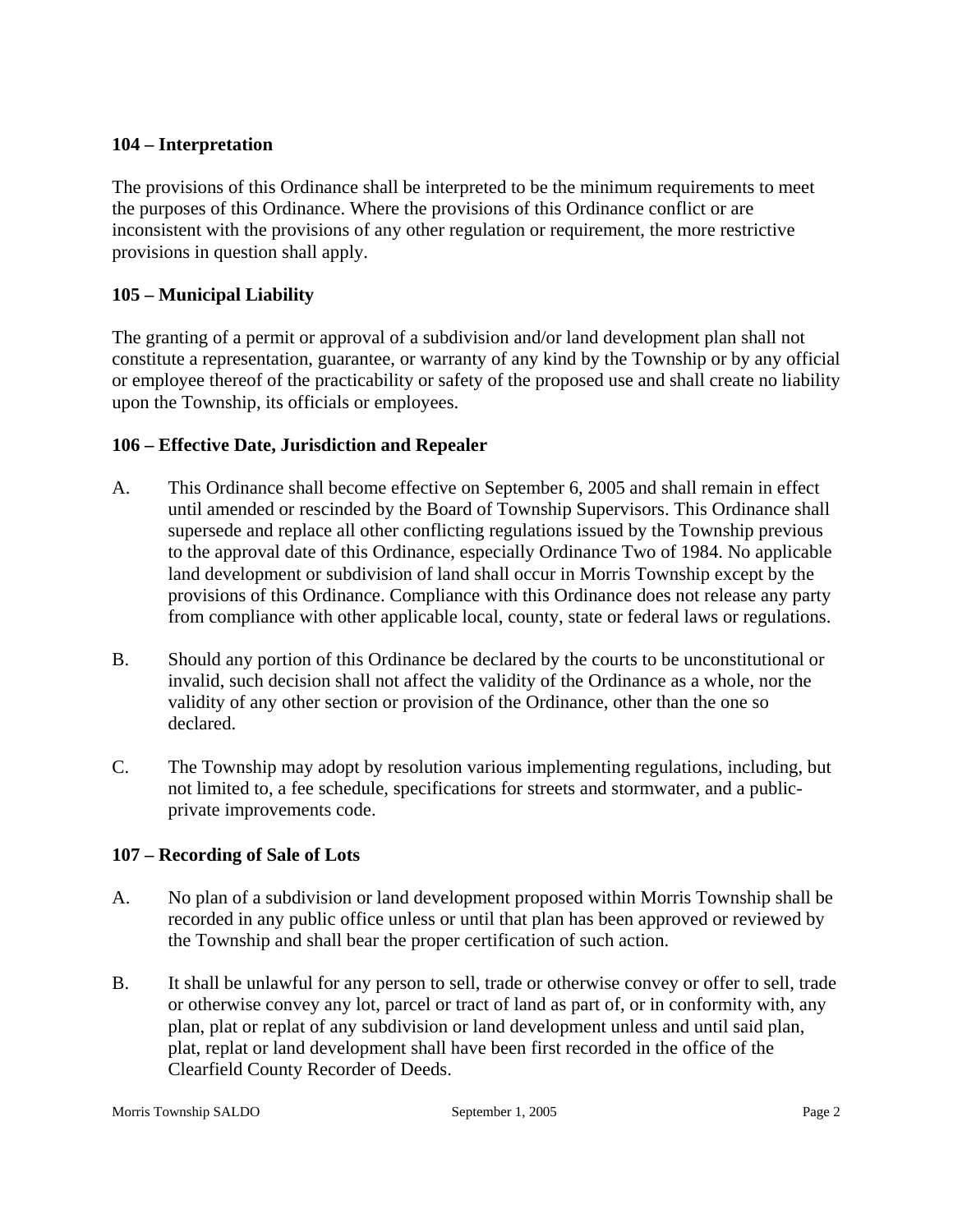#### **108 – Sanctions and Penalties**

- A. Any person, partnership or corporation who or which being the owner or agent of any lot, tract or parcel of land shall lay out, construct, open or dedicate any street, sanitary sewer, storm sewer, water main or other improvements for public use, travel or other purposes or for the common use of occupants of buildings abutting thereon, or who sells or transfers any land in a subdivision or land development whether by reference to or by other use of a plat of such subdivision or land development or erect any building thereon, unless and until a final plat has been prepared in full compliance with the provisions of this act and of the regulations adopted hereunder and has been approved and recorded as provided herein, shall be guilty of a misdemeanor, and upon conviction thereof, such person, or the members of such partnership, or the officers of such corporation, or the agent of any of them, responsible for such violation shall be prosecuted in a civil enforcement proceeding as authorized by Sections 515.1, 515.2, and 515.3 of the Pennsylvania Municipalities Planning Code with the remedy provided. Specifically, any person, partnership or corporation who or which has violated the provisions of this subdivision and land development ordinance shall, upon being found liable therefore in a civil enforcement proceeding commenced by the county, pay a judgment of not more than five hundred dollars (\$500) plus all court costs, including reasonable attorney fees incurred by the County as a result thereof. Each day that a violation continues shall constitute a separate violation, unless the district justice determining that there has been a violation further determines that there was a good faith basis for the person, partnership or corporation violating the ordinance to have believed that there was no such violation, in which event there shall be deemed to have been only one such violation until the fifth day following the date of the determination of a violation by the district justice and thereafter each day that a violation continues shall constitute a separate violation. The Township Board of Supervisors may also initiate and maintain civil action:
	- 1. To obtain a writ of injunction against the subdivider who attempts the improper sale, lease or conveyance of land.
	- 2. To set aside and invalidate any conveyance of land made prior to recording of any subdivision or land development.

Nothing herein shall prevent the Township from taking such other action as may be necessary to prevent or remedy any violation or to restrain it from following the requirements of the aforementioned code.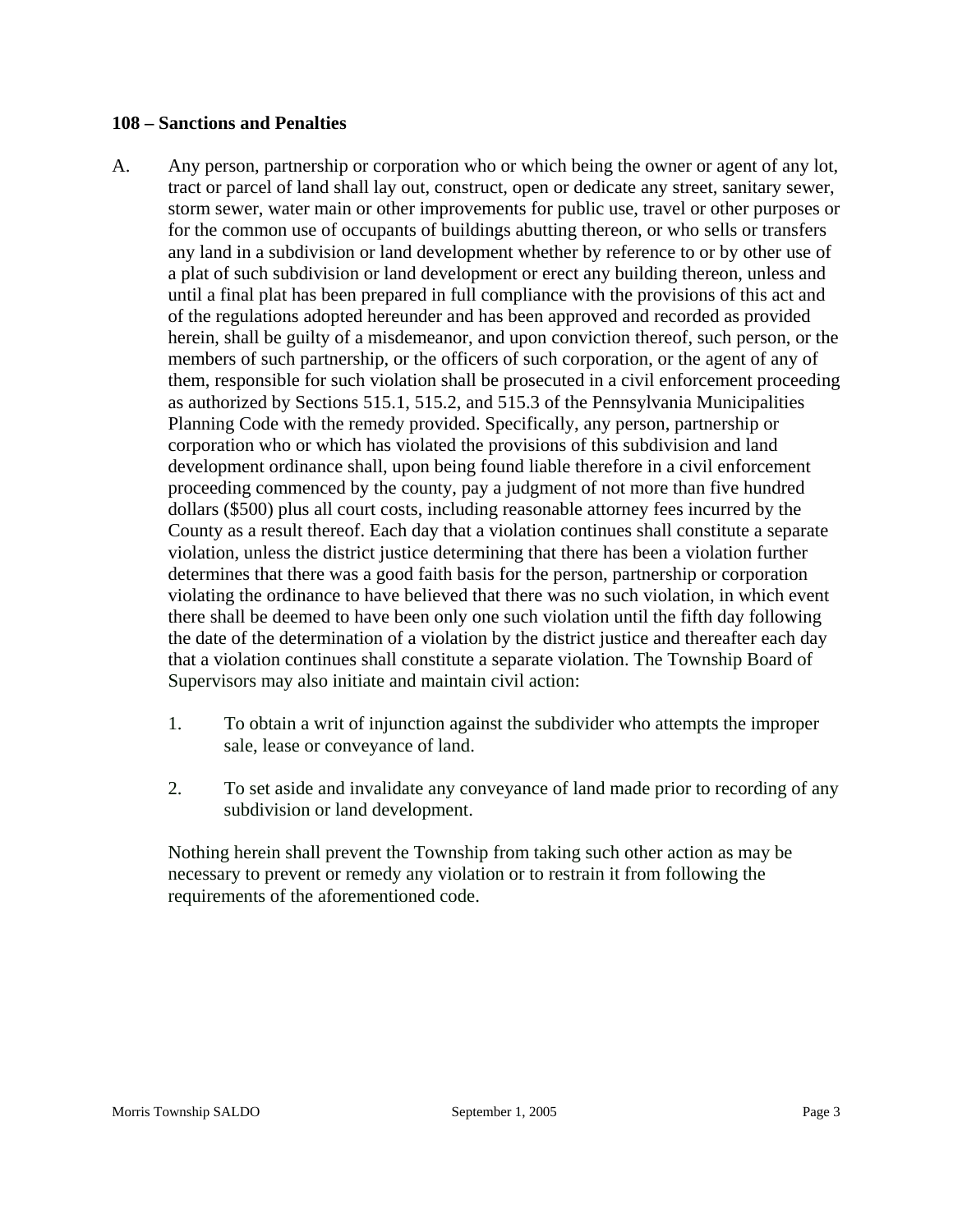## **Article 2 – Review Process Requirements**

## **201 – Introduction**

The purpose of this section is to set forth the procedures for the submission of processing and approval of major subdivisions, minor subdivisions, mobile home parks, and minor or major land developments. Generally, the processing of these developments will follow similar steps, although the details on the specific information, drawing scale and other details may vary. For general information, the following is provided:

Minor Subdivisions, Replats and Minor Land Developments: This Ordinance allows a streamlined process for uncomplicated and smaller-scale developments. Generally, these involve small developments along existing roads, changes of lot lines between adjoining properties and smaller land developments. No extension of utilities or new roads may be involved except for extensions of private roads for right-of-way access. A one-step process may be permitted starting with a combined preliminary and final plan. Minor Subdivisions, Replats and Minor Land Developments are defined in Article 7.

Major Subdivisions, Mobile Home Parks and Land Developments (excluding Minor Land Developments) involve a two-stage process, using a preliminary and final plan. The purpose of the preliminary plan is to set forth the proposed development in detail. This allows for a comprehensive review of the proposed development to acquaint the developer with any requirements that may have been missed. The final plan is the document to be officially recorded. If any deficiencies have been corrected, the final plan can be approved. After approval, the developer has ninety (90) days to record the plan. All plans must be recorded or the approval is voided.

#### **202 – Appropriate Bodies**

For the purpose of this Ordinance, the Morris Township Board of Supervisors is the approving body. However, all plans, either preliminary or final, must be referred to the Morris Township Planning Commission and the Clearfield County Planning Commission. The County has up to thirty (30) days to complete its review and submit comments.

#### **203 – Sketch Plan Pre-Submissions**

A sketch plan/pre-submission conference is not required. However, it is highly recommended. The purpose is to acquaint the developer with the requirements of this Ordinance and to avoid unneeded processing or incorrectly prepared plats. This step may not be needed for minor subdivisions though the developer or the developer's surveyor should understand the requirements of this Ordinance.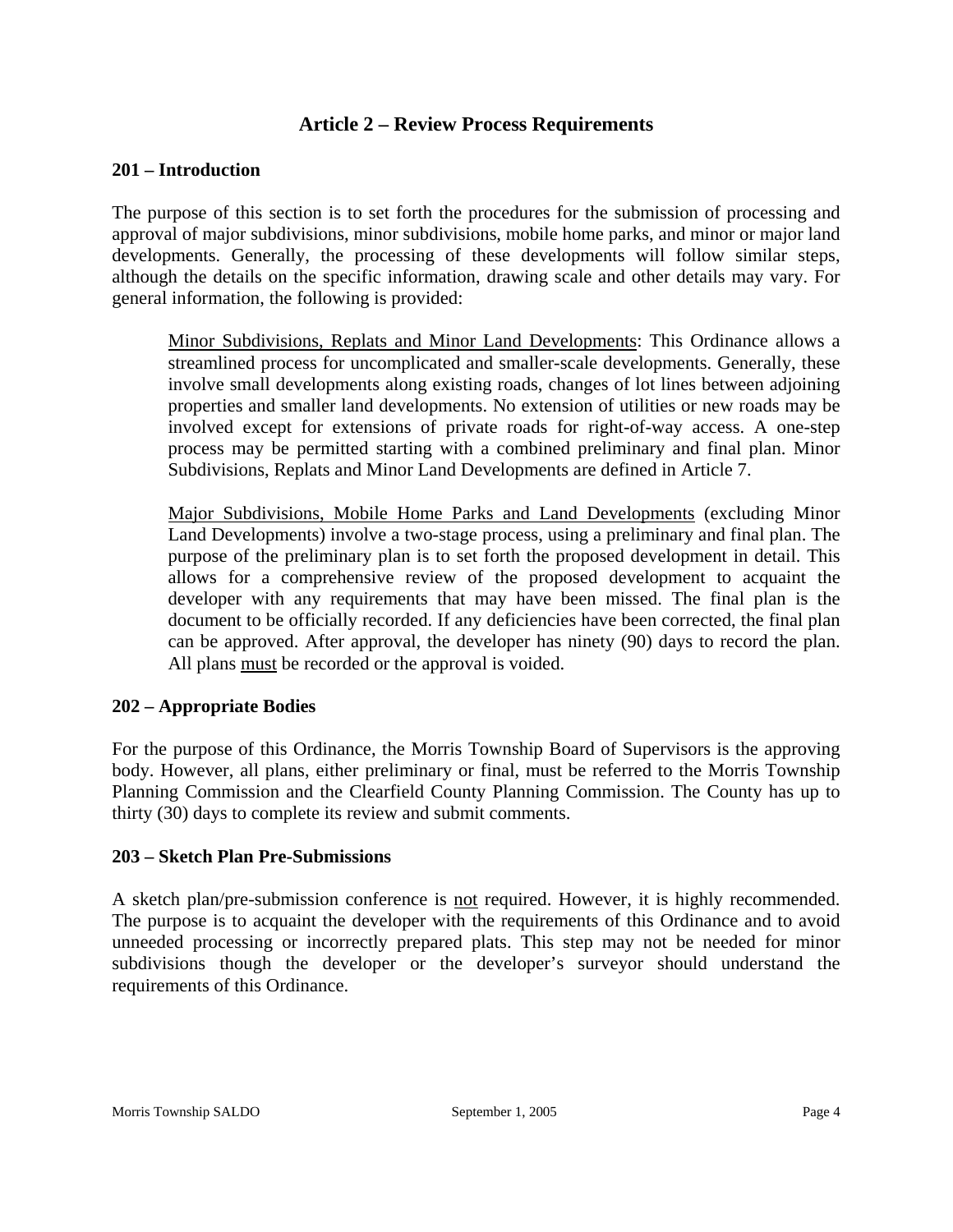## **204 – Preliminary Plans and Final Plans**

Preliminary plans are required of all major subdivisions, mobile home parks, and major land developments. Minor subdivision and land developments may submit a combined preliminary final plan document.

## **205 – Time of Submission**

All plans must be submitted at least <u>one (1) week</u> prior to the meeting of the Township Planning Commission. The developer is strongly encouraged to attend the Planning Commission meeting at which time the application is to be considered. Non attendance could result in time delays.

## **206 – Number of Copies/Other Information**

At least seven (7) copies of the plan, all required exhibits and one application must be submitted. The size, scale and type of submission is detailed by Article 4. The Township may develop and include a formal application which shall accompany all subdivisions.

## **207 – Subdivision Administrator**

All plans, exhibits, applications and correspondence shall be directed to the Subdivision Administrator, who shall be selected by the Township Board of Supervisors. The Subdivision Administrator is also responsible for all communications including notices of approval, disapproval and conditional approval.

#### **208 – Receipt**

The Subdivision Administrator shall review submissions to determine if all required components are included. If they are not, the submission will be returned, and it will not be considered as a submission. If all required components are included, a receipt will be issued. The receipt acknowledges only that the submission is complete and does not determine its compliance with the standards set forth in this Ordinance or other applicable regulations.

#### **209 – Time**

After receipt, the Township shall approve, disapprove or conditionally approve the submission within ninety (90) days.

#### **210 – Processing**

All plans, whether preliminary or final, shall be processed as follows:

A. Five (5) copies shall be sent to the Morris Township Planning Commission. The Commission shall review the plans for compliance with this Ordinance, any other pertinent regulations, and forward its findings to the Supervisors.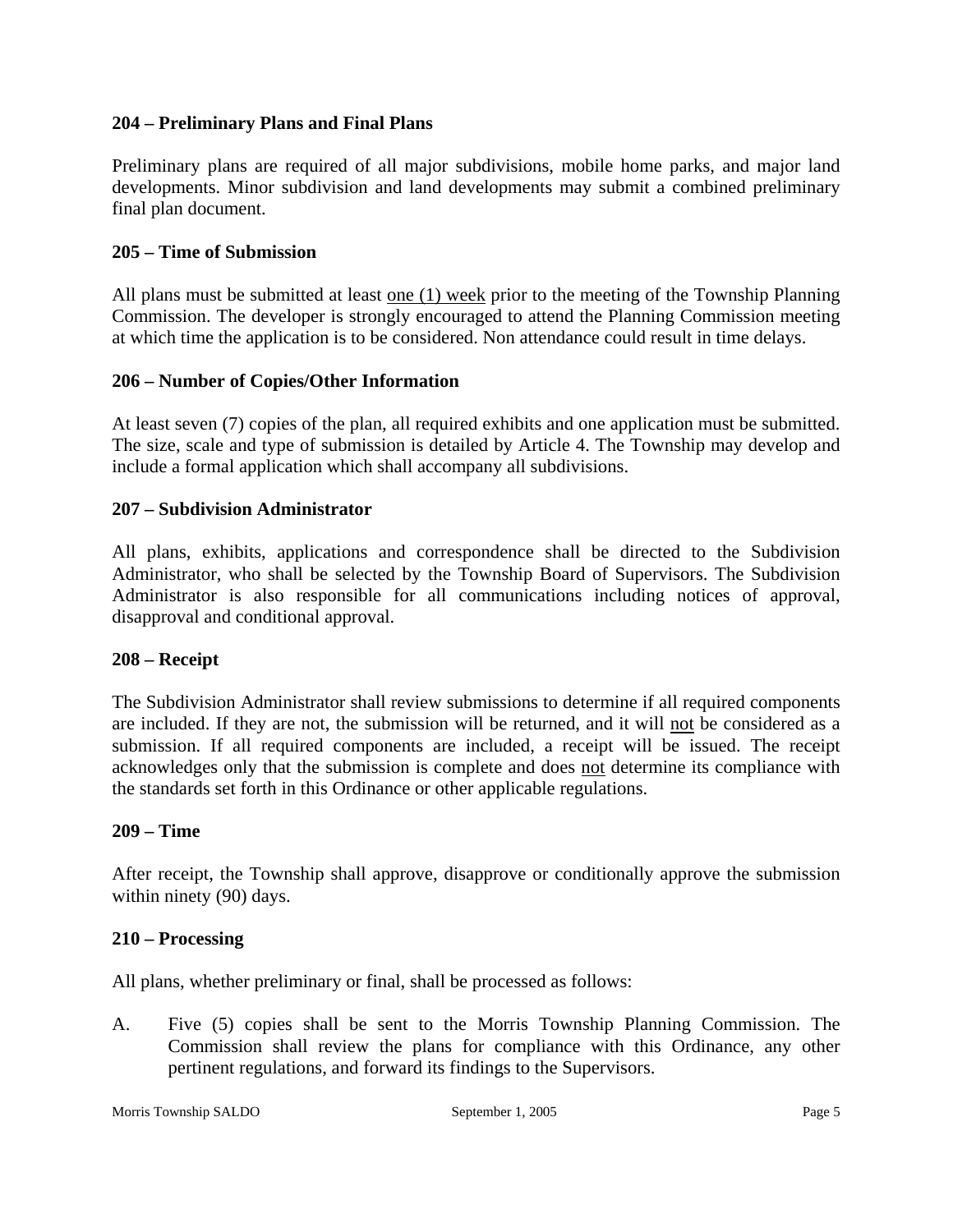- B. One (1) copy shall be forwarded by the Township to the Clearfield County Planning Commission for their review and comment. The subdivision shall not be approved until comments are received from that agency or the expiration of thirty (30) days from the date the application was forwarded. If the County imposes a fee for its review and report, that fee shall be paid by the applicant.
- C. Two (2) copies shall be retained to record approval, disapproval or conditional approval upon, of which one (1) copy shall be returned to the developer.

## **211 – Approval, Disapproval or Conditional Approval**

The Township is vested with the power to:

- A. Approve the application as submitted.
- B. Disapprove the application as submitted. If the application is disapproved, the Township shall cite the deficiencies of the application and identify appropriate sections of this Ordinance that the application or plat did not comply with.
- C. Conditional Approval: The Township may grant the application a conditional approval. If so, it shall specify the defects found in the application and those sections of this Ordinance or law involved, as appropriate, and what other conditions must be met for approval. These conditions shall be forwarded to the applicant and must be accepted by the applicant, in writing, within fifteen (15) days of notice thereof. If not accepted in writing, or if rejected, the conditional approval shall be rescinded.
- D. Notice of Action: The Subdivision Administrator, as specified by the Board of Supervisors, shall notify the applicant, in writing, by first class mail, of the decision of the Supervisors within fifteen (15) days of the decision.

#### **212 – Recording of Plan**

- A. Upon approval of the final plan, the plan shall then be recorded by the developer with the County Record of Deeds. The final plan shall be recorded ninety (90) days after the date of the final plan approval. Should the developer fail to record the final plan within such a period, the approval shall be considered null and void.
- B. The final plan shall be recorded with the County Recorder of Deeds before proceeding with the sale of lots, the issuance of building permits by the Township, or the construction of buildings. Proof of such recording shall be required by the Code Officer.
- Morris Township SALDO September 1, 2005 C. Recording the final plan after approval shall have the effect of an irrevocable offer to dedicate all public streets and other public ways to public use, and to dedicate or reserve all park reservations, and school sites and other public service areas as provided. Approval shall not impose any duty upon the Township concerning maintenance, acceptance, or improvement of any such dedicated streets, parks areas or portions of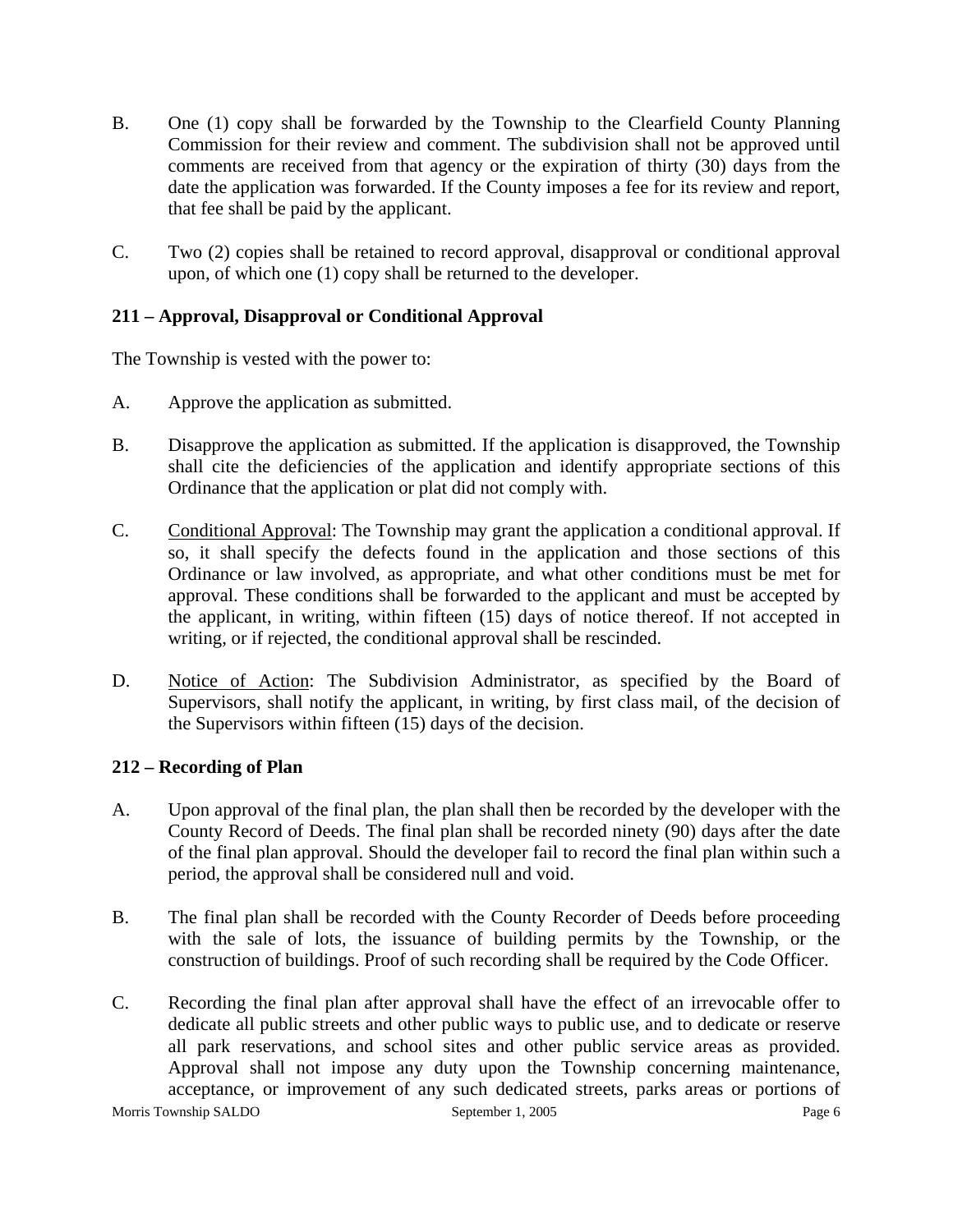improvements until the proper authorities of the Township shall have made actual appropriation by ordinance of acceptance.

## **213 – Processes and Procedures**

All processes and procedures shall follow the Pennsylvania Municipalities Planning Code where not explicitly stated.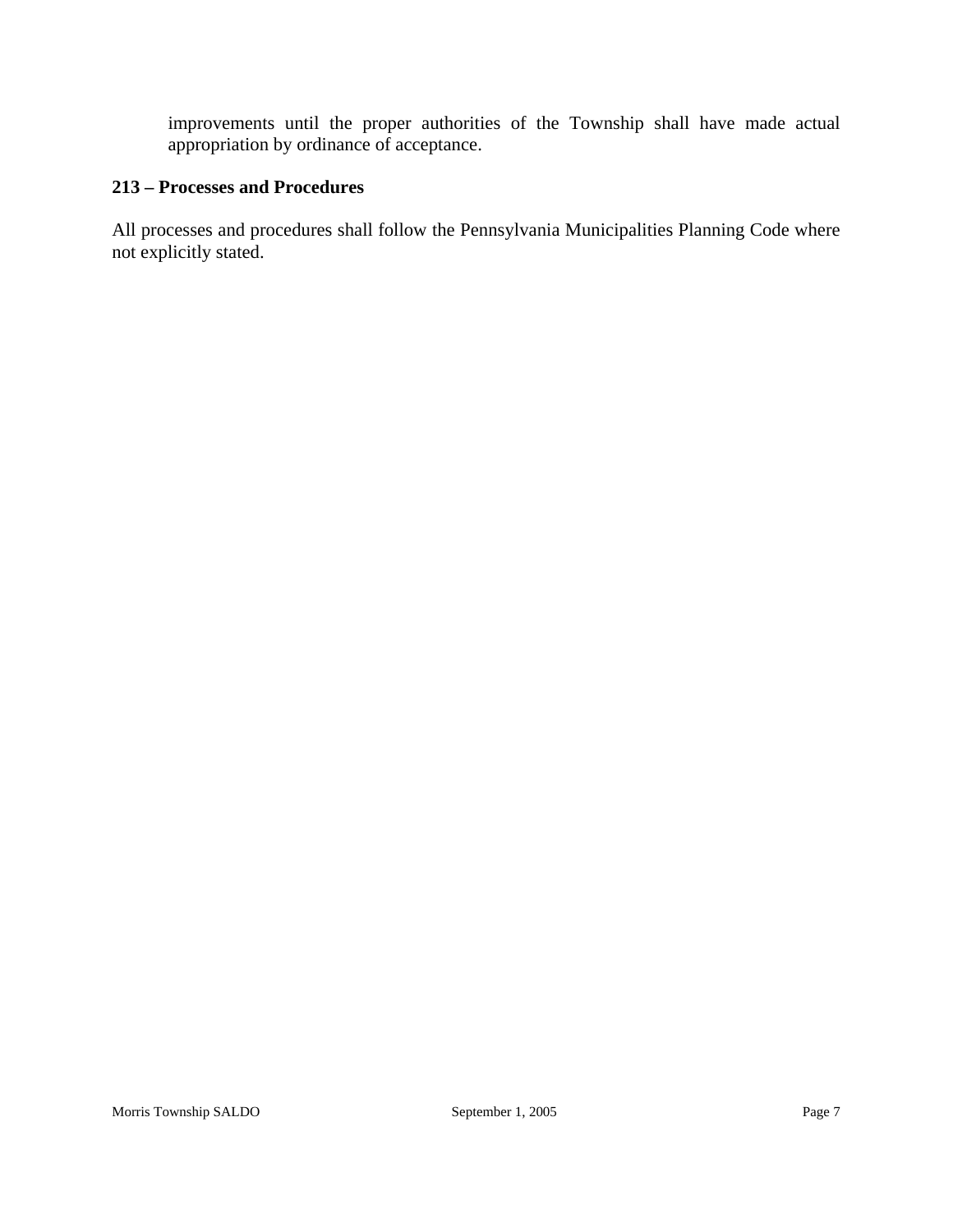## **Article 3 – Plan Requirements**

## **301 – Sketch Plan**

- A. Sketch plans should be legibly drawn on a Clearfield County Tax Map or similar property line map.
- B. Sketch plans should include:
	- 1. Proposed development and land uses.
	- 2. Proposed public improvements.

## **302 – Preliminary Plan**

- A. Scale: The preliminary plan shall be drawn to scale based on the following:
	- 1. If the average size of the proposed lot (not including residue) in the subdivision is five (5) acres or smaller, the plan shall be drawn to a scale of one (1) inch equals one hundred (100) feet (1" = 100").
	- 2. If the average size of the proposed lot (not including residue) in the subdivision is between five (5) acres and fifty (50) acres, the plan shall be drawn to a scale of one inch equals two hundred feet  $(1" = 200')$ .
	- 3. If the average size of the proposed lots (not including residue) in the subdivision is over fifty (50) acres, the plan shall be drawn to a scale of one inch equals four hundred feet  $(1" = 400')$ .

Land developments without creation of new lots shall submit site plans pursuant to the following standards. For land developments of a total development area of less than fifteen thousand (15,000) square feet, the site plan shall be prepared at a scale of one inch equals fifty feet (1" = 50"). Where the total development area is less than five (5) acres, the site plan shall be prepared at a scale of one inch equals one hundred feet  $(1" = 100')$ . Where the total development area is greater than five (5) acres, the site plan shall be prepared at a scale of one inch equals two hundred feet  $(1" = 200")$ . Where it is planned that building and parking lot development will cover an area in excess of fifty thousand (50,000) square feet, combined topographic data at two (2) foot contour intervals shall be required. In addition to the other requirements for preliminary and final subdivision and land development plans set forth, as applicable, each land development site plan shall, through one (1) or more pages, show:

B. Plan Size and Legibility: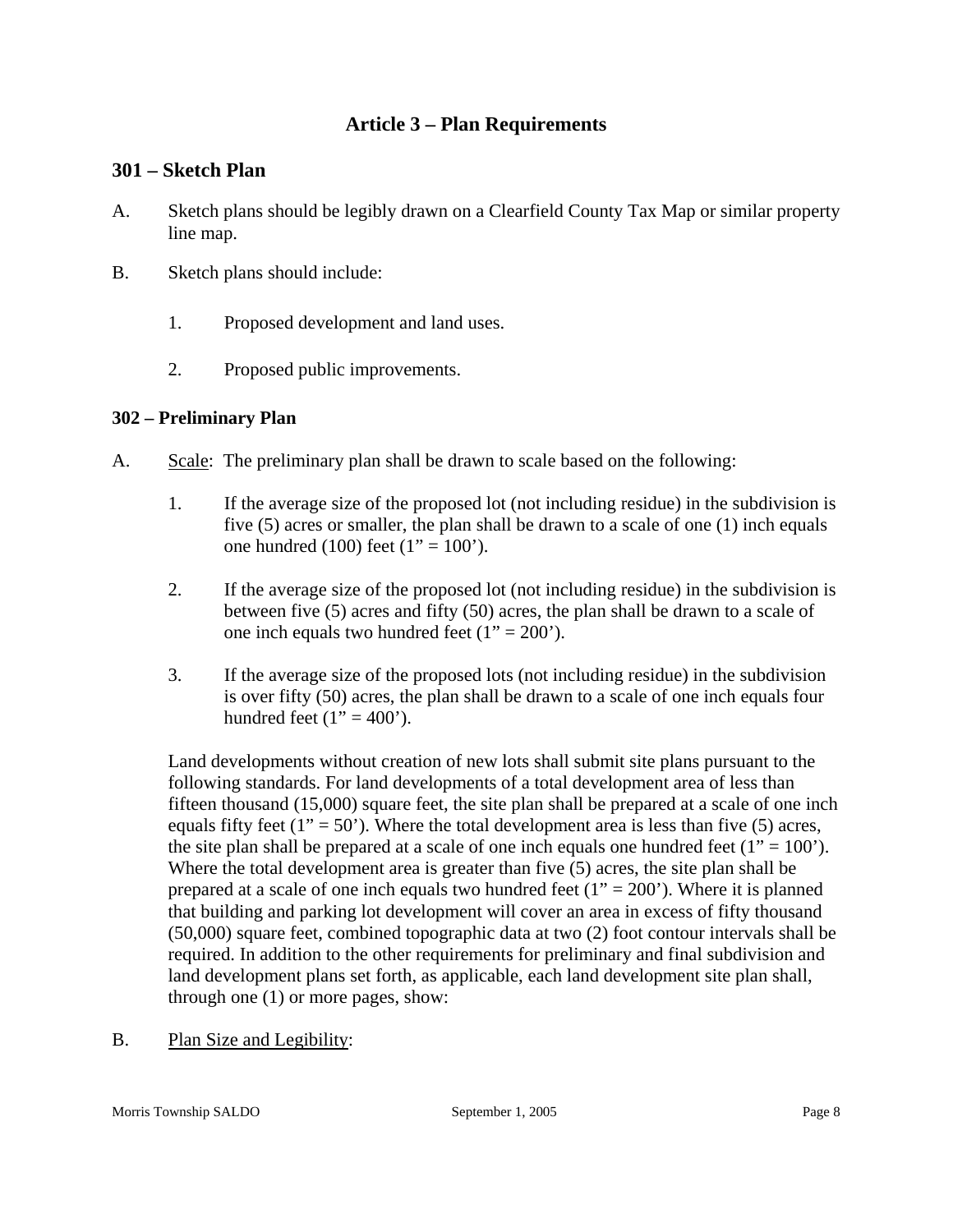- 1. The subdivision plan submitted for preliminary approval shall be a clear, legible black- or blue-line print on white paper, or suitable equivalent.
- 2. Preliminary plans shall be on sheets no larger than twenty-four (24) by thirty-six (36) inches. For small subdivisions, an alternate standard sheet size will be accepted. Final plans drawn in two (2) or more sections shall be accompanied by a key diagram showing the relative location of the sections.
- C. Plan Information: The preliminary plan shall show or be accompanied by the following information:
	- 1. Proposed subdivision name or identifying title.
	- 2. North point, scale and date.
	- 3. A title/certificate block, containing the following:
		- a. Name and address of owner of property and acknowledgement of subdivision.
		- b. Name and seal of registered design professional responsible for the plan.
		- c. Certificate of review by the Clearfield County (?) Planning Commission.
		- d. Certificate of review and approval by the Township Planning Commission and the Township Board of Supervisors.
	- 4. Tract boundaries with bearings and distances and total acreage being subdivided.
	- 5. In the case of major subdivisions, contours at vertical intervals of five (5) feet or, in the case of relatively level tracts, at such lesser interval as may be necessary for satisfactory study and planning of the tract. Areas of steep slope (25%+) shall be clearly identified
	- 6. All existing watercourses, lakes or ponds, floodways, floodplains, identified wetlands, tree masses, rock outcropping, caverns, sinkholes and other environmentally sensitive areas.
	- 7. All existing buildings, sewers, water mains, culverts, petroleum or petroleum product lines, fire hydrants and other significant man-made features.
	- 8. All existing streets on or adjacent to the tract, including name, right-of-way width and pavement width.
	- 9. All existing property lines, easements and rights-of-way, and the purpose for which the easements or rights-of-way have been established.

Morris Township SALDO September 1, 2005 Page 9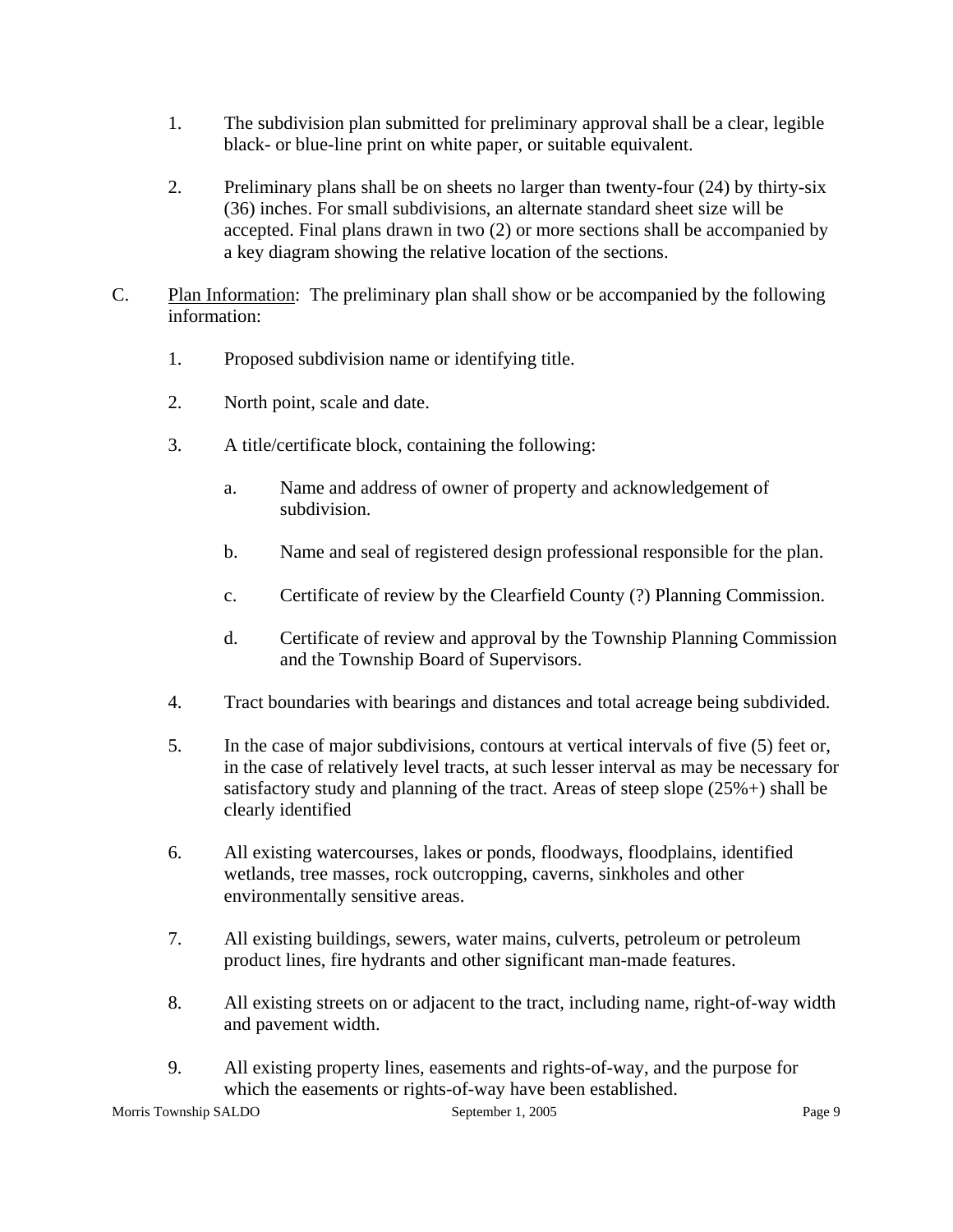- 10. Location, name and width of all proposed streets, alleys, rights-of-way, and easements; proposed lot lines with approximate dimensions; playgrounds, public buildings, public areas and parcels of land proposed to be dedicated or reserved for public use.
- 11. The names of owners of all abutting unplotted land and the names of all abutting subdivisions.
- 12. Where the preliminary plan covers only a part of the developer's entire abutting holdings, a statement on eventual development of those lands, including a sketch of prospective eventual street layout.
- 13. Identify any areas where non-agricultural earth disturbance will occur, including estimated acreage of disturbance.
- 14. A map for the purpose of locating the site to be subdivided at a scale of not more that two thousand (2,000) feet to the inch (e.g. drawn on a 7.5 Minute USGS Quadrangle Map).
- D. The preliminary plan shall include therein or be accompanied by:
	- 1. All required permits and related documentation from the Pennsylvania Department of Environmental Protection (PA DEP) and any other Commonwealth agency, or from the County or Township where any alteration or relocation of a stream or watercourse is proposed.
	- 2. Documentation indicating that all affected adjacent municipalities, PA DEP, the Department of Community and Economic Development, and the Federal Insurance Administrator have been notified whenever any alteration or relocation of a stream or watercourse is proposed.
	- 3. Copies of the proposed deed restrictions, if any, shall be attached to the preliminary plan.
	- 4. Proposed cross-sections, profiles and details of any new proposed streets, sewer or waterlines, or storm sewer facilities.

## **303 – Final Plan**

## A. Plan Size and Legibility:

1. The subdivision plan or land development plan submitted for final approval shall be a clear, legible black- or blue-line print on white paper, or suitable equivalent.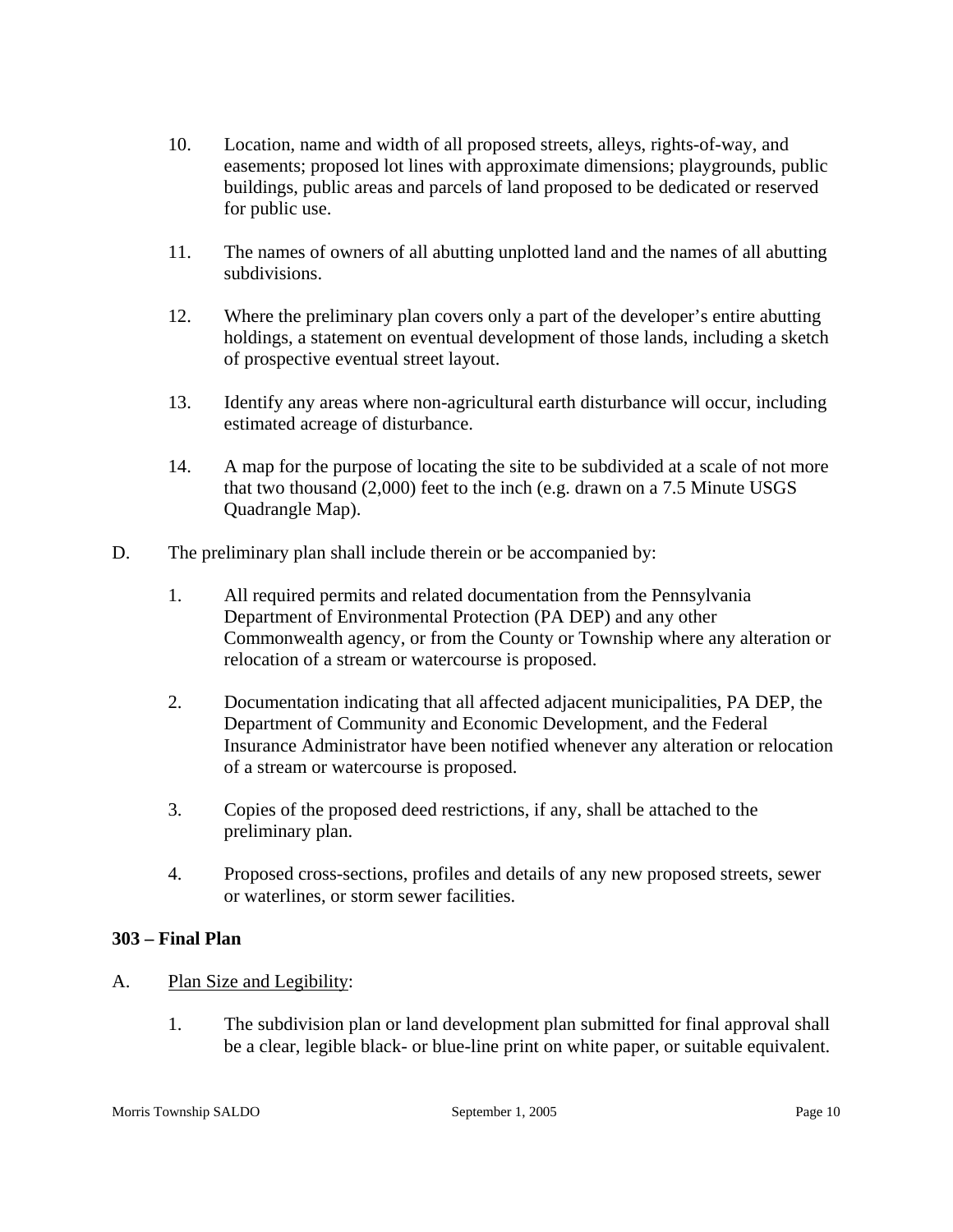- 2. Final plans shall be on sheets no larger than twenty-four (24) by thirty-six (36) inches. For small subdivisions, an alternate standard sheet size will be accepted. Final plans drawn in two (2) or more sections shall be accompanied by a key diagram showing the relative location of the sections.
- B. Required Information:
	- 1. The final plan shall include the following:
		- a. Subdivision name or identifying title.
		- b. North point, scale and date.
		- c. Name of the record owner and developer.
	- 2. Name and seal of the registered professional, if any, responsible for the plan.
	- 3. Name and seal of the professional surveyor certifying the accuracy of the plan.
	- 4. Boundaries of the tract, along with the location of boundary monuments and markers, of the area being subdivided with accurate distances to hundredths of a foot and bearings to one quarter of a minute. These boundaries shall be determined by accurate survey in the field, which shall be balanced and closed with an error of closure not to exceed one (1) foot in ten thousand (10,000) feet.
	- 5. Street lines, lot lines, rights-of-way, easements and areas dedicated or proposed to be dedicated to public use.
	- 6. The length of all straight lines, radii, lengths of curves, deflection angles and tangent bearings for each street.
	- 7. All dimensions and angles or bearings of the lines of each lot and of each area proposed to be dedicated to public use.
	- 8. The proposed building setback line for each lot, or the proposed placement of each building.
	- 9. Location, size and invert elevation of all sanitary, storm and combined sewers and location of all manholes, inlets and culverts.
	- 10. All dimensions shall be shown in feet and in hundredths of a foot.
	- 11. Lot numbers.
	- 12. Names of streets within and adjacent to the subdivision.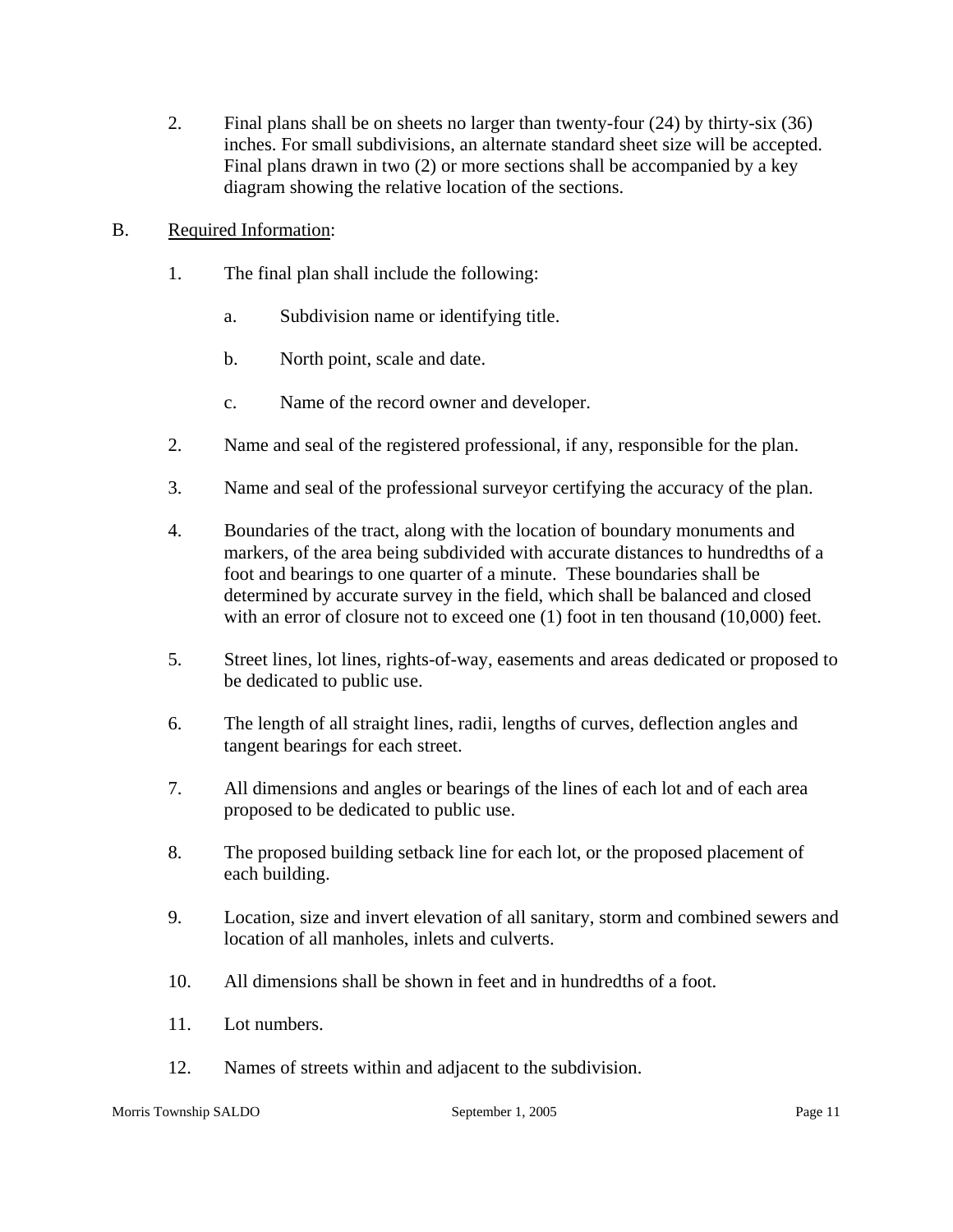- 13. Permanent reference monuments shall be shown.
- 14. Names of any adjoining subdivisions shall be shown.
- 15. Names of the owners of any unplotted land shall be shown.
- 16. Certificates The final plan shall include thereon or be accompanied by:
	- a. Certificate of dedication of streets and other public property, if offered for dedication.
	- b. Certificate for approval by the Township Board of Supervisors.
	- c. An affidavit that the applicant is the owner or equitable owner of the land proposed to be subdivided.
	- d. A statement duly acknowledged before an officer authorized to take acknowledgement of deeds and signed by the owner or owners of the property, to the effect that the subdivision as shown on the final plan is made with his or their free consent and that it is desired to record the same.
	- e. Certification by the State Department of Environmental Protection when individual sewage disposal or water systems are to be installed as required by Article 4 of this Ordinance.
	- f. Certification that the developer has met the design and construction standards of this Ordinance.
	- g. An affidavit from each and every utility that the easements, and proposed improvements provided satisfy the requirements of the respective utility company and that there is both a capacity and willingness to serve the development.
	- h. A letter from the Clearfield County Conservation District or the Department of Environmental Protection stating that all requirements of the latest version of the Soil Erosion and Sedimentation Control Manual have been met by the subdivider.
	- i. An agreement by the developer to provide a list of applicable specified standards and improvements to purchasers, builders or their agents.
- C. The final plan shall include therein or be accompanied by:

Morris Township SALDO September 1, 2005 Page 12 1. Construction plans including, but not limited to, typical cross sections, street profiles and drainage details for all streets. Such profiles shall show at least the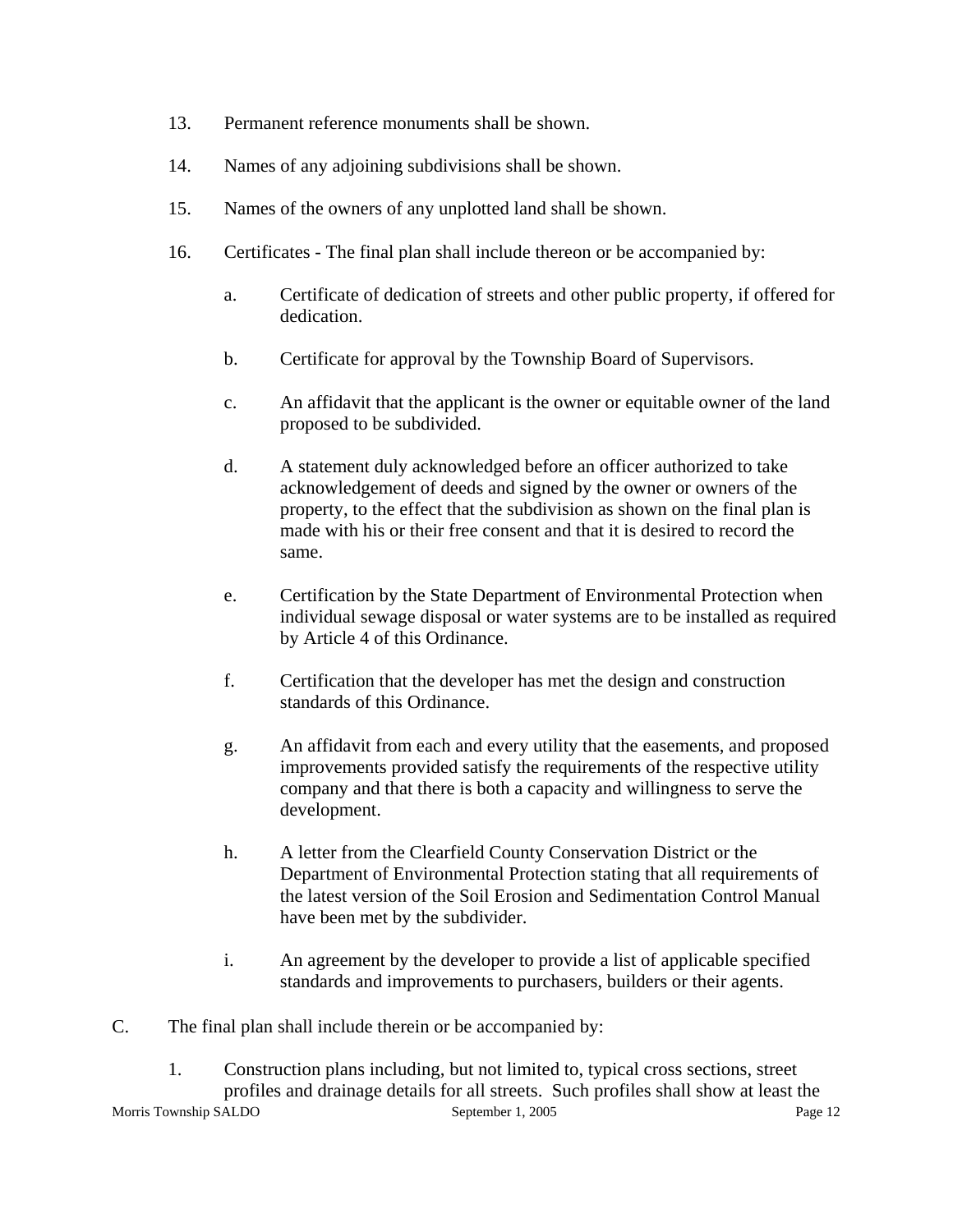following: existing (natural) grade along the proposed street centerline; proposed finished centerline grade or proposed finished grade at top of curbs; sanitary sewer mains and manholes; storm sewer mains, inlet, manholes and culverts

- 2. Protective covenants, if any, in form for recording.
- 3. Proof of approvals by all appropriate public and governmental authorities or agencies where applicable, including, but not limited to, occupancy permits for any planned road entrances onto existing roads or highways and permits or approvals from the Department of Environmental Protection or other State agencies relating to sewage facilities, water obstructions, air quality, etc., as applicable.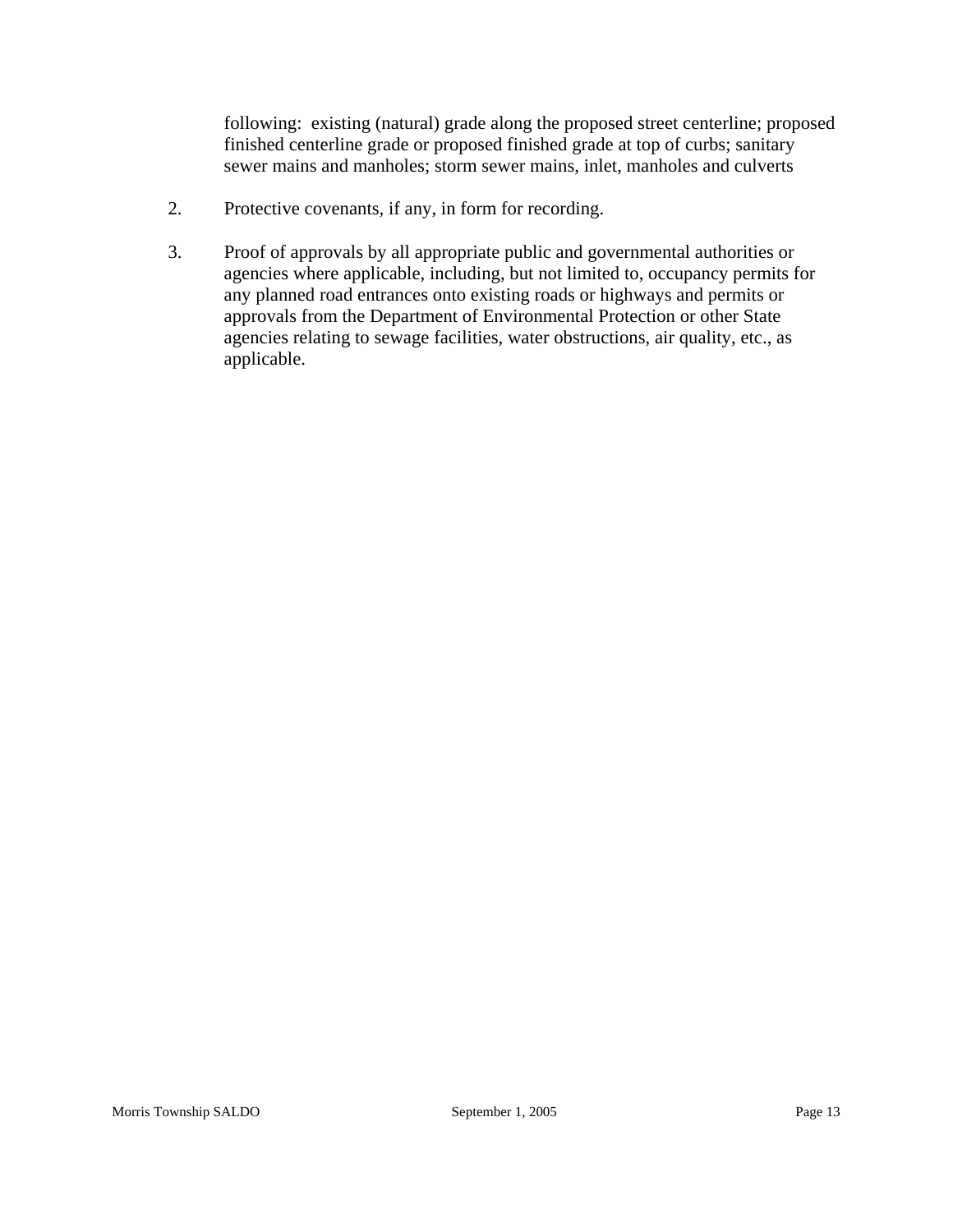## **Article 4 – Design and Construction Standards**

## **401 – Compliance**

All subdivisions and land developments shall comply with the standards of this Article. If such standards are replicated or are in conflict with any municipal zoning ordinance, specific plan, or other Township ordinance, the more restrictive standards shall prevail. In addition to these, the Township may require evidence of compliance with all other municipal, county, state or federal laws or regulations.

## **402 – Lot, Setback, Coverage, and Yard Standards**

To provide for sufficient light, air, access, orderly design and freedom from hydrologic, geologic or topographic hazards, all subdivisions and land developments shall be designed in conformance with this Section. The following lot and yard standards are uniformly applicable throughout the Township for all subdivisions and land developments.

| <b>Subdivision or</b><br><b>Land Development</b><br><b>Use Category</b>                         | <b>Minimum</b><br><b>Lot Size</b>                                                                                            | <b>Minimum Front</b><br><b>Yard Setback</b> | <b>Minimum</b><br><b>Side Yard</b> | <b>Minimum</b><br><b>Rear Yard</b> | <b>Minimum</b><br><b>Lot Width</b> | <b>Maximum</b><br>Lot<br>Coverage |
|-------------------------------------------------------------------------------------------------|------------------------------------------------------------------------------------------------------------------------------|---------------------------------------------|------------------------------------|------------------------------------|------------------------------------|-----------------------------------|
| New lot for single-<br>family residential<br>purposes with<br>approved on-lot<br>sewer          | 43,560 square<br>feet                                                                                                        | 30 feet                                     | 20 feet                            | 20 feet                            | 100 feet                           | 20%                               |
| New lot for single-<br>family residential<br>purposes with<br>community sewer or<br>water only  | $20,000$ square<br>feet                                                                                                      | 30 feet                                     | 15 feet                            | 15 feet                            | 80 feet                            | 25%                               |
| New lot for single-<br>family residential<br>purposes with both<br>community water<br>and sewer | $10,000$ square<br>feet                                                                                                      | 30 feet                                     | 10 feet                            | 10 feet                            | 60 feet                            | 30%                               |
| Multi-family<br>dwelling land<br>development                                                    | 43,560 square<br>feet for the first<br>two dwelling<br>units plus 5,000<br>square feet for<br>each addition<br>dwelling unit | 40 feet                                     | 20 feet                            | 20 feet                            | 100 feet                           | 40%                               |
| Professional office<br>land developments                                                        | 25,000 square<br>feet                                                                                                        | 40 feet                                     | 25 feet                            | 20 feet                            | 80 feet                            | 25%                               |
| Shopping, retail and<br>mixed commercial<br>land development                                    | 43,560 square<br>feet                                                                                                        | 40 feet                                     | 25 feet                            | 30 feet                            | 100 feet                           | 25%                               |

Morris Township SALDO September 1, 2005 Page 14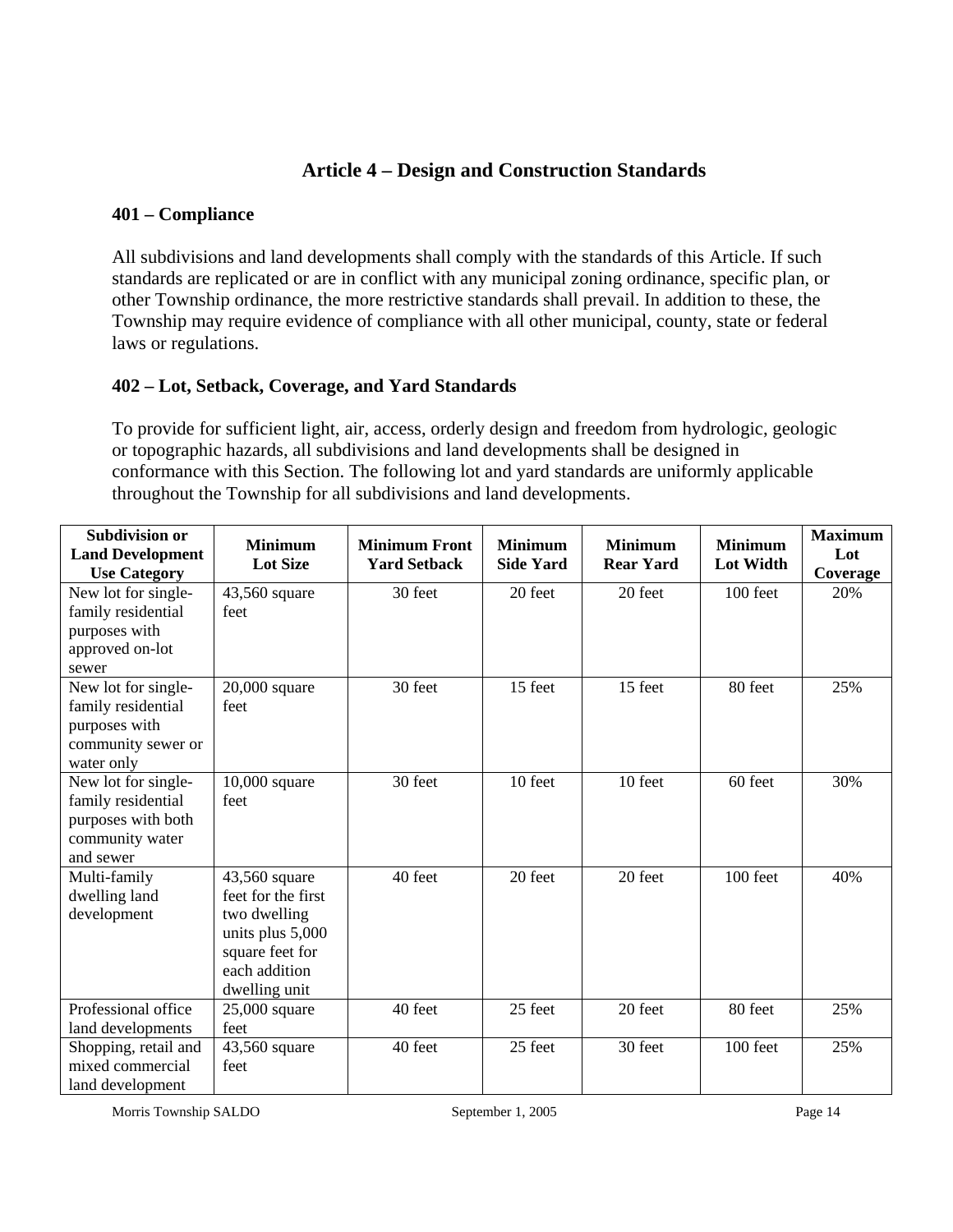| <b>Subdivision or</b><br><b>Land Development</b><br><b>Use Category</b> | <b>Minimum</b><br><b>Lot Size</b>       | <b>Minimum Front</b><br><b>Yard Setback</b>                                                        | <b>Minimum</b><br><b>Side Yard</b>                                                                            | <b>Minimum</b><br><b>Rear Yard</b>                                                          | <b>Minimum</b><br><b>Lot Width</b> | <b>Maximum</b><br>Lot<br>Coverage |
|-------------------------------------------------------------------------|-----------------------------------------|----------------------------------------------------------------------------------------------------|---------------------------------------------------------------------------------------------------------------|---------------------------------------------------------------------------------------------|------------------------------------|-----------------------------------|
| Eating and drinking<br>places land<br>development                       | 30,000 square<br>feet                   | 40 feet                                                                                            | 25 feet                                                                                                       | 30 feet                                                                                     | 100 feet                           | 25%                               |
| Convenience<br>store/service station<br>land development                | $20,000$ square<br>feet                 | 40 feet                                                                                            | 25 feet                                                                                                       | 30 feet                                                                                     | 100 feet                           | 25%                               |
| Light industry                                                          | 43,560 square<br>feet                   | 40 feet                                                                                            | 25 feet                                                                                                       | 30 feet                                                                                     | 100 feet                           | 25%                               |
| Heavy industry                                                          | 87,120 square<br>feet                   | 40 feet                                                                                            | 30 feet                                                                                                       | 40 feet                                                                                     | 100 feet                           | 25%                               |
| General institutional                                                   | $20,000$ square<br>feet                 | 40 feet                                                                                            | 20 feet                                                                                                       | 20 feet                                                                                     | 80 feet                            | 25%                               |
| Truck terminals,<br>warehousing, truck<br>service plazas                | 87,120 square<br>feet                   | 40 feet                                                                                            | 30 feet                                                                                                       | 40 feet                                                                                     | 100 feet                           | 25%                               |
| Mobile home parks                                                       | 5 acres                                 | No mobile home<br>lot within 40 feet<br>of any public<br>right-of-way                              | No mobile<br>home lot<br>within 50<br>feet of any<br>property<br>line                                         | No mobile<br>home lot<br>within 50 feet<br>of any property<br>line                          | 100 feet                           | 25%                               |
| Mobile home lot<br>within mobile home<br>park                           | $10,000$ square<br>$feet - see 404.k.8$ | No mobile home<br>may be placed<br>within 10 feet of<br>any park street                            | 10 feet                                                                                                       | 10 feet                                                                                     | 50 feet                            | 25%                               |
| Recreational vehicle<br>parks and<br>campgrounds                        | 10 acres                                | No recreational<br>vehicle lot or<br>camp site within<br>40 feet of any<br>public right-of-<br>way | N <sub>o</sub><br>recreational<br>vehicle lot<br>or camp site<br>within 50<br>feet of any<br>property<br>line | No recreational<br>vehicle lot or<br>camp site<br>within 50 feet<br>of any property<br>line | 100 feet                           | 25%                               |
| Sanitary landfills                                                      | 100 acres                               | 40 feet                                                                                            | 40 feet                                                                                                       | 40 feet                                                                                     | 40 feet                            | 25%                               |
| Telecommunications<br>towers                                            | $25,000$ square<br>feet                 | 40 feet                                                                                            | 40 feet                                                                                                       | 40 feet                                                                                     | 40 feet                            | 25%                               |
| Mineral excavation                                                      | 10 acres                                | 40 feet                                                                                            | 40 feet                                                                                                       | 40 feet                                                                                     | 40 feet                            | 25%                               |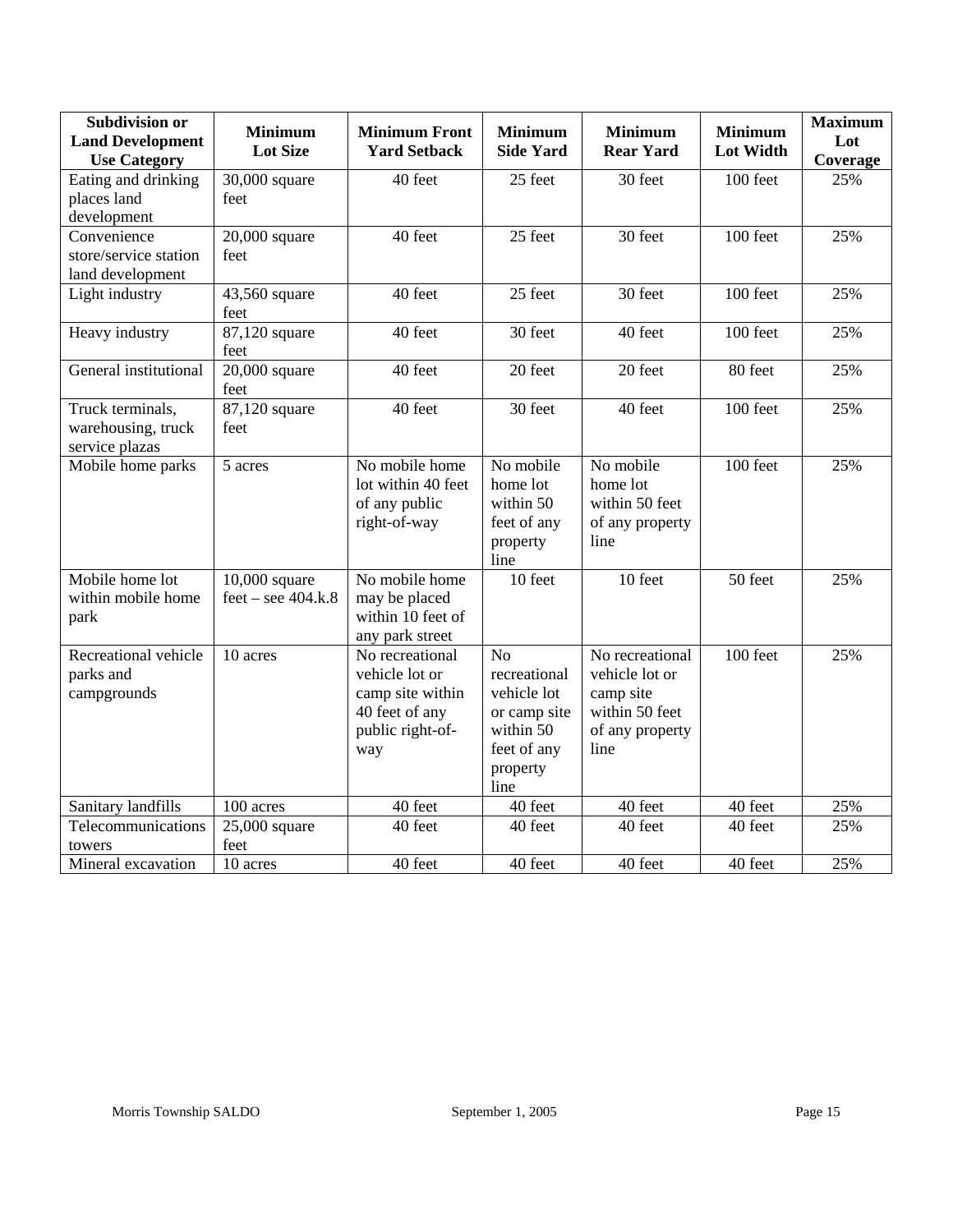#### **403 – Additional Lot Standards**

- A. Lot Averaging: In subdivisions of ten (10) lots or more (excluding original or residual tract), lots below the minimum standard may be allowed provided no lot is less than twenty-five percent (25%) below the minimum, the average size of all newly created lots equals the stated minimum and no more than ten percent (10%) of the number of lots falls below minimum standards.
- B. Mixed Use Developments: Subdivisions and land developments may mix all of the development types in a single development plan, provided that all standards shall be met for each use type individually.
- C. Blocks: New blocks for residential or general subdivisions shall not be less than six hundred (600) feet in length. In the design of blocks larger than one thousand feet (1,000), special consideration shall be given to the requirements of satisfactory fire protection.
- D. Frontage: All lots shall front on a proposed or existing public street or approved private street or private drive meeting the requirements of this Ordinance.
- E. Buildable Lots: Lots containing any steep slope [twenty five percent (25%) or greater], statutory wetlands, or floodplain floodway shall be enlarged so that the buildable area meets the required minimum lot area requirements of this Article. Such environmentally sensitive lands may be added to one (1) or more lots. A deed restriction or conservation easement shall be filed to prevent future subdivision and/or development of environmentally sensitive areas where sufficient lot minimum cannot be met. Nothing in this section is meant to prevent the creation of lots of greater than the buildable minimum size.
- F. Flag Lots: Flag lots are permitted in limited cases where deemed necessary. The Township may restrict the number of flag lots within any subdivision to prevent excessive access points to public roads. No flag lot shall be more than twice the applicable minimum lot size, unless accompanied by a deed restriction, which would preclude further subdivisions. The access portion of the flag shall be a minimum of fifty (50) feet in width.
- G. Depth-to-Width Ratio: The depth-to-width ratio shall not exceed 4:1 except in the case of lots of over four (4) acres in size.
- H. Land Development on Pre-Existing Lots: A new land development which does not involve a residential use may be planned on a lot which is less than the minimum size as required by this Article, provided that:
	- 1. The lot proposed for this use predates the adoption of this Ordinance.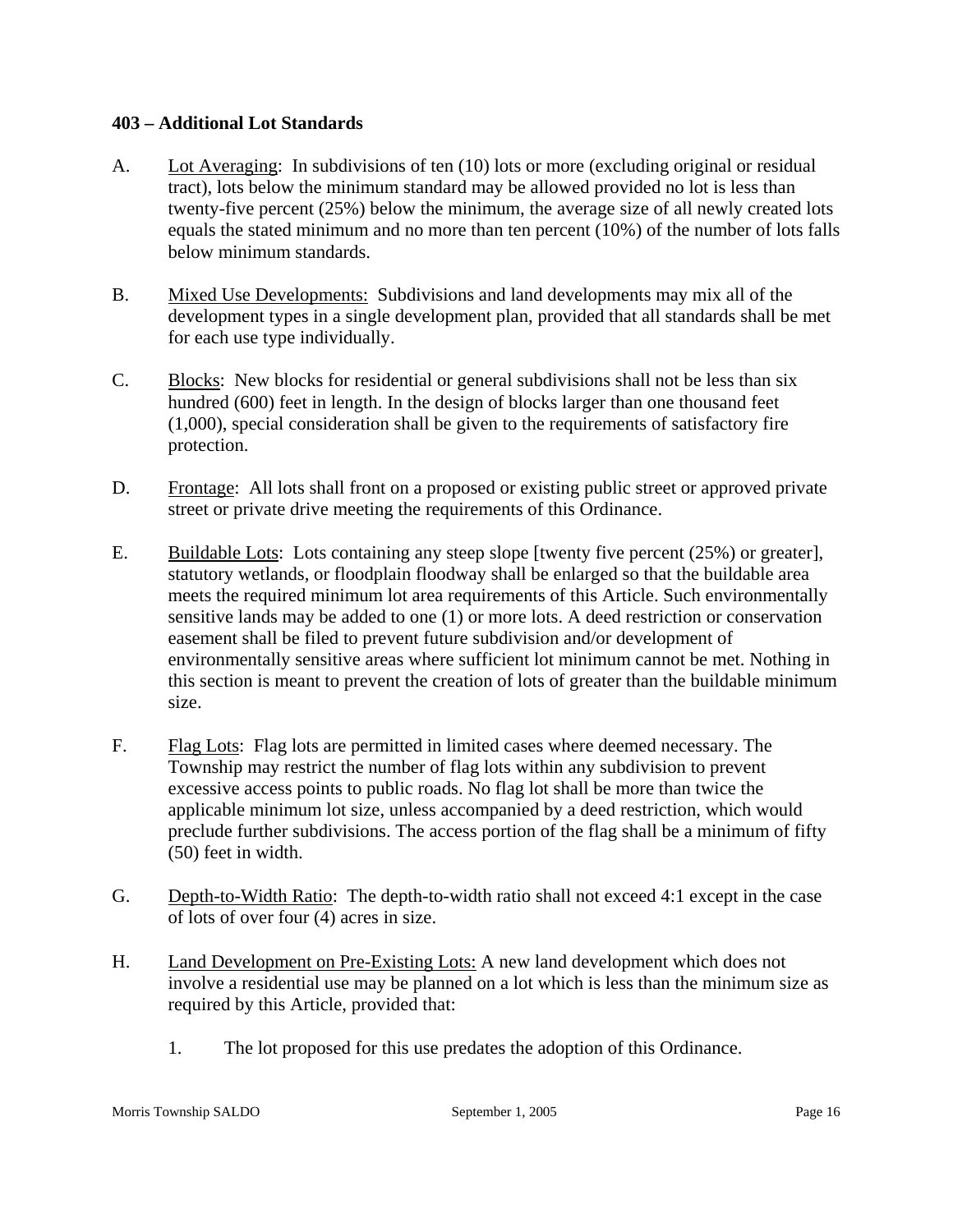- 2. All yard setback and lot coverage standards can be met, as well as applicable requirements of the Sewage Facilities Act and its regulations.
- 3. There is sufficient space on the lot to provide for sufficient parking and buffer areas as required by this Ordinance.
- 4. No mobile home park or multiple-family dwelling is proposed for the lot.
- 5. In such circumstances, the Township may require the developer to reduce building size to comply with all yard, setback and coverage requirements.

## **404 – Additional Standards for Specific Forms of Land Development**

In addition to other requirements in this Article, subdivision and land developments, which meet the definitions of specific use categories, shall meet specific standards as required by this section. Note: for references to screening see section 405

## A. Multiple-Family Dwellings:

- 1. Minor Land Development: For the purpose of this Article, a multiple-family dwelling development involving not more than three (3) dwelling units shall be considered a minor land development. Four (4) or more dwelling units shall be considered a major land development.
- 2. In addition to the minimum side yard required in Section 2, multi-family dwellings shall add one (1) foot of side yard for each additional dwelling unit after four (4) to a maximum of seventy-five (75) feet.
- 3. There shall be no less than twenty (20) feet between individual buildings containing dwelling units.
- 4. There shall be paved sidewalks between all dwelling units and parking areas.
- 5. Multi-family dwelling land developments containing more than ten (10) units shall include a play or recreation area. If this recreation or play area is within one hundred (100) feet of an arterial road or commercial parking lot, it shall be enclosed by a fence of at least four (4) feet in height. Such enclosed play area shall be no less than ten thousand (10,000) square feet in area.
- 6. If the multi-family dwelling land development contains more than ten (10) dwelling units, they shall employ Type I (section 405.A) screening on all sides that abut a single-family residential, commercial or industrial land use.
- 7. The plan shall contain a certification that solid waste disposal shall be the responsibility of the developer, rather than the tenants. The plan shall depict an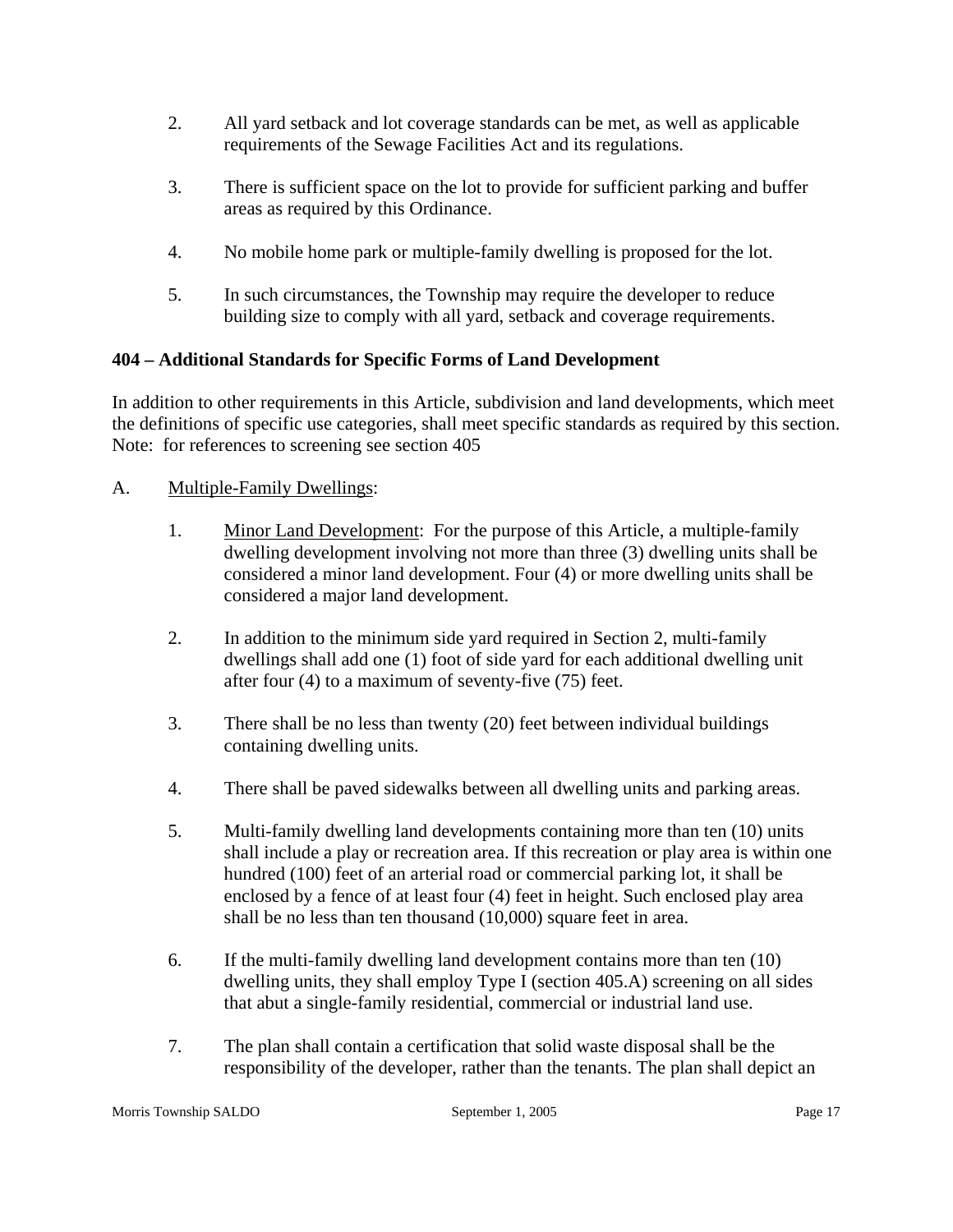area intended for solid waste storage of the tenants in spill-proof, screened containers.

- 8. The building height must be within the service height limits of the applicable fire company.
- B. Professional Office: Shall employ Type I (section 405.A) screening along all rear and side lot lines that abut a pre-existing single-family dwelling within two hundred (200) feet.
- C. Shopping Centers/Retail Land Developments:
	- 1. Developments of gross floor area of twenty thousand (20,000) square feet or less shall employ Type I (section 405.A) screening. Developments of gross floor area of greater than twenty thousand (20,000) square feet shall employ Type II (section 405.B) screening.
	- 2. For multiple building land developments, no building shall be less than twenty (20) feet from another building.
	- 3. Land developments of over thirty thousand (30,000) square feet gross floor area shall submit a pedestrian circulation plan, detailing safe pedestrian ways from parking areas to entrances. Means to prevent pedestrian/vehicular conflicts, whether through curbing, diagonal walkways or signs, shall be illustrated on the plan.
	- 4. Front yard setbacks shall include a planting strip of at least ten (10) feet in width. This strip shall contain one (1) tree of at least six (6) feet in height for each forty (40) feet of frontage or fraction thereof.
	- 5. If the commercial land development proposes overnight accommodations, such as a hotel or motel, such buildings shall not exceed the height limits of the applicable fire department. The Township may require written evidence that the local fire department can safely evacuate the building or suppress fires within it.
	- 6. Buildings or groups of buildings of greater than forty thousand (40,000) square feet gross floor area shall add one (1) foot of all side yards for each additional one thousand (1,000) square feet of floor area to a maximum of one hundred (100) feet.
- D. Eating and Drinking Places, Convenience Stores and Service Stations
	- 1. Any fuel pumps shall be at least thirty (30) feet from any road right-of-way and at least thirty (30) feet from a side lot line.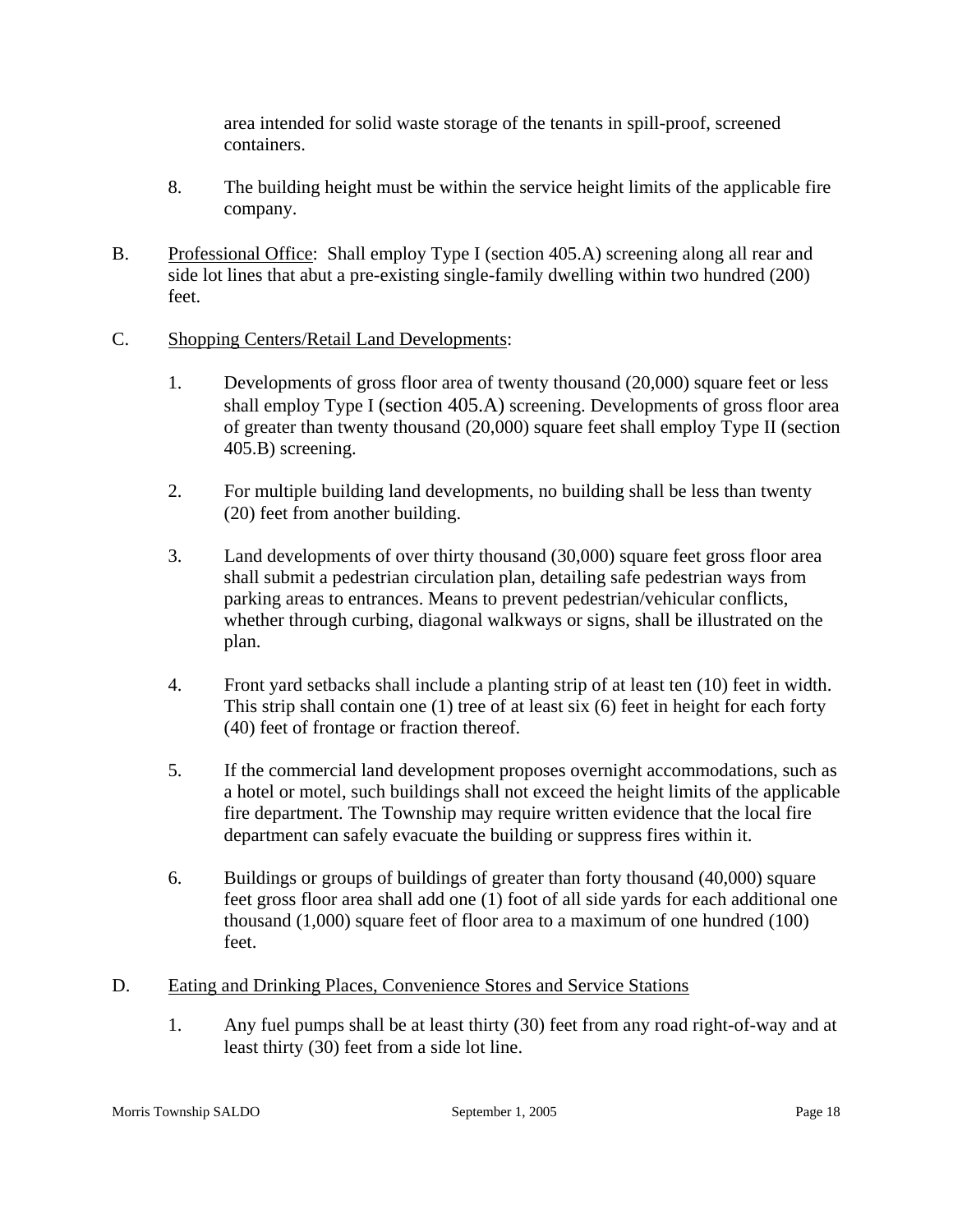- 2. No vehicle parking area may be developed between setback and neighboring property lines.
- 3. The developer shall agree that there shall be no outdoor storage of new or used parts, scrap parts, unlicensed vehicles, parts of vehicles, tires or vehicles which lack current Pennsylvania inspection stickers between setback areas and property lines.
- 4. Plans shall depict trash storage areas and proposed screening for refuse storage.
- 5. All lighting shall be indirect, or designed to prevent glare to neighboring properties.
- 6. All compressors shall be enclosed to muffle their sound from surrounding properties. Servicing areas shall be independent from off-street parking areas and arranged so that trucks may enter and leave moving in a forward direction. No maneuvering shall be permitted on a public road or highway.
- 7. Shall employ Type I screening on all side or rear lot lines that abut a pre-existing residential use within two hundred (200) feet.
- 8. All underground storage tanks shall be in compliance with all Federal or State regulations. Any tanks remaining unused for a period of six (6) months shall be removed by the owner of record.
- F. Drive-Through Facilities: All drive-through facilities shall be designed to minimize conflict with pedestrian traffic. Drive-through lanes may not be emplaced where they conflict with a pedestrian building entrance.
	- 1. A total stacking area suitable for six (6) cars shall be provided for every point of service.
	- 2. Under no circumstances shall a public street or alley serve as a drive-through lane.
- G. Light Industry:
	- 1. Shall employ Type II screening on all side or rear lot lines that abut a pre-existing dwelling within two hundred (200) feet.
	- 2. One (1) foot shall be added to side yard areas for each one thousand (1,000) square feet of gross floor area in excess of thirty thousand (30,000) square feet, to a maximum of one hundred (100) feet.
	- 3. If more than five (5) heavy truck deliveries or pickups are anticipated, comply with applicable sections of 404.H.
- H. Heavy Industry: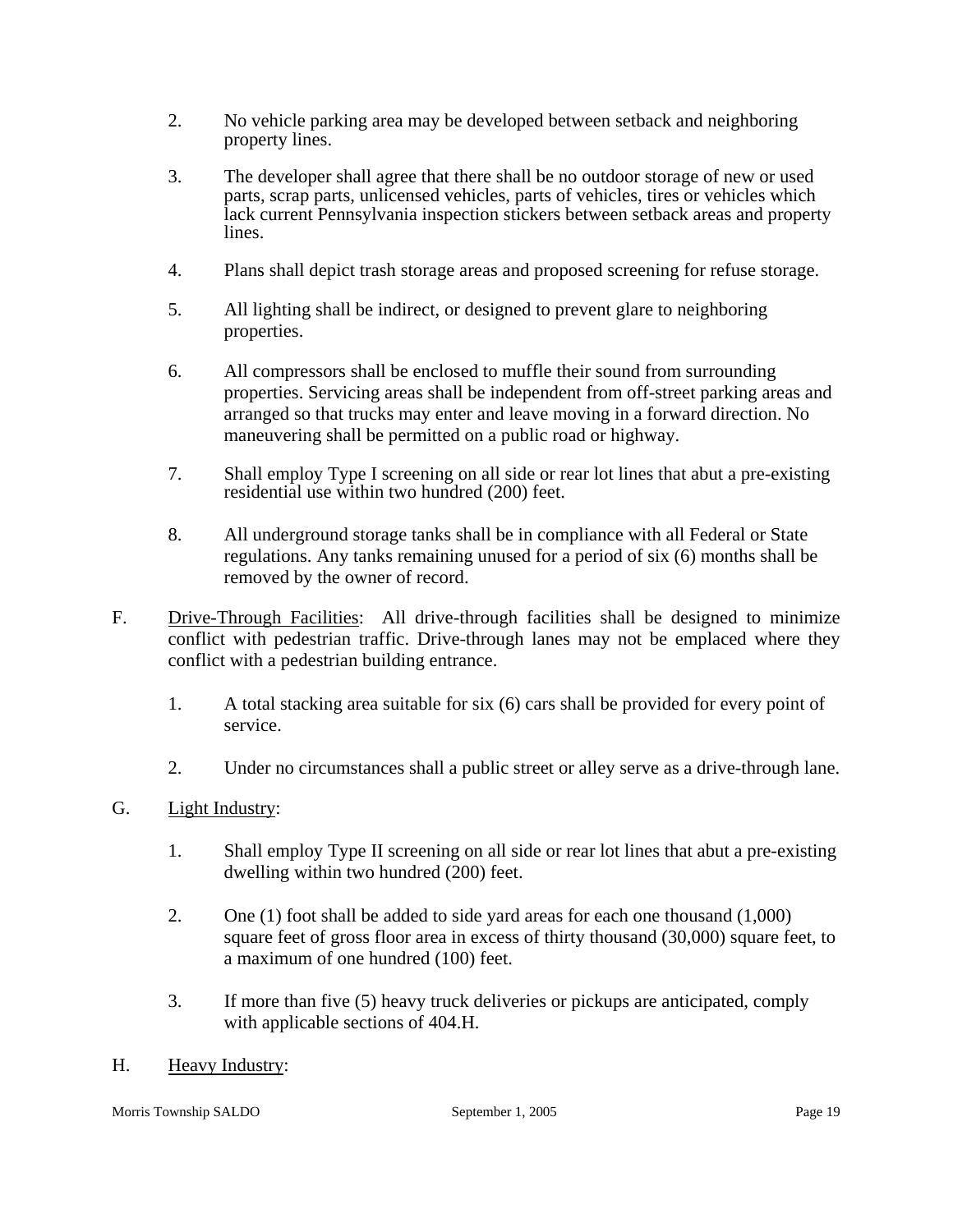- 1. Shall employ Type III screening.
- 2. Shall develop an emergency plan in conjunction with the local fire department. This plan shall include identification of any hazardous materials and processes.
- 3. Three (3) feet shall be added to rear and side yard areas for each one thousand (1,000) square feet of gross floor area in excess of thirty thousand (30,000) square feet, to a minimum of three hundred (300) feet.

## I. Institutional Land Development:

1. Shall employ Type I screening if greater than forty thousand (40,000) square feet gross floor area.

## J. Truck Terminals, Warehouses, Truck Service Plazas:

- 1. Servicing areas shall be at the sides or rear of a building and shall be at least ten (10) feet wide by thirty-five (35) feet long with a clear height of fifteen (15) feet.
- 2. When several buildings in the same use share a property, one building may be designated to receive and ship goods but the number of servicing spaces shall be based upon the total square footage of all buildings.
- 3. Servicing areas shall be paved, sloped and drained as for parking areas if they receive daily use and/or abut a residentially used property. In all other situations, they may have a stabilized, dust-free surface only.

## K. Mobile Home Parks:

- 1. Applicability: All mobile home parks shall conform to the provisions of this section as well as other applicable standards in this Ordinance.
- 2. Use Regulations: The uses allowed in a mobile home park shall be as specified in the Morris Township Zoning Ordinance, if adopted.
- 3. Application Procedures: All applications for mobile home park developments shall follow the procedures for submission of land developments found in Sections 502, 503, and 504 of this Ordinance.
- 4. Minimum Site Area: Each mobile home park site shall be at least ten (10) acres in size.
- 5. Site Location: Mobile home parks shall be located on well-drained lands free of natural or man-made hazards. Mobile home parks shall be laid out with due consideration to natural features. No development shall occur on the floodway,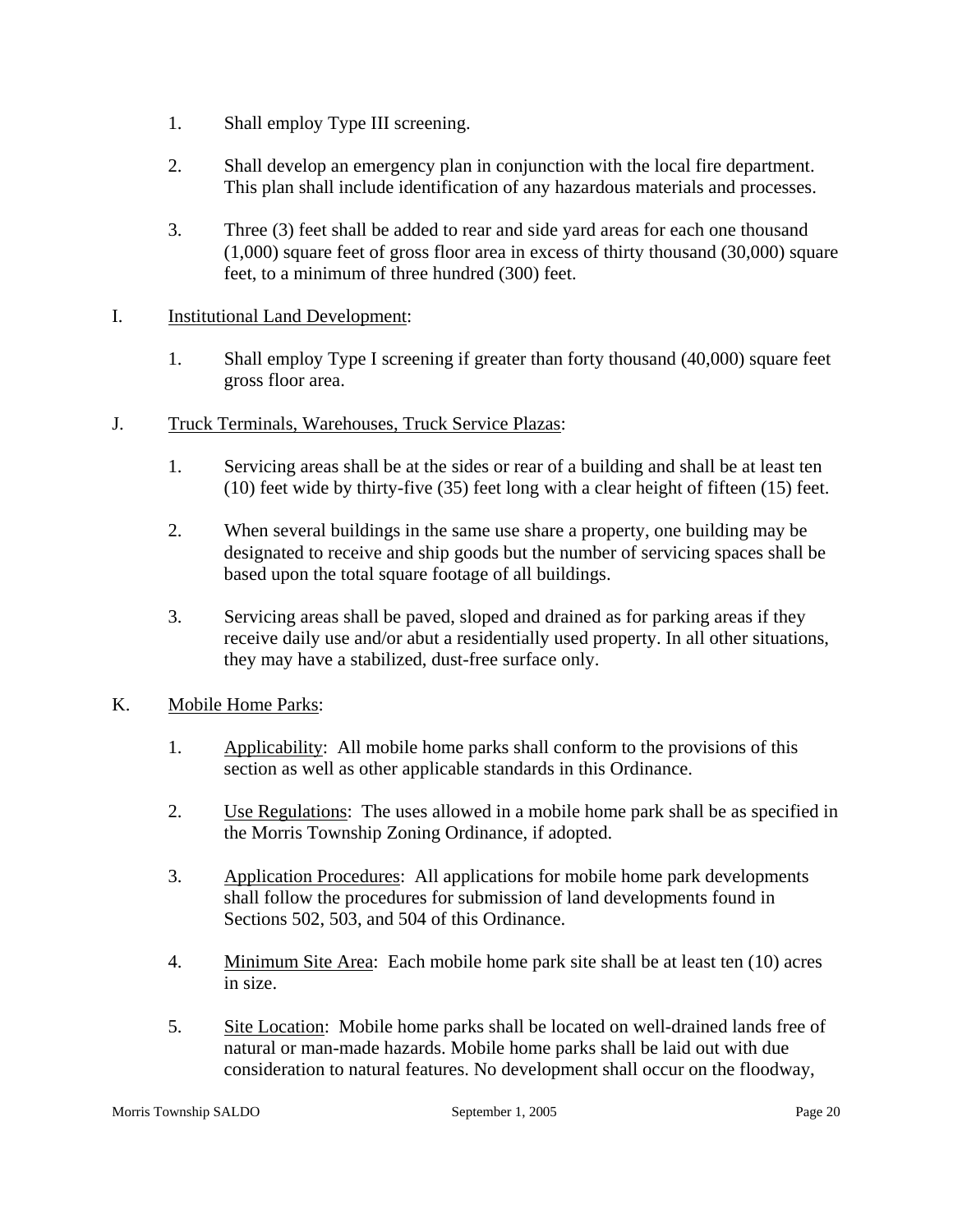wetlands or steep slope areas. Natural drainage ways shall in no way be impaired by development.

- 6. Density: The maximum number of dwelling units permitted in a mobile home park shall be calculated on the net area by deducting non-buildable and constrained land from the total site area in conformance with Article 402 of this Ordinance.
- 7. Clustering: The clustering of mobile home lots or sites is encouraged to provide for conservation of open space, protect environmentally sensitive areas and to provide for efficient development of streets and utilities. In order to approve any cluster plan, the Township shall apply the following test:

The number of mobile home lots times five thousand (5,000), plus the area of common open space in square feet, shall equal at least the minimum lot standard in Section 402 of this Ordinance for each proposed mobile home lot.

- 8. Site Improvements and Design: Minimum site improvements for all mobile home parks shall include, but shall not be limited to, the following:
	- a. Minimum Mobile Home Lot: No mobile home lot shall be less than ten thousand (10,000) square feet. However, the lot shall be large enough to meet yard and parking requirements. Mobile home lots shall not be located in environmentally sensitive areas as defined in this Ordinance. Each mobile home lot shall contain a mobile home stand, which shall be improved with concrete columns or slab to provide an adequate foundation for the placement of a mobile home, securing the structure against uplift, sliding or rotation. Each mobile home shall be provided with skirting of durable material entirely enclosing the area beneath the mobile home.
	- b. Streets: All mobile home park streets shall be designed to serve only residents of the mobile home park. Each mobile home site shall be accessible from a street. Access shall be designed to minimize congestion and hazards at the entrance or exit and allow free movement of traffic on streets within the park.
		- (1) All streets shall be improved in accordance with Section 410 of this Ordinance. Streets shall meet minimum paving thickness and other requirements set out in this Ordinance and the street standards adopted by resolution of Morris Township.
		- (2) All streets within any mobile home park shall have a paved width of not less than twelve (12) feet for one-way and twenty-two (22) feet for two-way. Street width shall be increased by six (6) feet if on-street parking is permitted. All streets shall be kept free of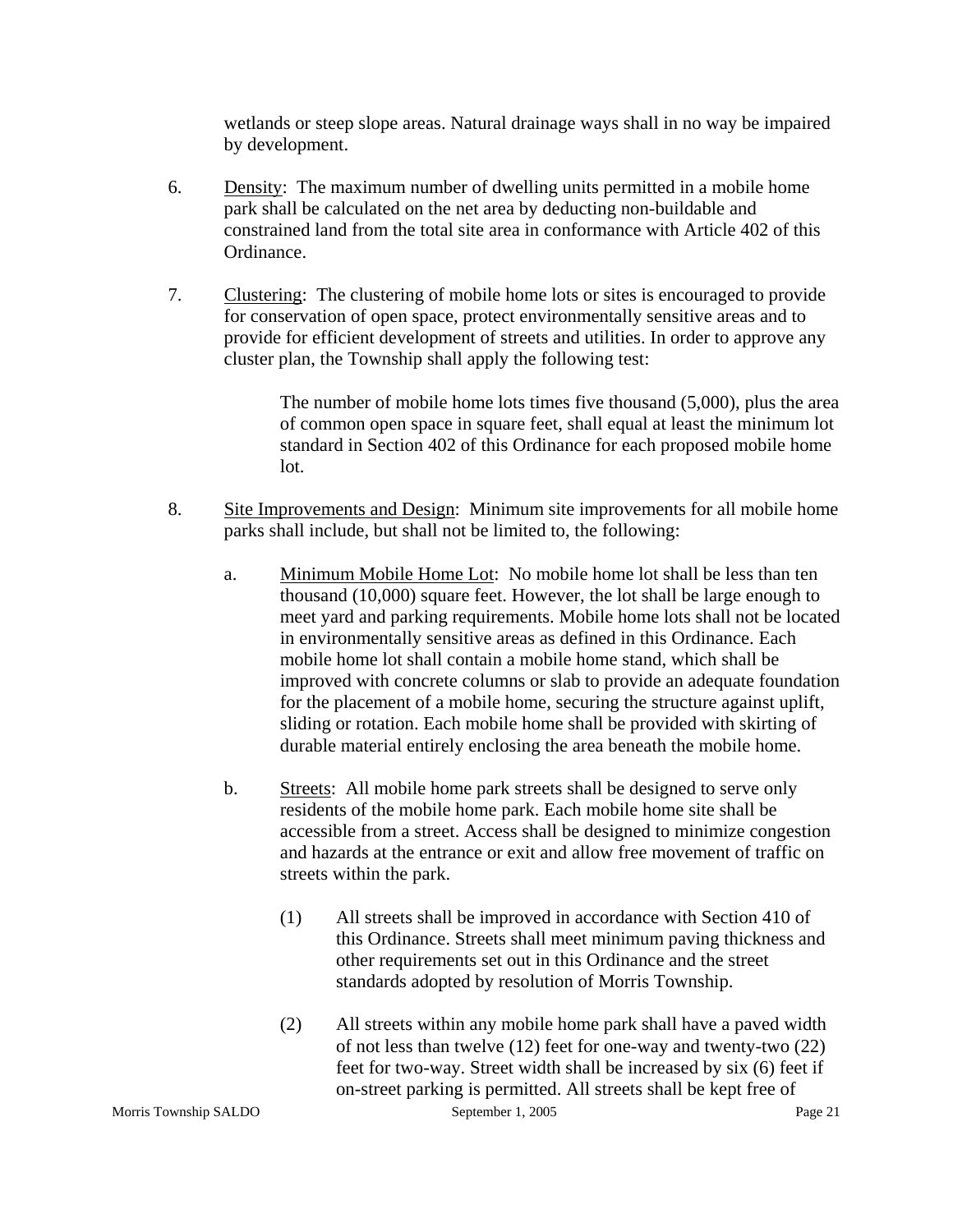debris or other obstructions to provide clear access for fire, police or other emergency access. If streets are proposed for dedication, a minimum right-of-way of forty (40) feet shall be required.

- c. Off-Street Parking: Off-street parking shall be provided in all mobile home parks for the use of park occupants and guests. Parking shall be located convenient to each mobile home and in no case be located more than two hundred (200) feet from the unit it is intended to serve. The number and design of parking spaces shall be in accordance with Section 413.
- d. Yard Requirements: Mobile homes shall be placed off center on the lot so as to provide a larger usable open yard space and outdoor living area on one side of the unit. No structure or mobile home shall be located at less than the following:
	- (1) Fifty (50) feet from any perimeter lot line.
	- (2) Twenty (20) feet from any park street.
	- (3) Twenty (20) feet from any mobile home.
	- (4) Five (5) feet from any interior lot line.
- e. Common Open Space: Portions of the mobile home park not developed into mobile home lots, streets, recreation areas or service buildings shall be designated as common open space. All mobile home parks shall provide not less than ten percent (10%) of the total land area for common open space purposes. Such lands shall be improved whereby the same will be accessible to all families residing within said tract and whereby such open space may be used for recreational purposes. Environmentally sensitive areas may either be included within individual mobile home lots or deeded separately with appropriate deed restrictions barring future development.
- f. Utility Improvements: All mobile home parks shall provide to each lot both a continuing supply of safe and potable water as approved by the Department of Environmental Protection and a connection to a sanitary sewerage disposal facility as approved by the local sewage enforcement agency. Electric, telephone and centralized television cable service shall also be provided and shall be buried.
- g. Other Site Improvements: Each mobile home park shall provide garbage and trash collection and disposal facilities as approved by Morris Township, an adequate park street lighting system and such other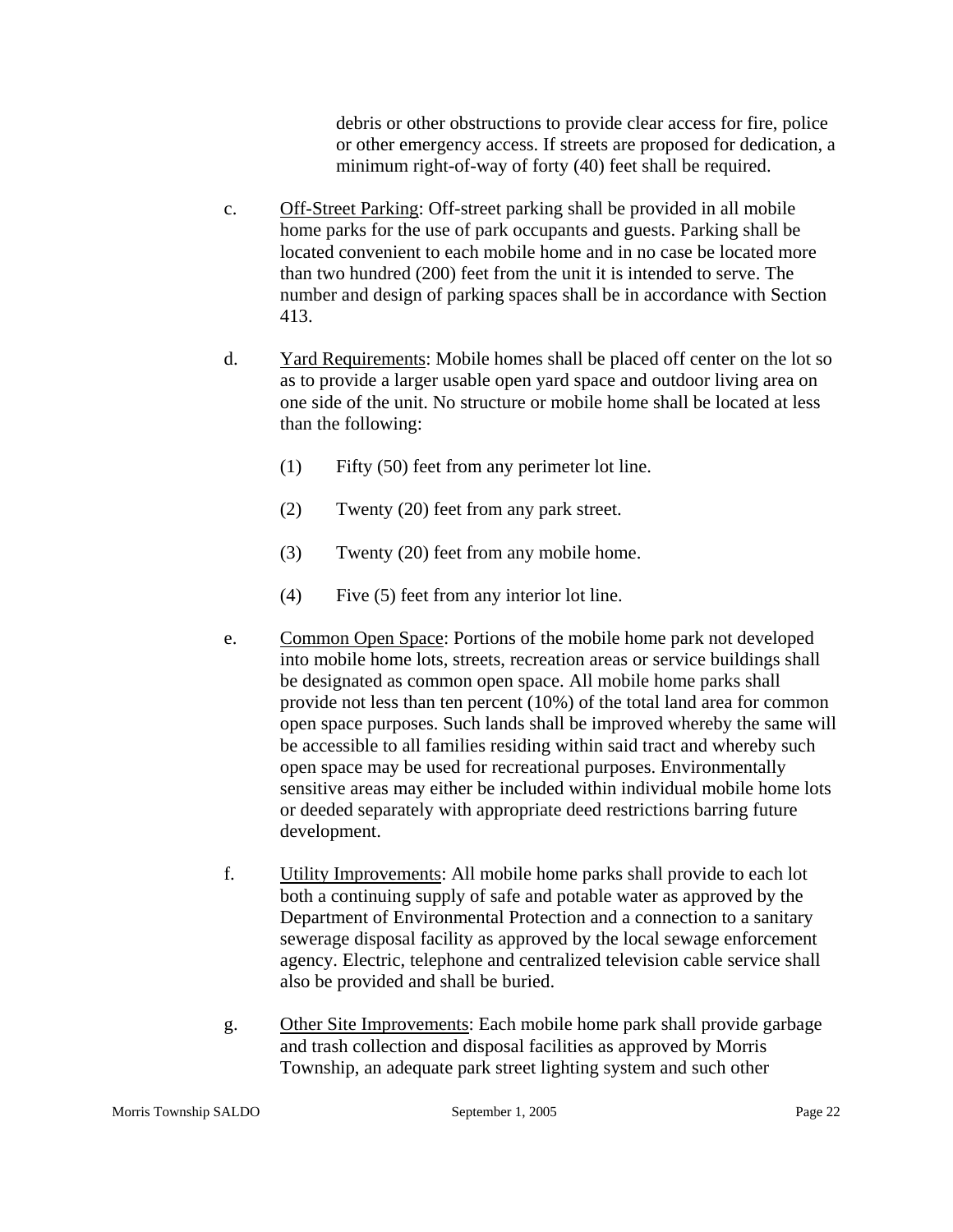improvements or services as may be required in the best interest of the public's health, safety and general welfare.

h. Screening: Buffer screening shall be provided along the perimeter of any mobile home park where the park abuts any of the following: arterial or collector highway, commercial or industrial area, developed residential subdivision. Buffer screening shall consist of Type I screening per Section 508(H) of this Ordinance.

## L. Recreational Vehicle Parks and Campgrounds:

- 1. Application: All recreational developments and campgrounds shall conform to the provisions of this section. Such developments shall also conform with any zoning ordinance or master plan adopted by the Morris Township Planning Commission which is in effect at the time of submission of the preliminary plan.
- 2. Size: The total area of any recreational campground shall be sufficient to provide adequate facilities for the use contemplated and, in particular, to provide adequate space for off-street parking. In any event it should be no less than 10 acres.
- 3. Street System:
	- a. Traffic movements in and out of recreational developments and subdivisions should not interfere with external traffic, nor should they create hazards for adjacent residential areas.
	- b. The design of streets, service drives and pedestrian ways should provide for safe and hazard-free internal circulation.
- 4. Yards: Each campsite shall have a dust- or mud-free parking space.
- 5. Utilities and Sanitary Facilities:
	- a. Any recreational development or subdivision shall include such utilities and sanitary facilities as are necessary for the health, safety and welfare of those persons using the recreational development or subdivision.
	- b. Where possible, recreational developments and subdivisions should be located so as to make maximum use of existing public utilities and sanitary facilities. Where this is not possible, the developer must provide adequate utilities and sanitary facilities to maintain adequate health and safety standards.
- 6. Recreational Campgrounds: Campgrounds shall be designed and constructed in conformance with this section and any applicable State regulations. Campgrounds shall meet the following requirements: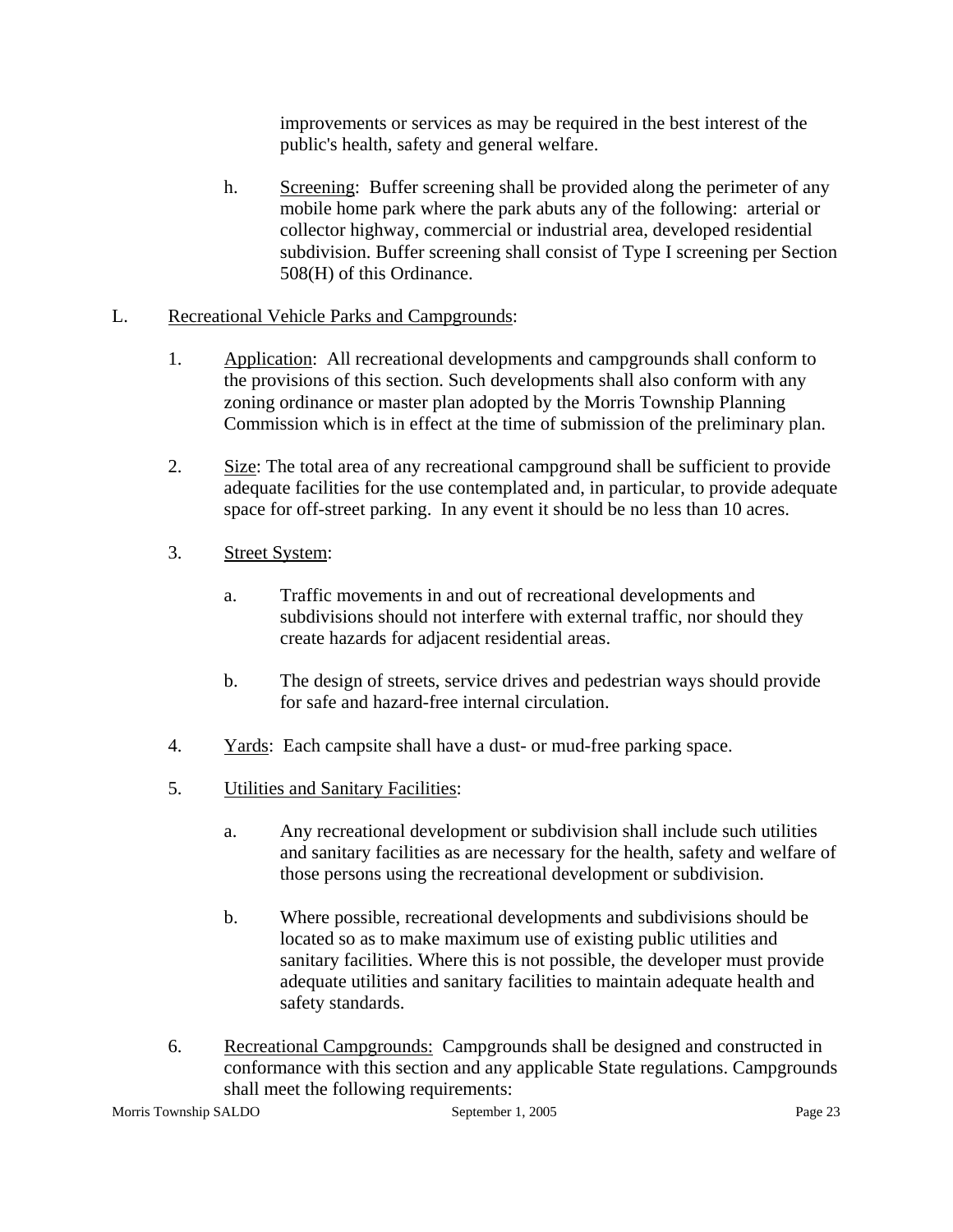- a. No campground shall have an area of less than ten (10) acres.
- b. Each campsite shall have an area of at least one thousand five hundred (1,500) square feet exclusive of roadways and parking areas, and shall have parking for one (1) automobile in addition to a tent or trailer site.
- c. At a minimum, campgrounds shall provide: back-in parking, central sanitary dump stations, central water facilities, toilets and shower facilities.
- d. No campsite shall be placed closer than one hundred (100) feet to an adjacent property.
- e. No less than twenty percent (20%) of the gross area of the park must be improved for recreational activity of the residents of the campgrounds.
- M. Sanitary Landfills: Plans for sanitary landfills shall be approved and controlled by the Pennsylvania Department of Environmental Protection, the laws and regulations of the Commonwealth and appropriate laws and regulations of the United States of America. Operators of sanitary landfills shall file with the Township written proof that they have met all permit requirements of the State and/or Federal government as they may apply to a specific development.
	- 1. A setback of two hundred fifty (250) feet from all public rights-of-way and four hundred (400) feet from all dwellings, platted residential lots, schools, churches, hospitals and similar residential uses.
	- 2. To prevent unauthorized access, and windblown debris, a barrier fence at least ten (10) feet in height shall surround the development and setback areas.

On the outside perimeter of the fence, a ten (10) foot wide planting strip shall be maintained at a planting standard of ten (10) coniferous and ten (10) deciduous trees, per one hundred (100) feet. Trees shall be a minimum of six (6) feet tall at planting and replaced within six (6) months of death.

- 3. To further shield surrounding areas from noise and activity, one of the two following buffer yards shall be planted:
	- a. A fifty (50) foot wide buffer yard of vegetation sufficient to provide opaque screening during six (6) months of the year. This buffer yard shall maintain the existing natural vegetation unless insufficient for screening or of species generally recognized as inferior for shade, erosion control or screening. If deemed so, the developer shall maintain a planting standard of eight (8) deciduous trees and twenty-eight (28) coniferous trees per each one hundred (100) lineal feet of buffer yard.

Morris Township SALDO September 1, 2005 Page 24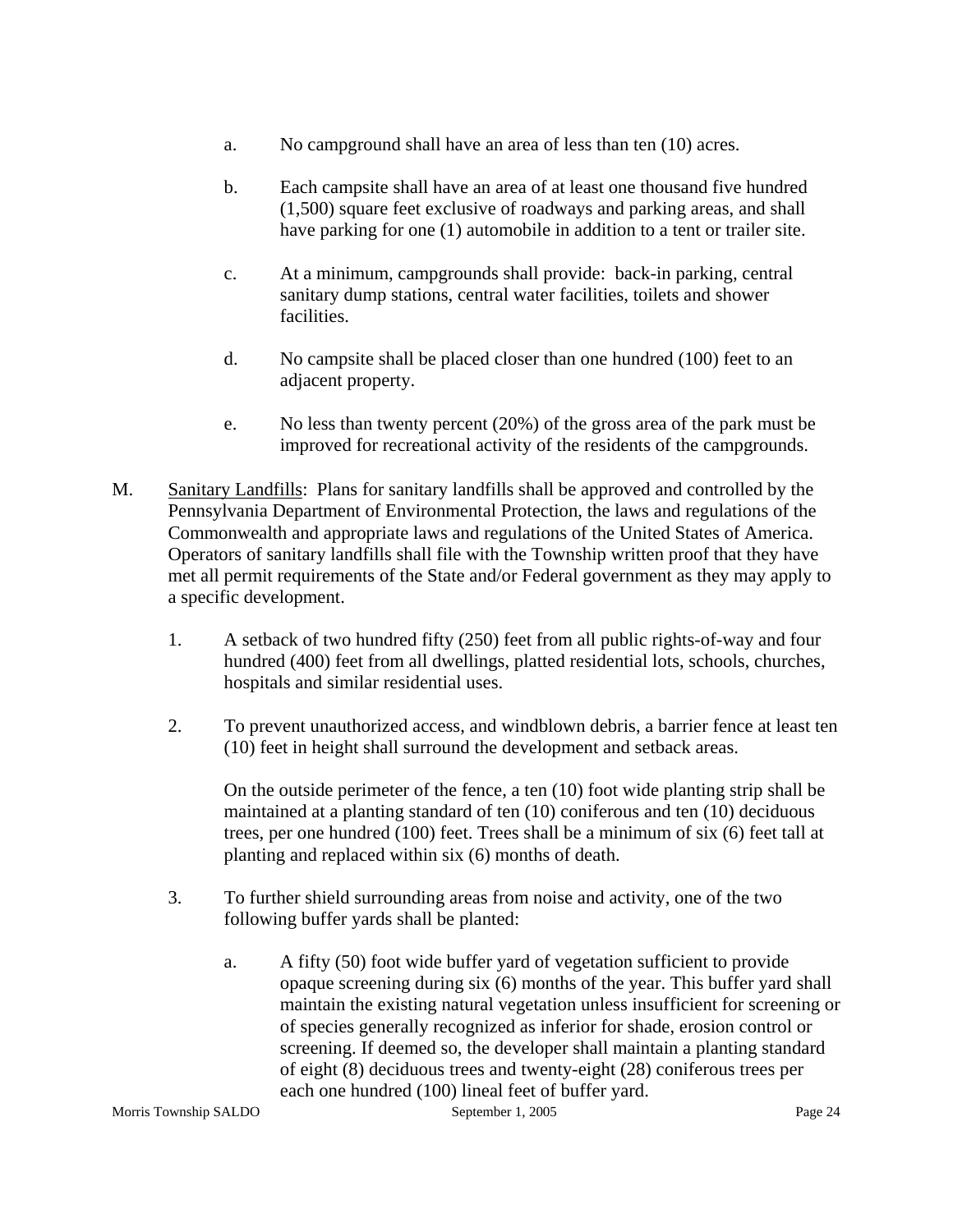- b. A screening yard of Norway spruces, white spruces, blue spruces, or similar species proven to withstand high-density plantation, planted to the following standards: An initial row of trees to follow a lineal centerline with additional rows planted at oblique angles on each side of the centerline row, sufficient to provide complete and constant opaque screening from the time of planting.
- 4. The landfill shall have no more than two (2) access routes, unless the landfill property borders three (3) or more public rights-of-way. In such an event, approval by the Township will be necessary to secure an additional access route.
- 5. A bond will be filed with the Township, at an amount deemed necessary by the governing body, to provide for protection of roads which may be used for access to this landfill.
- 6. The operator shall submit to the Township for approval a plan for the restoration of the landfill area which shall include anticipated future use of the restored land.
- 7. All such proposed uses shall be on a lot of no less than fifty (50) acres.

## N. Telecommunications Towers:

- 1. Exception to Jurisdiction: Communications towers shall comply with this Ordinance unless they are an applicable accessory structure, clearly incidental to the operation of a transportation business, emergency services provider, or similar entity for the exclusive, non-commercial use of its agents in directly providing such service.
- 2. The applicant shall demonstrate that it is licensed by the Federal Communications Commission to operate a communications tower, if applicable, and communications antennas.
- 3. The applicant shall demonstrate that the proposed communications tower and communications antennas proposed to be mounted thereon comply with all applicable standards established by the Federal Communications Commission governing human exposure to electromagnetic radiation.
- 4. Communication towers shall comply with all applicable Federal Aviation Administration, Commonwealth Bureau of Aviation and applicable Airport Zoning Regulations. Towers must comply with this Ordinance as a subdivision for lease or land development.
- 5. Any applicant proposing construction of a new communications tower shall demonstrate that written evidence that a good faith effort has been made to obtain permission to mount the communications antennas on an existing building,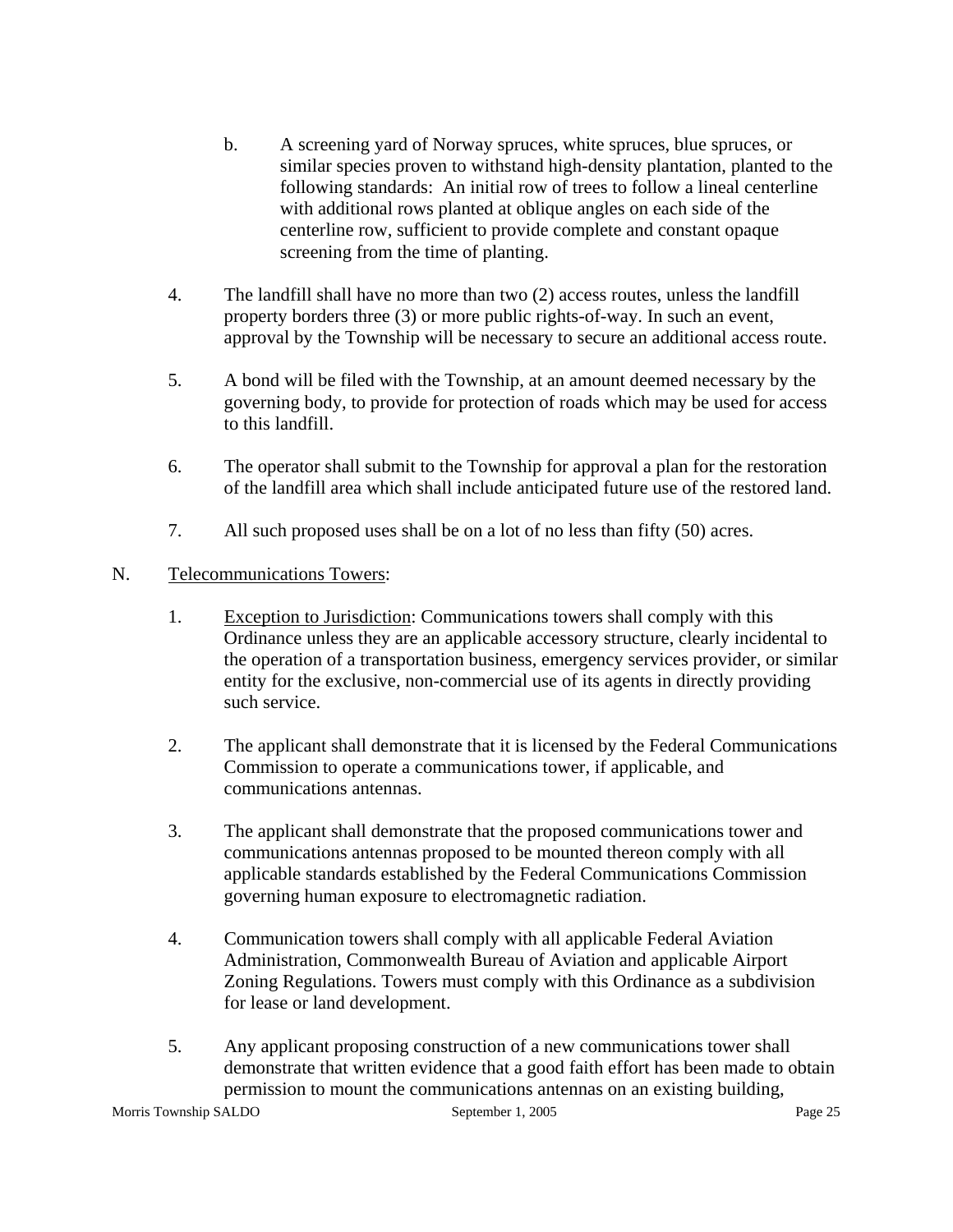structure or communications tower. A good-faith effort shall require that all owners of potentially suitable structures within a one-quarter (1/4) mile radius of the proposed communications tower site be contacted and that one (1) or more of the following reasons for not selecting such structure apply:

- a. The proposed antennas and related equipment would exceed the structural capacity of the existing structure and its reinforcement cannot be accomplished at a reasonable cost.
- b. The proposed antennas and related equipment would cause radio frequency interference with other existing equipment for that existing structure and the interference cannot be prevented at a reasonable cost.
- c. Such existing structures do not have adequate location, space, access or height to accommodate the proposed equipment or to allow it to perform its intended function.
- d. Addition of the proposed antennas and related equipment would result in electromagnetic radiation from such structure exceeding applicable standards established by the Federal Communications Commission governing human exposure to electromagnetic radiation.
- e. A commercially reasonable agreement could not be reached with the owners of the structure.
- f. Access shall be provided to the communications tower and communications equipment building by means of a public street or easement to a public street. The easement shall be a minimum of twenty (20) feet in width and shall be improved to a width of at least ten (10) feet with a dust-free, all-weather surface for its entire length.
- g. A communications tower may be located on a lot occupied by other principal structures and may occupy a leased parcel within a lot meeting the minimum lot size requirements for the applicable zoning ordinance or these regulations.
- h. The applicant shall demonstrate that the proposed height of the communications tower is the minimum height necessary to perform its function.
- i. The maximum height of any communications tower shall be two hundred fifty (250) feet; provided, however, that such height may be increased to no more than three hundred (300) feet, provided the required setbacks from adjoining property lines (not lease lines) are increased by one (1) foot for each one (1) foot of height in excess of two hundred fifty (250) feet.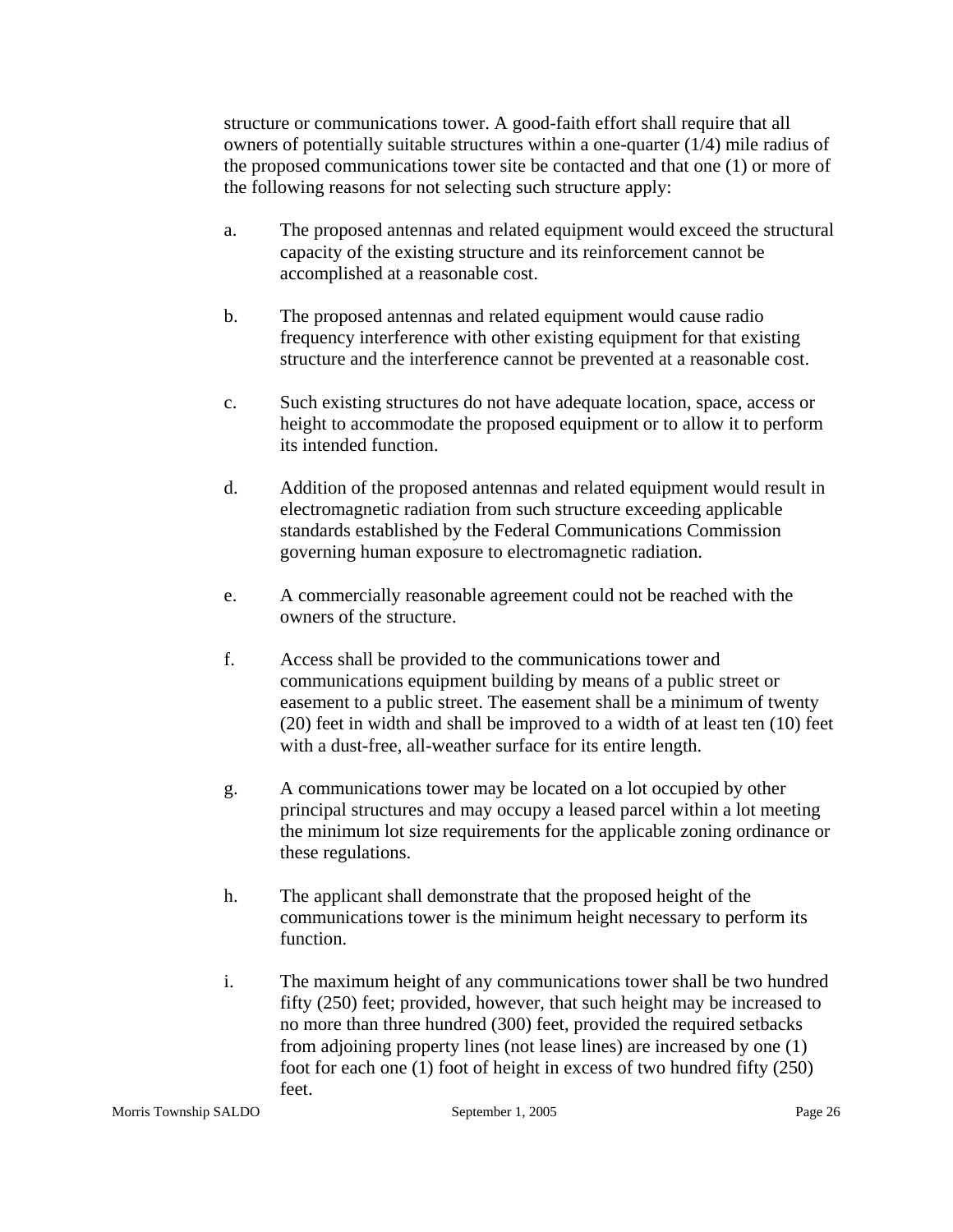- j. The foundation and base of any communications tower shall be set back from a property line (not lease line) with any residential use at least one hundred (100) feet and shall be set back from any other property line (not lease line) at least fifty (50) feet.
- k. The base of a communications tower shall be landscaped so as to screen the foundation and base and communications equipment building from abutting properties.
- l. The communications equipment building shall comply with the required yard and height requirements of any applicable zoning ordinance for an accessory structure.
- m. The applicant shall submit certification from a Pennsylvania registered professional engineer that a proposed communications tower will be designed and constructed in accordance with the current Structural Standards for Steel Antenna Towers and Antenna Supporting Structures, published by the Electrical Industrial Association/Telecommunications Industry Association.
- n. The applicant shall submit a copy of its current Federal Communications Commission license; the name, address and emergency telephone number for the operator of the communications tower; and a Certificate of Insurance evidencing general liability coverage in the minimum amount of one million dollars (\$1,000,000) per occurrence and property damage coverage in the minimum amount of one million dollars (\$1,000,000) per occurrence covering the communications tower and communications antennas.
- o. All guy wires associated with guyed communication towers shall be clearly marked so as to be visible at all times and shall be located within a fenced enclosure.
- p. The site of a communications tower shall be secured by a fence with a minimum height of eight (8) feet to limit accessibility by the general public.
- q. No signs or lights shall be mounted on a communications tower, except as may be required by the Federal Communications Commission, Federal Aviation Administration or other governmental agency that has jurisdiction.
- r. If a communications tower remains unused for a period of twelve (12) consecutive months, the owner or operator shall dismantle and remove the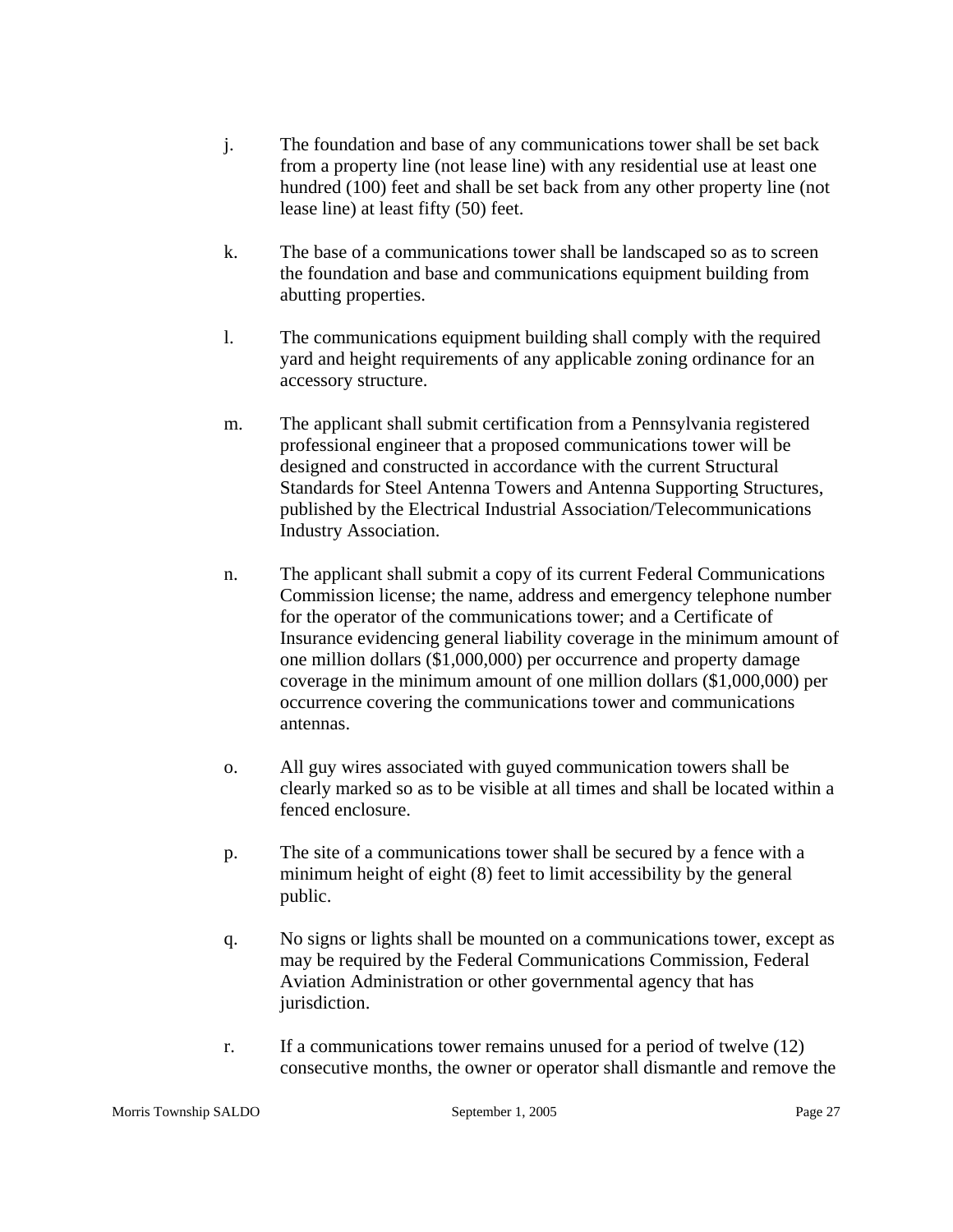communications tower within six (6) months of the expiration of such twelve (12) month period.

- s. A statement that, upon conclusion of the lease or removal of the tower, the land shall revert to the parent tract.
- t. One (1) off-street parking space shall be provided within the fenced area.

## O. Mineral Excavation:

- 1. Mineral excavation shall be considered a land development when it meets the applicable definition of such.
- 2. Such land developments shall provide Type II screening.
- 3. Adequate access shall be provided to facilitate safe movement of trucks and other vehicles. There shall be clearly defined truck entrance and parking area, pursuant to the parking and access standards of the Ordinance.
- 4. Provide a plan to deal with dust and noise abatement.
- 5. Mineral extraction facilities shall show evidence of compliance with all applicable State or Federal regulatory setbacks. In the absence of such setbacks, they shall observe the following setbacks:
	- a. Five hundred (500) feet from a dwelling not owned by the owner of the facility.
	- b. Five hundred (500) feet from a property line.
	- c. Two hundred (200) feet from a stream.
	- d. Three hundred (300) feet from a well not owned by the owner of the facility.

## **405 – Screening, Landscaping and Buffering**

Screening: Screening shall be required to prevent land use conflict, to encourage the natural management of stormwater runoff, and to prevent spread of wind-born litter and debris. Three types of screening may be mandated per Section 404.

A. Type I Screening: To consist of a double row of spruce planted at oblique lines to one another so that a continuous screen is provided. The Township may accept other species if it can be shown they will retain a similar screening value when planted in high-density areas. As an alternative to the double row of spruce, the developer shall maintain a fifty (50) foot buffer yard of natural vegetation sufficient for screening. This buffer area shall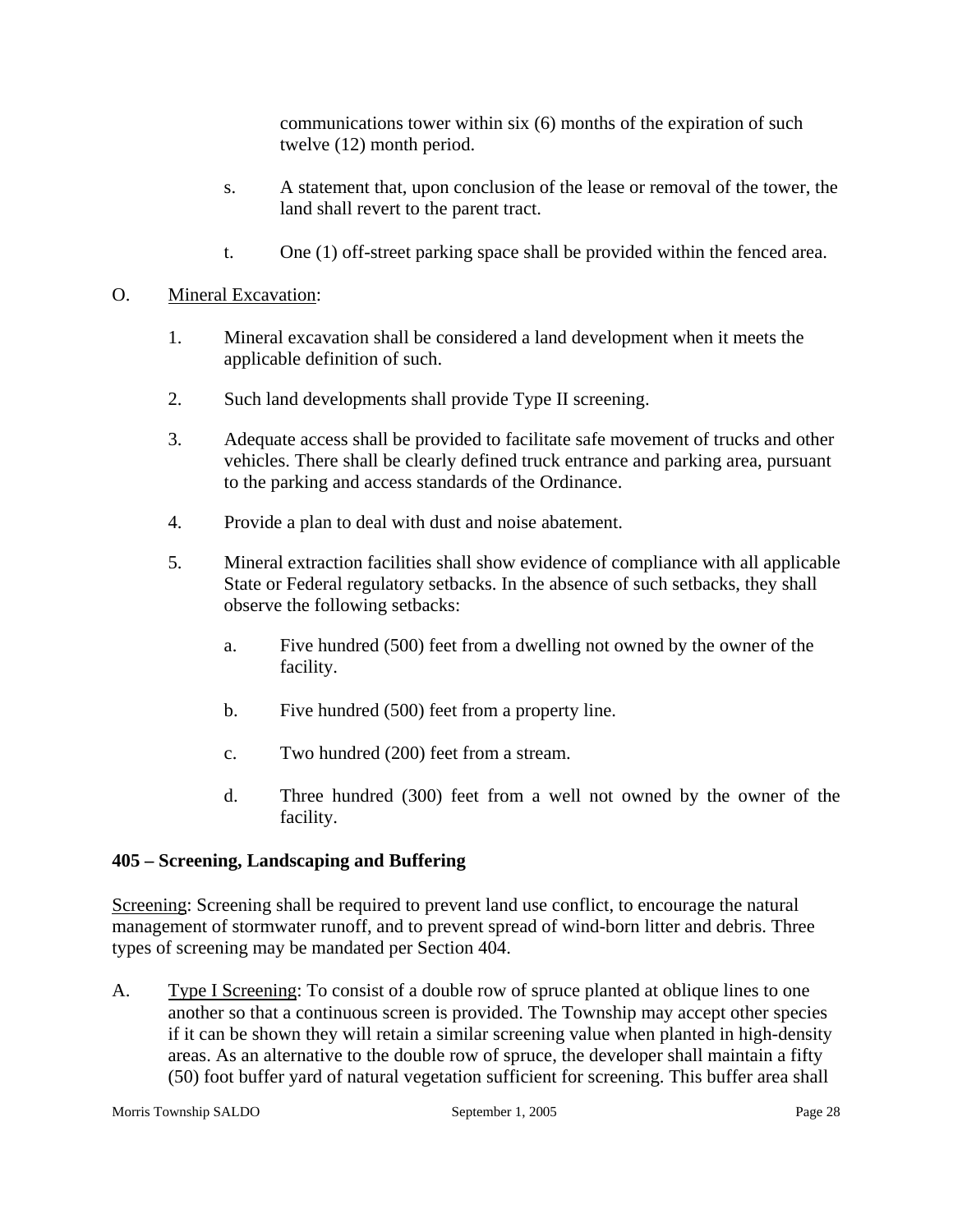not be used for parking or other uses. This buffer yard should maintain natural vegetation unless such vegetation is considered insufficient for shade screening, stormwater management or erosion control. In such case, the planting standards shall be twenty-eight (28) conifer and eight (8) deciduous trees per each one hundred (100) lineal feet of yard area. The developer shall agree that trees shall be a minimum of six (6) feet at planting and replaced within six (6) months of death, for a period of five (5) years.

- B. Type II Screening:
	- 1. A fifty (50) foot buffer yard of vegetation sufficient to provide opaque screening during six (6) months of the year. This buffer yard shall maintain the existing natural vegetation unless insufficient for screening or of species generally recognized as inferior for shade, erosion control or screening. If deemed so, the developer shall maintain a planting standard of eight (8) deciduous trees and twenty-eight (28) coniferous trees per each one hundred (100) lineal feet of buffer yard. This buffer yard shall be in addition to any other yard requirements listed.
	- 2. A screening yard of Norway spruce, planted to the following standards: An initial row of trees to follow a lineal centerline with one additional row planted at oblique angles on each side of the centerline row, sufficient to provide complete and constant opaque screening from the time of planting. This screen of plantings shall be situated at the interior edge of the natural vegetation buffer yard and may be included in calculations of required yard areas.

To further provide for the natural management of stormwater runoff, fifty percent (50%) of all hardwood trees of a minimum caliper of four (4) inches, which do not lie in buildable lot footprints or parking areas, shall be preserved.

- C. Type III Screening: A Type III screening shall consist of:
	- 1. An opaque fence at least eight (8) feet in height.
	- 2. A barrier fence at least ten (10) feet in height.
	- 3. An earthen berm at least ten (10) feet in height.

On the outside perimeter of the fence or berm, a ten (10) foot plant strip shall be maintained at a planting standard of ten (10) coniferous and ten (10) deciduous trees, per one hundred (100) feet. Trees shall be a minimum of six (6) feet tall at planting and replaced within six (6) months of death.

D. Off-street parking areas shall maintain a planting strip of at least five (5) feet between all lot lines and the parking lot. Such planting strip shall be suitably landscaped and maintained. At a minimum, such a planting shall consist of one (1) hardwood or coniferous tree per each four (4) parking spaces, or any combination thereof. The balance of the planting strip may be maintained in annual plants, shrubbery or perennial grasses

Morris Township SALDO September 1, 2005 Page 29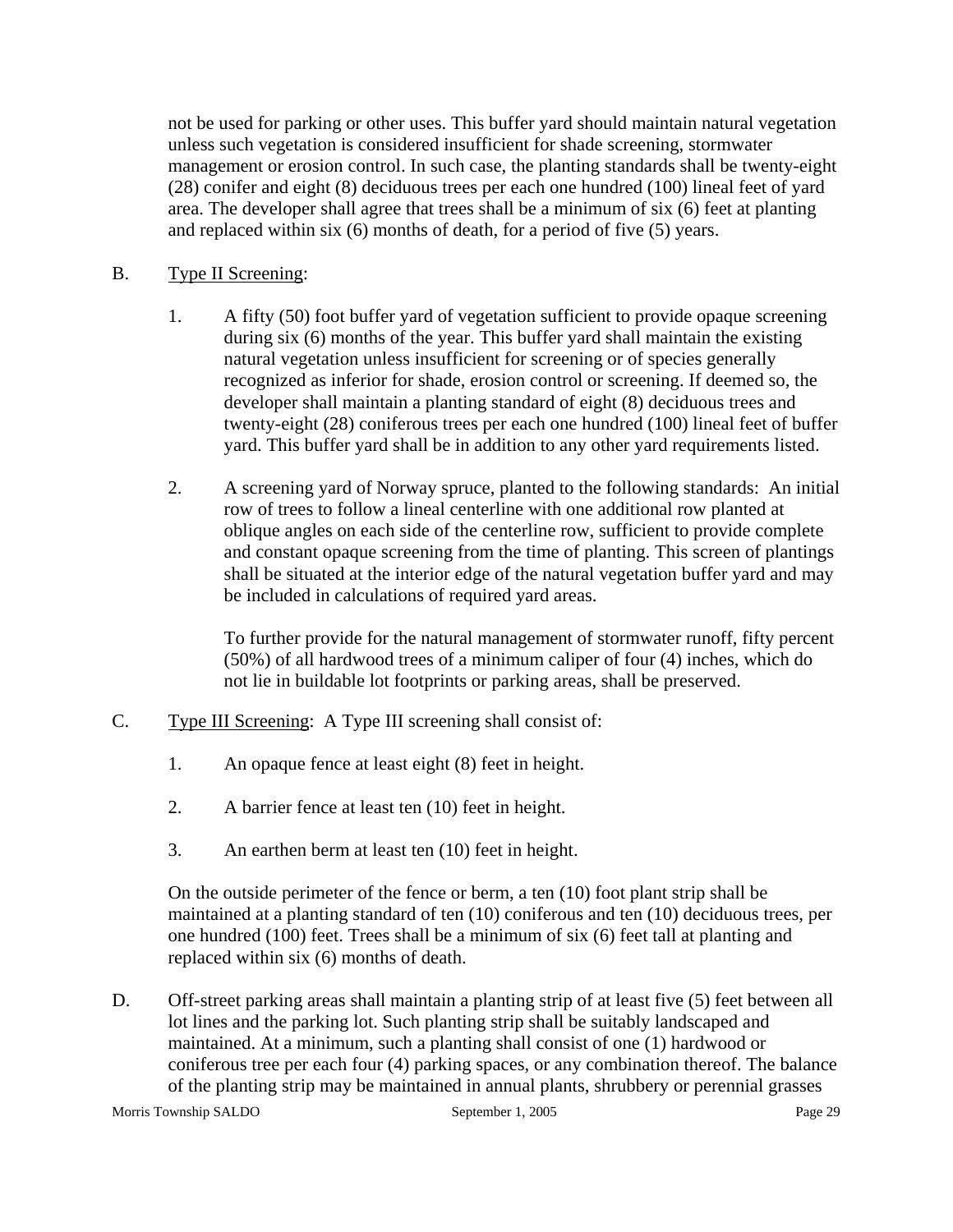or similar pervious, mud- and dust-free material. Parking lots of more than twenty thousand (20,000) square feet of impervious surface shall devote an additional eight percent (8%) of total surface area to interior planting strips.

E. Parking areas in excess of twenty thousand (20,000) square feet shall maintain easements to connect to existing or potential future lots.

## **406 – Monuments and Markers**

The developer shall place permanent reference monuments or markers in all subdivisions. Monuments or markers removed during construction or grading shall be replaced at the expense of the party removing them. Replacement shall be done by a registered surveyor. A wood monument marker approximately three (3) feet high should be placed at property corners to facilitate County addressing and tax mapping.

Monuments: Monuments may be of pre-cast or site-poured concrete or magnetic bars of at least one-half (1/2) inch diameter set into concrete. In either case, monuments shall be set a minimum of thirty-six (36) inches deep and have the top level with finished grade. Monuments shall be scored or marked to indicate the exact crossing of intersecting lines. Monuments shall be placed at all exterior corners of subdivisions except in the case of a minor subdivision.

Markers: Markers shall consist of magnetic metal pipes or bars at least twenty-four (24) inches in length, one-half  $(\frac{1}{2})$  inch in diameter, and shall be set in all new lot corners.

#### **407 – Easements**

- A. Easements with a minimum of twenty (20) feet shall be provided as necessary for utilities.
- B. To the fullest extent possible, utility easements shall be centered or adjacent to rear or side lot lines.
- C. Where a subdivision is traversed by a watercourse, there shall be provided a drainage easement or right-of-way conforming substantially with the line of such watercourse and of fifteen (15) feet minimum width in order to preserve natural drainage.
- D. There shall be no building or other private permanent improvement located within an easement.

#### **408 – Sewer Systems**

All subdivisions or land developments shall show evidence of an adequate sewer system to serve the needs of the proposed development.

A. On-Lot Sewage and Water Supply: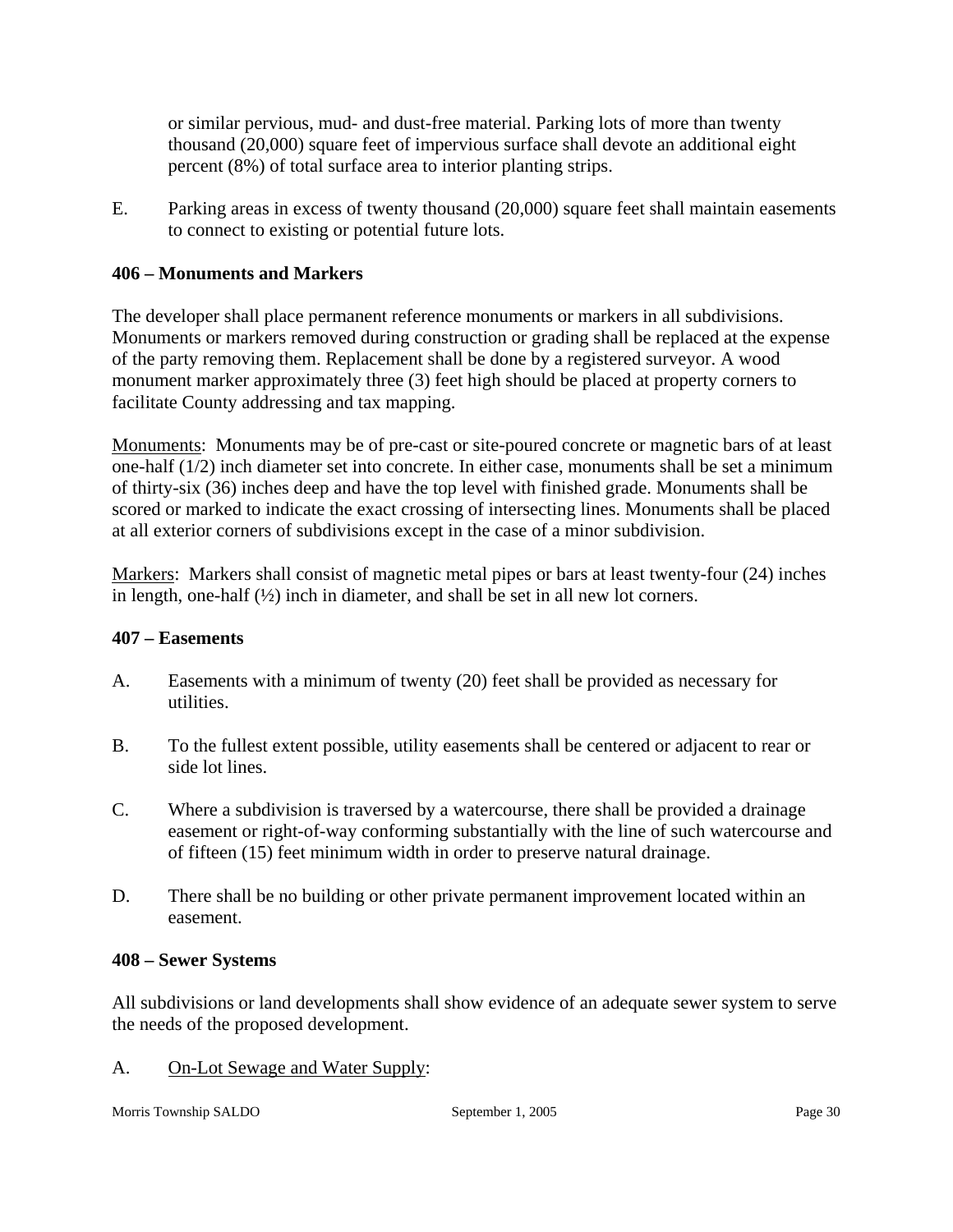- 1. A DEP sewage planning module or appropriate waiver shall be submitted with the Preliminary Plan. The Township shall request the Sewage Enforcement Officer to make such tests as are necessary to determine the adequacy of the proposed facilities in relation to the proposed lot size, existing grade and soil conditions. The Township shall review the findings of DEP and of any other competent registered professional engineer or authority on this matter, and shall make a final determination on the adequacy of the proposed facility. In cases where a subdivision involves an addition of land to an existing lot(s) or new lots without intentions for future building or expansion of residential living quarters (dwelling), a DEP sewage planning module is not necessary, provided a waiver is submitted. A waiver may also be submitted in the case of subdivisions where no lot is less than ten (10) acres, provided such lots are solely for non-building purposes, such as forestry, agriculture or conservation. In this case, non-building language must be placed upon the plat for each such lot.
- 2. Where evidence indicates that the minimum lot size requirements specified in other sections of these regulations or in any applicable zoning ordinance are not adequate to permit the installation of individual on-lot water supply and/or sewage disposal facilities, the Township shall require that the developer request the local sewage enforcement agency to make such tests as are necessary to determine the adequacy of the proposed facilities in relation to the proposed lot size, existing grade and soil conditions. In all such cases, a certificate by the appropriate official of the local sewage enforcement agency indicating that the proposed facilities or DEP sewage planning module are adequate shall be a prerequisite to final approval of the plan.

## B. Community Sewer Systems:

- 1. All proposals for new community or public sewer systems shall be approved by the existing operating authority or agency. Proposals for new community sewer systems will be considered where they are consistent with the County Comprehensive Plan or any adopted Township Comprehensive Plan or Act 537 Plan. Evidence of the ability and willingness of the provider to serve shall be presented.
- 2. For areas within designated future public or community sewer service areas, subdivisions and land developments shall be required to connect to an existing public or community sewer system if public service is available within the following distances:

|                       | Size of Development or EDUs |                   | Distance   |         |
|-----------------------|-----------------------------|-------------------|------------|---------|
|                       | 2-4 Units                   |                   | 150 Feet   |         |
|                       | $5-15$ Units                |                   | 500 Feet   |         |
|                       | $15+$ Units                 |                   | 1,000 Feet |         |
| Morris Township SALDO |                             | September 1, 2005 |            | Page 31 |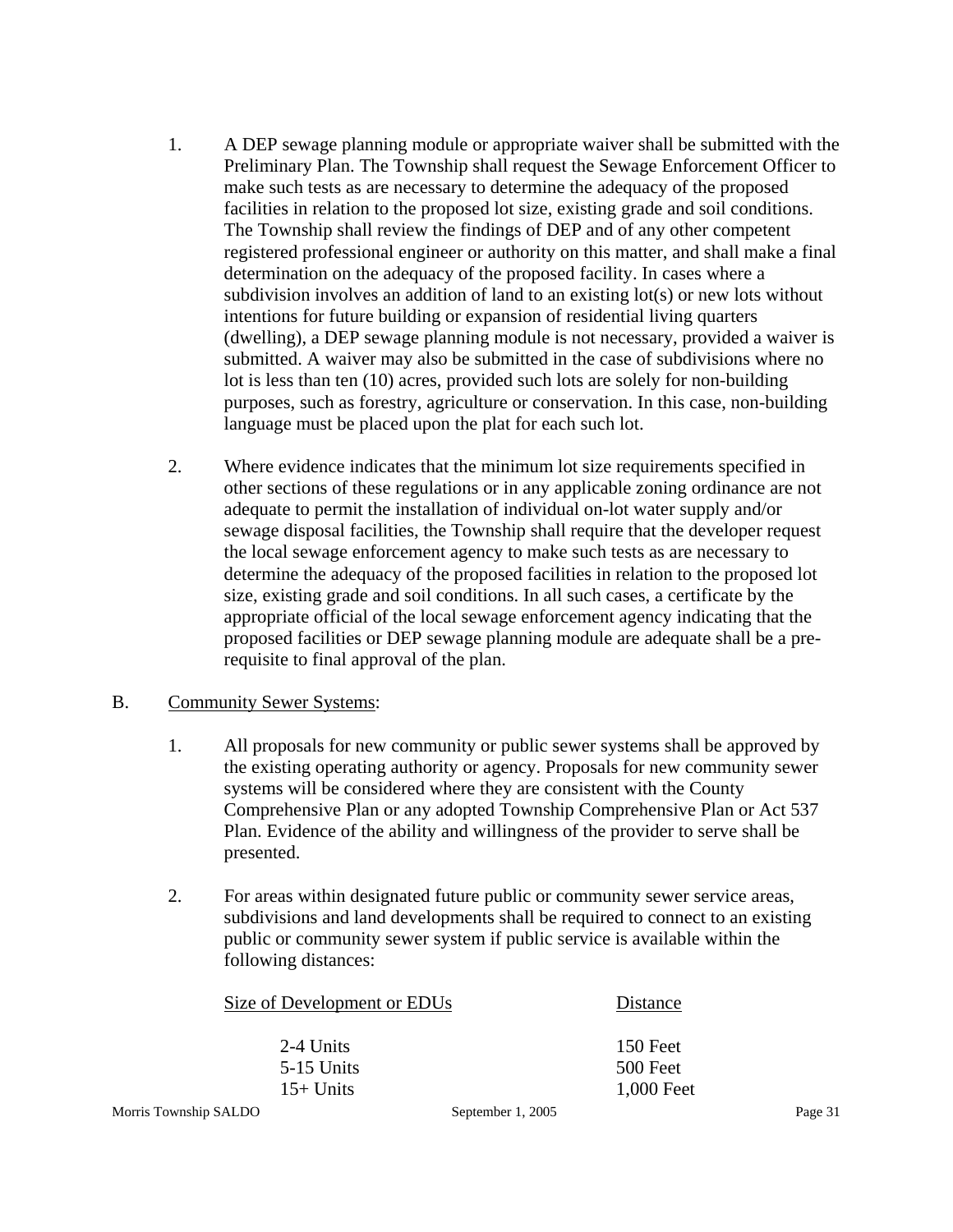- 3. Connection shall not be required in the following circumstances:
	- a. Inability or lack of capacity of the public system to serve.
	- b. Topographic changes of more than fifteen percent (15%) between the proposed development and existing service area if the service area lies at the higher elevation.
	- c. Intervening environmental conditions, which would preclude service including any Agricultural Security Areas.
	- d. Inconsistency of the development with the Township or County land use plan.
- 4. Capped Sewers: Where the Township has an adopted comprehensive plan or Act 537 Plan for the extension of an existing public sanitary sewer system or construction of a new public sanitary sewer system into an area that is being subdivided, and it is reasonably expected that the area will be served by such public system within a period of five (5) years, capped sewers shall be installed to adequately serve all lots in the proposed subdivision for later connection to the public system.
- 5. Location of Sewer Lines: Whenever sanitary sewers are provided they shall be located as nearly to the centerline of any street right-of-way as is reasonably possible, and all such sewer lines shall provide service connections to the property line of each and every lot; said service connections shall be properly capped.
- 6. Type of Sewer System:
	- a. All sewer systems shall be constructed according to the requirements of the Pennsylvania Department of Environmental Protection.
	- b. No combined sanitary and storm sewer systems will be permitted.
- 7. Manholes: Sanitary and storm sewer manholes will be provided at all changes in grade and direction and in no instance shall the distance between said manholes exceed four hundred (400) feet.
- 8. Pump Stations: No pump station may be located within one hundred (100) feet of a pre-existing dwelling unit.

## **409 – Water Systems**

Morris Township SALDO September 1, 2005 Page 32 All subdivisions and land developments shall show evidence of adequate water systems to serve the needs of the proposed development.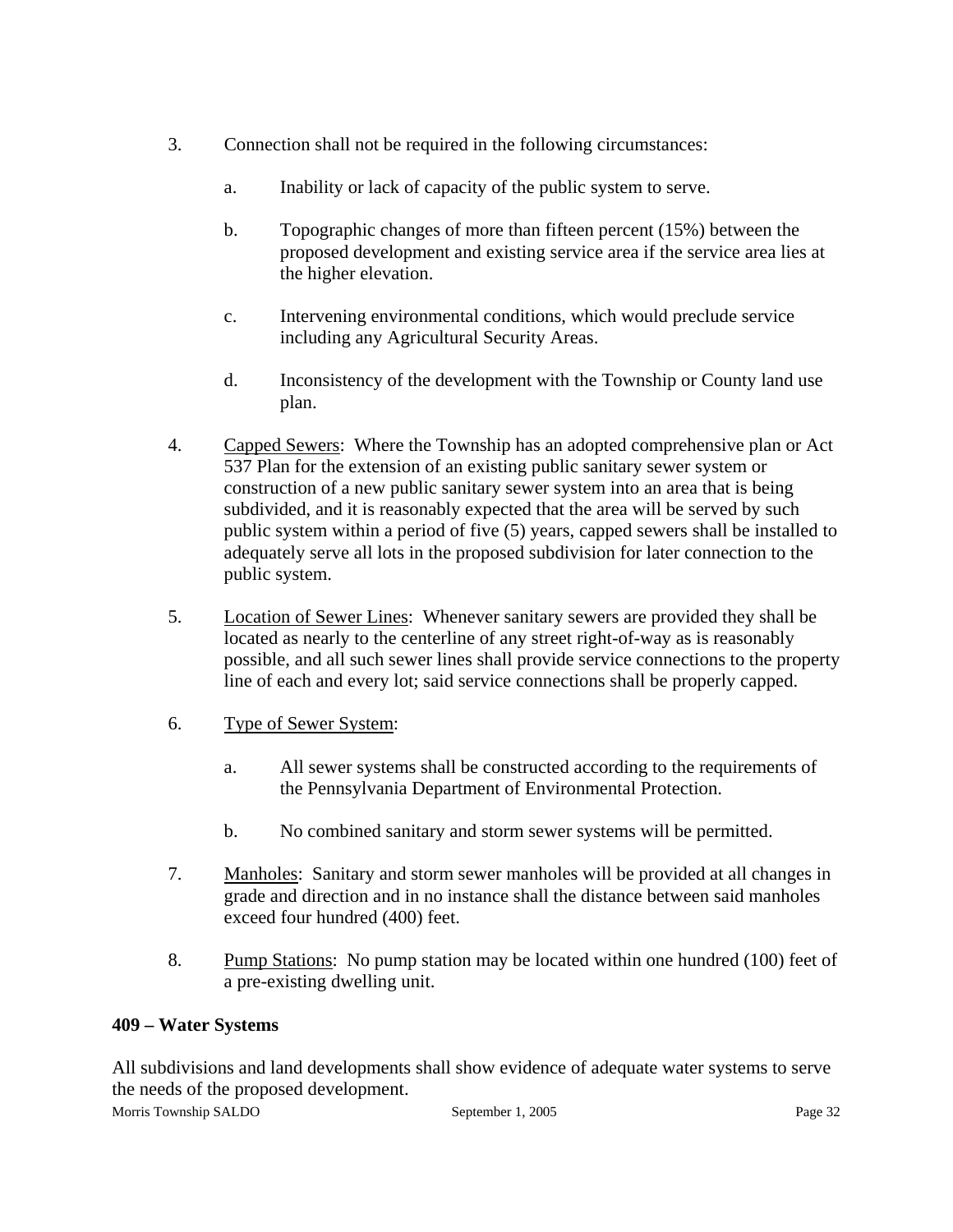A. On-Lot Water Systems: For major subdivisions and major land developments, a hydrologic study may be required to show adequate uncontaminated subsurface water resources. If there are areas within a one-half (1/2) mile radius of the proposed subdivision with documented water problems, or presence of known sources of contamination or documentation of water problem areas in a local comprehensive plan or water supply plan, such studies shall be required. The developer shall base the density and intensity of development upon the safe yield of water available compared to the proposed water usage.

#### B. Community Water Systems:

- 1. All proposals for new community or public water systems shall be approved by the existing operating authority or agency. Evidence of the ability and willingness of the provider to serve shall be presented.
- 2. For areas within designated future public or community water service areas, subdivisions and land developments shall be required to connect to an existing public or community water system if public service is available within the following distances:

| Distance   |
|------------|
| 150 Feet   |
| 500 Feet   |
| 1,000 Feet |
|            |

- 3. Connection shall not be required in the following circumstances:
	- a. Inability or lack of capacity of the public system to serve.
	- b. Topographic changes of more than fifteen percent (15%) between the proposed development and existing service area if the service area lies at the lower elevation.
	- c. Intervening environmental conditions, which would preclude service including Agricultural Security Areas.
	- d. Inconsistency of the development with the Township or County land use plan*.*
- C. Design Standards for Public Water Systems: Public water systems shall meet the design criteria set forth by the applicable provider. However, in no case shall fire hydrants be placed further than one thousand (1,000) feet from any lot.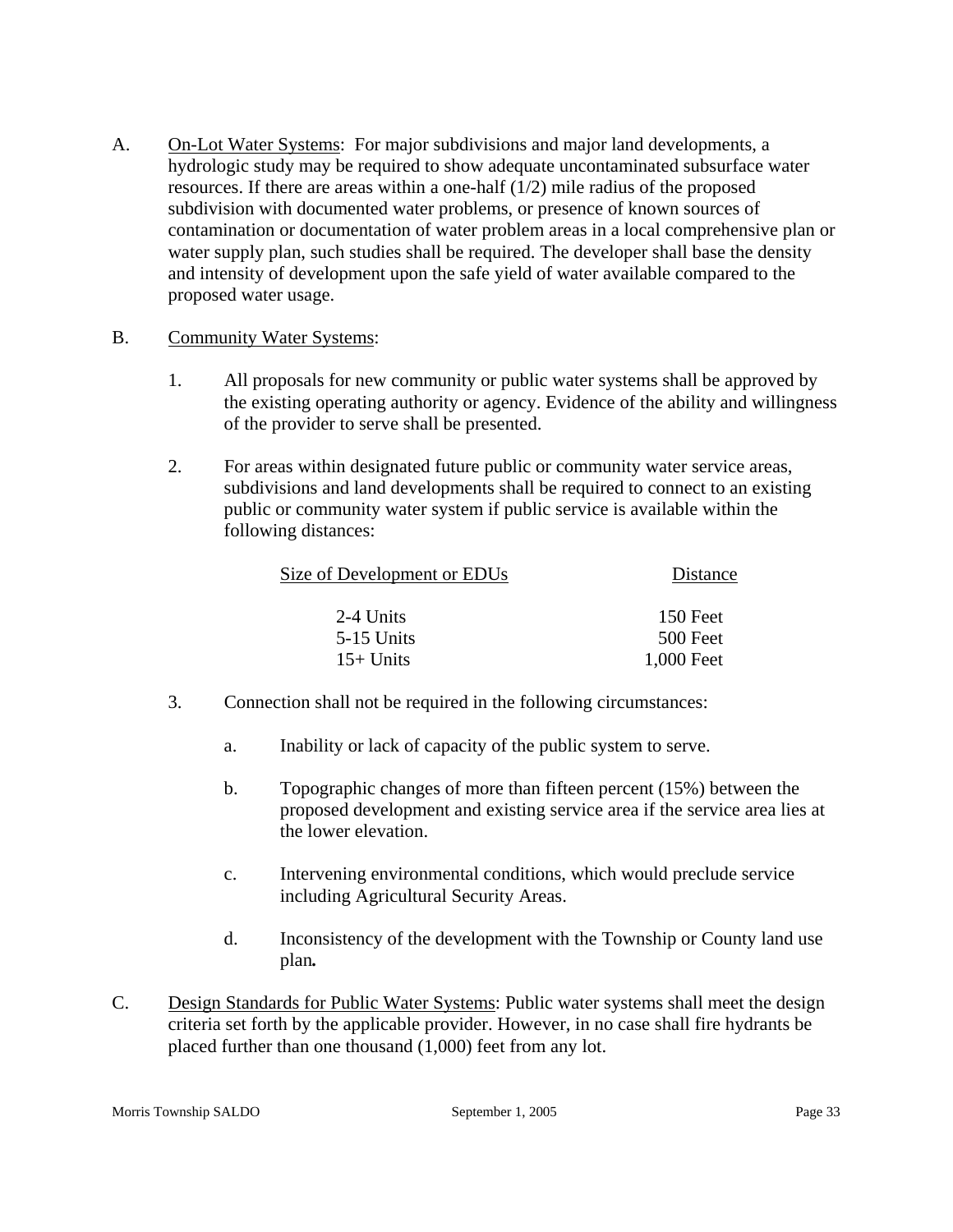- 1. Capped Water Lines: Where the Township has an adopted comprehensive plan or public water supply plan for the extension of an existing public water system or construction of a new public water system into an area that is being subdivided, and it is reasonably expected that the area will be served by such public system within a period of five (5) years, capped water lines shall be installed to adequately serve all lots in the proposed subdivision for later connection to the public system.
- 2. Location of Water Lines: Whenever water lines are provided they shall be located as nearly to the centerline of an area between the street, cartway and edge of the right-of-way as is reasonably possible, and all such lines shall provide service connections to the property line of each and every lot; said service connections shall be properly capped.

# **410 – Design Standards for Streets or Access Lanes**

All new streets, whether public or private, or access lanes for land developments, shall meet the following standards:

- A. Private driveways shall be permitted if they serve no more than two (2) lots and accompanied by a deed covenant agreement to prevent further subdivision. Private access lanes shall be permitted for non-single-family dwelling land developments.
- B. Streets for subdivisions serving more than two (2) lots must be dedicated for public ownership and maintenance.

Construction standards must be compliant with Township specifications adopted by resolution and available from the Subdivision Administrator.

1. Street Right-of-Way and Cartway Widths: Street standards shall be based upon the anticipated Average Daily Traffic (ADT), pursuant to standards developed by the Institute of Transportation Engineers (ITE) General Standards are as follows:

| <b>Type of Development</b>                  | <b>Anticipated ADT/Unit</b>                   |  |
|---------------------------------------------|-----------------------------------------------|--|
| Single-Family Residential                   | 10 per lot                                    |  |
| Multiple-Family Residential                 | 8 per lot                                     |  |
| <b>General Office Commercial</b>            | 24 per 1,000 square feet of gross floor area  |  |
| Shopping/Retail                             | 83 per 1,000 square feet of gross floor area  |  |
| <b>Restaurants with Drive-Through Lanes</b> | 685 per 1,000 square feet of gross floor area |  |
| <b>Other Restaurants</b>                    | 97 per 1,000 square feet of gross floor area  |  |
| <b>Convenience Stores</b>                   |                                               |  |
| <b>Gasoline Service Stations</b>            | 756 per 1,000 square feet of gross floor area |  |
| General Industrial                          | 7 per 1,000 square feet of gross floor area   |  |
| <b>General Institutional</b>                | 79 per 1,000 square feet of gross floor area  |  |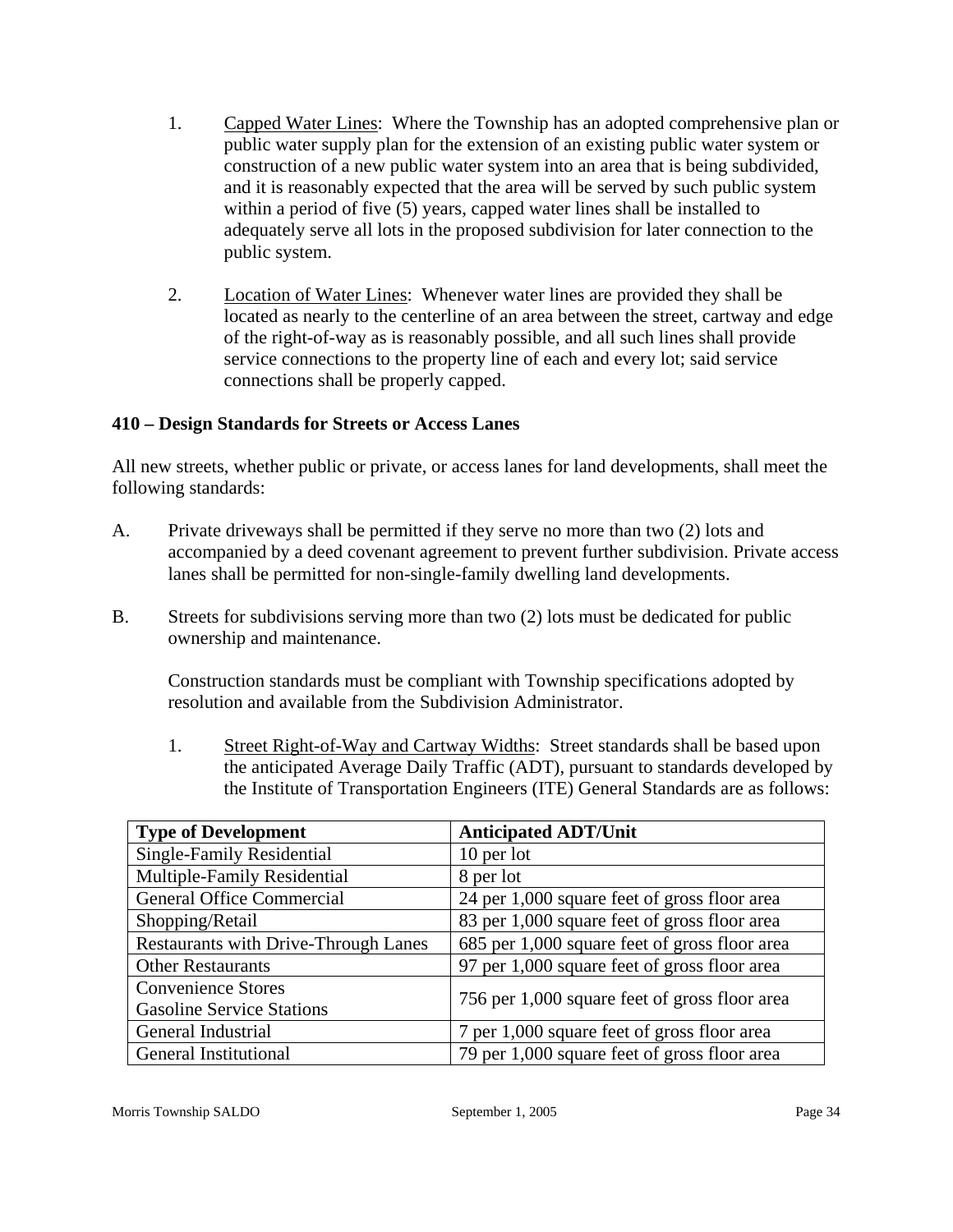| <b>Street Type</b> | Daily Traffic Volume (ADT) |
|--------------------|----------------------------|
| Local Lane         | $0-100$                    |
| Local Road         | $0-1,000$                  |
| Collector          | $1,000+$                   |

The developer may submit additional trip generation data for more specific developments. Street standards shall be based on the following ADT counts:

- 2. Local lanes shall only be permitted where re-subdivision or future development will not result in additional ADT. The right-of-way width shall be at least fifty (50) feet, and the cartway width shall be at least eighteen (18) feet. If curbing is planned, local road standards shall be used.
- 3. Local roads shall have a right-of-way width of at least fifty (50) feet, and a minimum cartway width of at least twenty (20) feet without curbs and twenty two (22) feet with curbs.
- 4. Collector roads shall have at least fifty (50) feet of right-of-way width, twentyfour (24) feet of cartway width without curbs and twenty-eight (28) feet of cartway width with curbing.
- 5. For development anticipated to generate significant ADT (more than 5,000 ADT), additional right-of-way or cartway width may be required, including right-of-way for marginal access roads or at least forty (40) feet in width.

Street width shall be increased to twenty-eight (28) feet where on-street parking is planned.

- 6. Arterial and Collector Streets: The above right-of-way and cartway width and paving and design standards shall be increased where recommended by the Township Engineer and approved by the Supervisors. All streets that are State highways shall conform to the applicable requirements of the Pennsylvania Department of Transportation.
- 7. General Design: Proposed streets shall be properly related to such street plans or parts thereof as have been officially prepared and adopted by the Township and they shall further conform to such County and State road and highway plans as have been prepared, adopted and/or filed as prescribed by law.

Continuity: The proposed street layout shall provide for the continuation or projection of existing streets in the surrounding area unless the Township deems such extension undesirable for specific reasons of topography or design.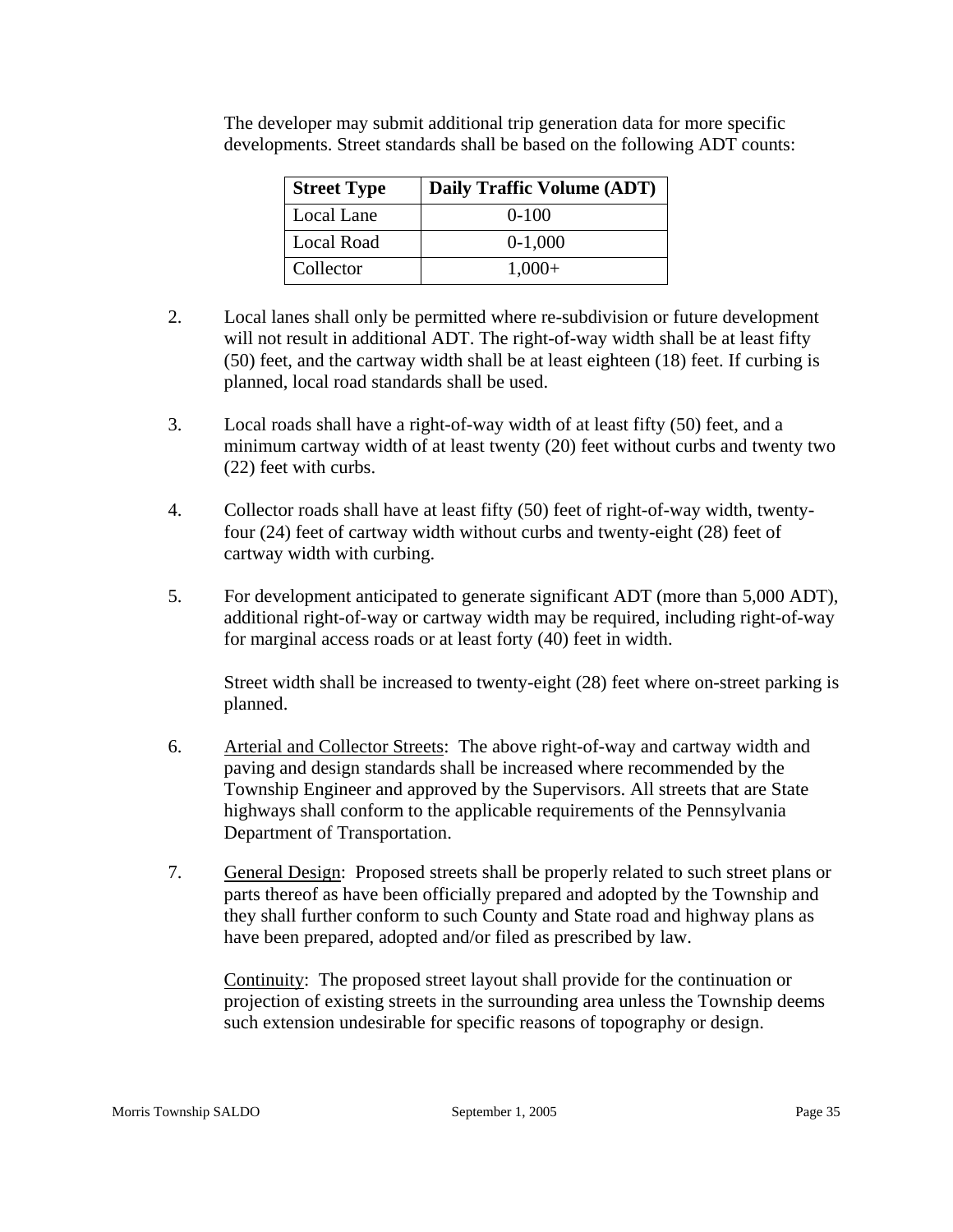Horizontal Curve: The maximum horizontal curve shall have a centerline radius of one hundred fifty (150) feet on a local street and three hundred (300) feet on a collector or arterial street.

Vertical Curve: Vertical curves shall be required at changes of grade exceeding one percent (1%) and shall be designed in relation to the extent of the grade change and to provide the minimum sight distances listed above.

Minimum Tangent: Whenever street lines are deflected in excess of one (1) degree, connection shall be made by horizontal curves, and a minimum tangent length of fifty (50) feet shall be required between reverse horizontal curves.

Topography: Streets shall be logically related to the topography to produce usable lots and reasonable grades.

Adjacent Access: Proposed streets shall be extended to provide access to adjoining property where necessary.

Sufficiency of Right-Of-Way Width: Adequate street rights-of-way shall be provided as necessary where lots in the proposal are large enough to permit resubdivision, or if a portion of the tract is not subdivided.

Half Streets: Partial streets or alleys are permitted as secondary access, except where essential to reasonable subdivision of a tract in conformance with the other requirements and standards contained herein and where, in addition, satisfactory assurance for dedication of the remaining part of the street or alley can be secured. Whenever a tract to be subdivided borders an existing half or partial street, the other part of the street shall be plotted within such tract.

Dead-End Streets: Dead-end streets shall be prohibited, except as stubs to permit future street extension into adjoining tracts, or when designed as cul-de-sacs to serve residential areas. Cul-de-sacs shall only be permitted where there is no reasonable means of connecting the end of the street as designed to another existing or planned street, or where the original parcel's configuration presents no other alternative. Otherwise, all subdivisions or land developments shall have at least two means of ingress and egress in the interest of public safety, sensible traffic flow and service/maintenance vehicle access. The Township may authorize alternative turning arrangements for dead-end roads providing it is shown the alternatives can accommodate equally safe and convenient turning movements and excess snow storage. However, no fully paved cul-de-sac shall have a radius of less than fifty (50) feet cartway area. If a snow easement or native vegetation is left in an unpaved center, the radius shall be increased to one hundred (100) feet. Under no circumstances shall any dead-end street serve more than a total of twenty-four (24) lots, or exceed one thousand (1,000) feet. The Township may require deed restrictions to prevent further subdivision in dead-end streets with lots more than twice the applicable minimum lot size.

Morris Township SALDO September 1, 2005 September 1, 2005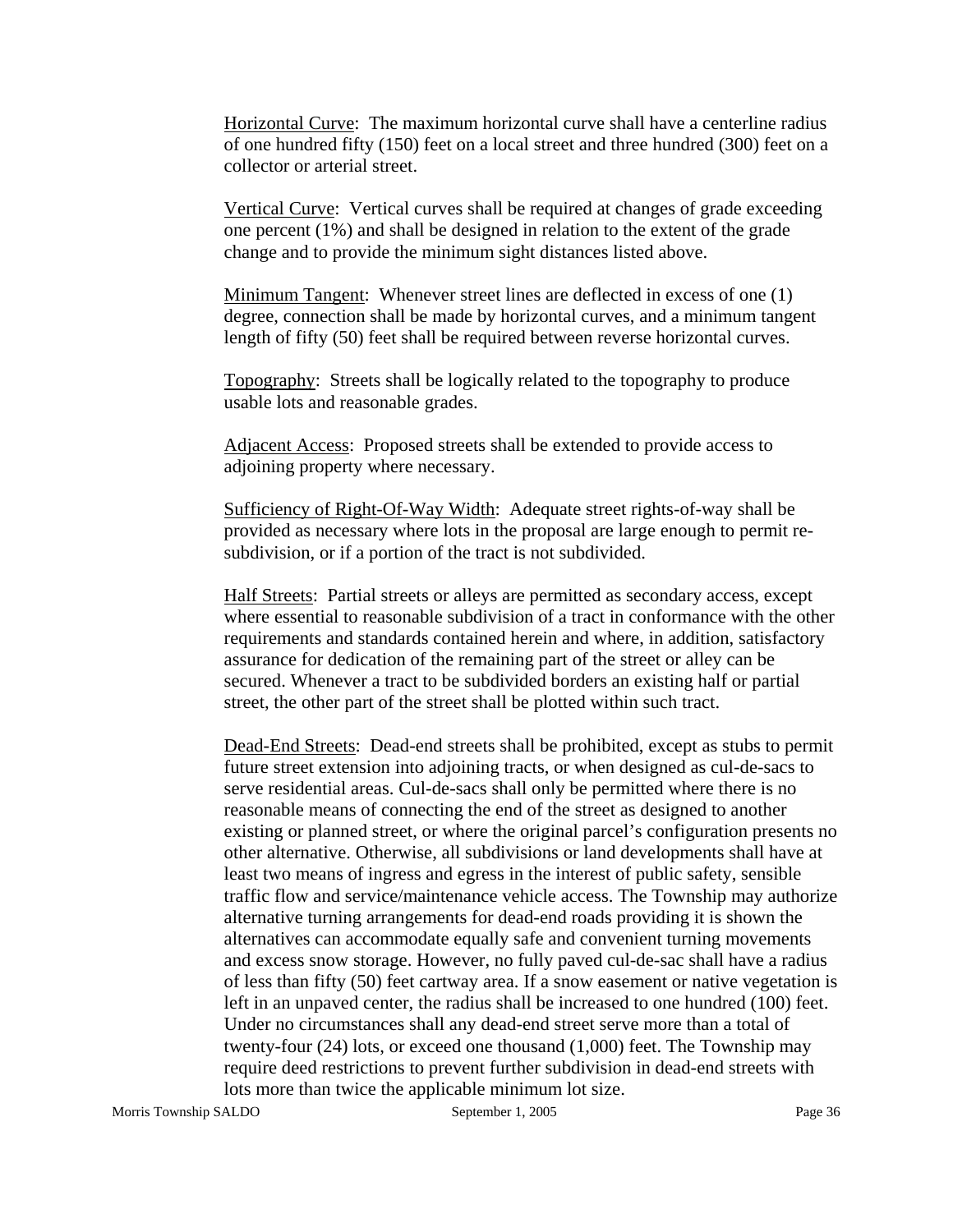Reserve Strips: New reserve strips, including those controlling access to streets, shall be avoided.

Street Intersections:

Acute Angle Intersections: Streets shall be laid out to intersect as nearly as possible at right angles. No streets shall intersect another at an angle of less than sixty (60) degrees. No street shall intersect with an existing road or street at less than a right angle.

Multiple Intersections: Multiple intersections involving junction of more than two (2) streets shall be prohibited.

Sight Triangle: Clear sight triangles of thirty (30) feet measured along street lot lines from their point of junction shall be provided at all intersections, and no building shall be permitted within such sight triangles.

Off-Set Intersections: Intersections with arterial streets (as defined by the Morris Township Comprehensive Plan) shall be located at least eight hundred (800) feet apart, measured from centerline to centerline. Streets entering opposite sides of another street shall be laid out either directly opposite one another or with a minimum off-set of one hundred fifty (150) feet between their center lines.

Curb Radii: Minimum curb radii at street intersections shall be fifteen (15) feet for intersections involving only minor streets, twenty-five (25) feet for intersections involving other type streets or such greater radius as is suited to the specific intersection. Where proposed roads intersect State highways, the minimum radius shall be forty (40) feet.

Minimum right-of-way radii at street intersections shall be twenty-five (25) feet for all intersections.

Where the grade or any street at the approach to an intersection exceeds seven percent (7%), a leveling area shall be provided having not greater than four percent (4%) grades for a distance of twenty-five (25) feet measured from the nearest right-of-way line of the intersecting street.

Maximum Grade: Maximum grade of streets shall be consistent with the following standards:

> Local Streets – 8% Collector Streets – 6% Arterial Streets – 4%

Morris Township SALDO September 1, 2005 Page 37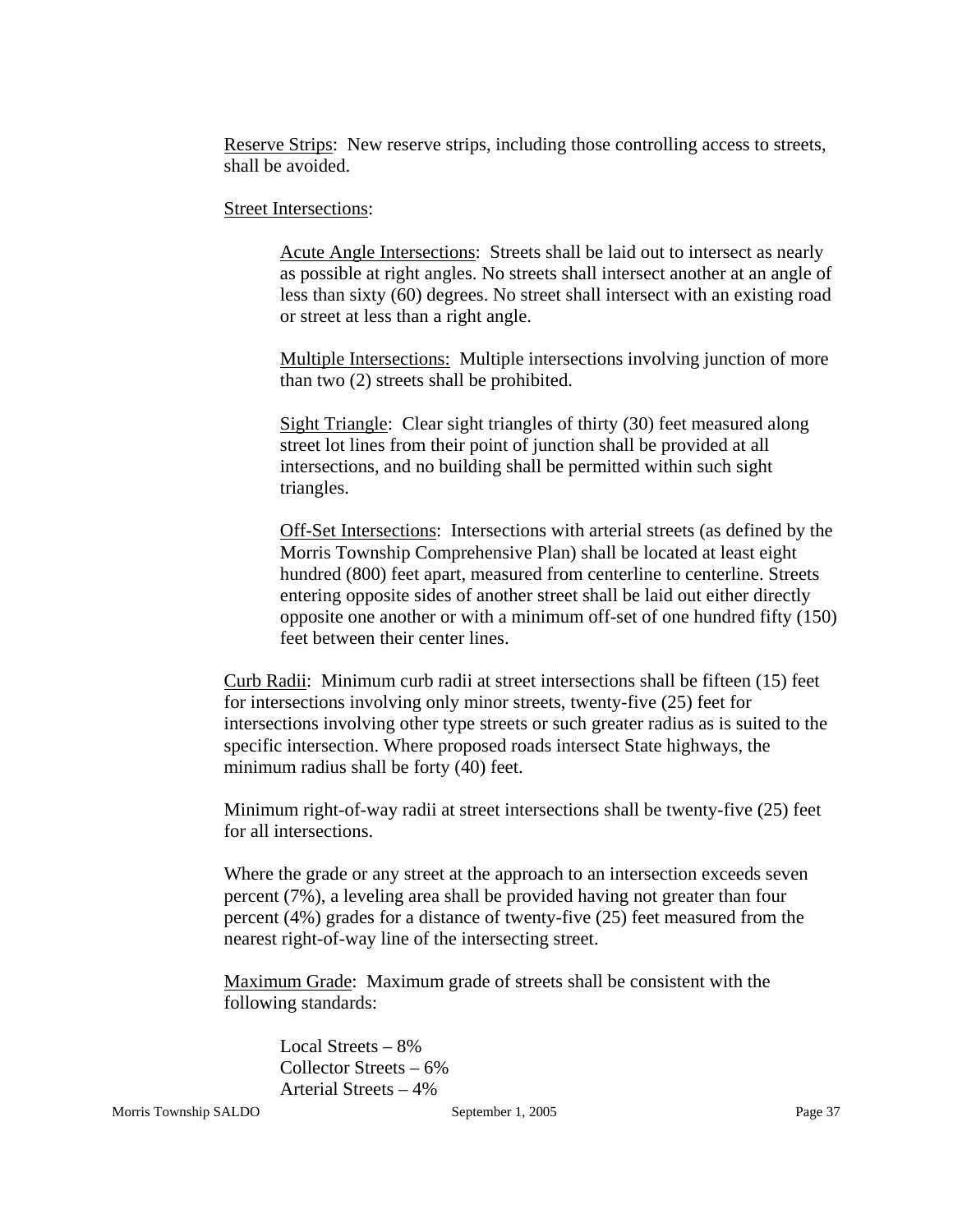# **411 – Additional Street Standards for Land Developments or Subdivisions That Would Have a Direct Vehicular Access to Route 53**

- A. These additional street standards are established to implement the Morris Township Comprehensive Plan by assuring that Route 53 can accommodate traffic smoothly and efficiently.
- B. Minimum front yard setback for all buildings and parking areas from the Route 53 road right-of-way shall be forty (40) feet for single-family residential subdivisions and sixty (60) feet for all other land developments feet unless by specific setback exceptions in this Article.
- C. Setback Exceptions: The following uses may be exception from setback requirements if they meet acceptable performance standards:

| Use                 | <b>Standard</b>                                                         |
|---------------------|-------------------------------------------------------------------------|
|                     | Fencing or Screening   10 feet of front yard setback from right-of-way. |
| <b>Parking Lots</b> | Thirty five (35) feet Subject to performance standards                  |

- D. Access Roads, Driveways and Local Streets: All lots are limited to one (1) access point or connection to Route 53. Additional access points shall only be permitted where the developer can present a traffic study illustrating how the additional access point meets PennDOT requirements or will objectively be shown to improve traffic flow and safety. All new access roads, driveways or local streets must conform to the performance standards of this Article.
	- 1. Where access roads, driveways and new local streets access a principal road that have another public road, street or parking area for more than ten (10) vehicles on the opposite side of said principal road, the point of access shall be coordinated to directly coincide with the pre-existing access point.
	- 2. New access roads, driveways or local streets shall meet Route 53 at right angles.
	- 3. New access roads, driveways and new local streets shall provide turn lanes based upon anticipated average daily traffic (ADT) consistent with Section 407.

| ADT                                    | <b>Turn Lanes Required</b>                                     |  |  |
|----------------------------------------|----------------------------------------------------------------|--|--|
| Less than 100 Vehicles   None required |                                                                |  |  |
| 100 to 500 Vehicles                    | One turn lane, based upon principal anticipated flow direction |  |  |
| $500+$ Vehicles                        | Turn lanes as warranted by Township Engineer                   |  |  |

4. Connection Spacing: New access roads, driveways and new local streets shall maximize distance from all previous connections on the same side of a principal road.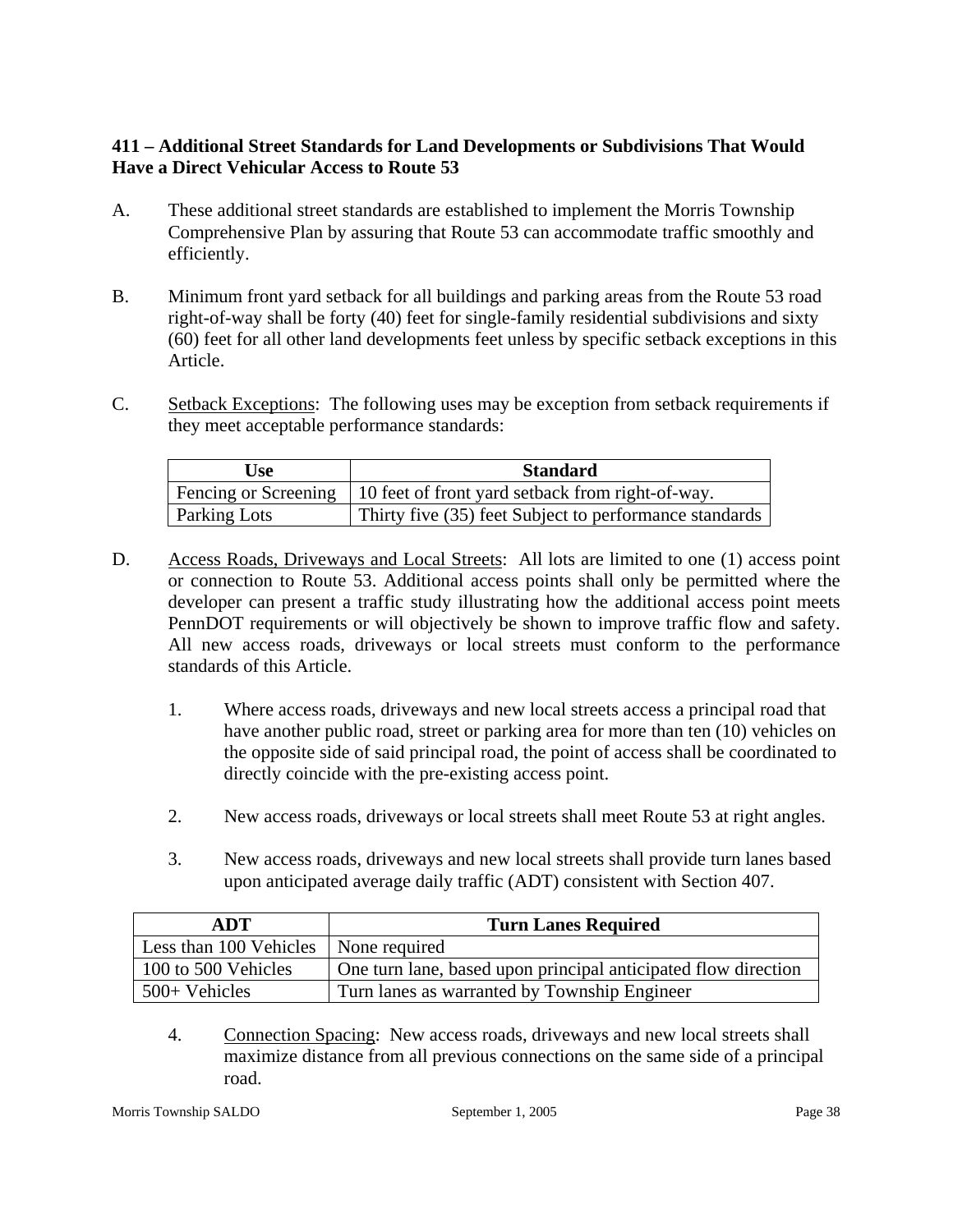- 5. Corner Clearance: New corner lots created after the effective date of this Ordinance shall provide minimum frontage for the district in which the lot is located on both streets in which the lot fronts. Access drives shall be placed to maintain maximum distance from the intersection. No access drive shall be nearer than one hundred (100) feet from an intersection, and shall be placed on the road with the lowest traffic count.
- E. Parking Lots: Parking lots or parking areas designed for greater than fifty (50) vehicles or of a surface area greater than forty thousand (40,000) square feet which directly accesses Route 53 shall present evidence to the Township that the following standards are maintained:
	- 1. Parking lots may maintain a front yard setback of thirty-five (35) feet from the principal road right-of-way, provided:
		- a. A continuous service drive or cross-access corridor right-of-way shall be reserved.
		- b. An agreement is presented allowing neighboring properties to utilize this cross access or service drive to access principal roads.
		- c. If abutting properties are developed, present a plan for shared access with such properties.
		- d. Parking lots shall maintain a minimum of eight percent (8%) of interior surface area in permeable surfaces to minimize stormwater runoff. Permeable surfaces shall be suitably landscaped to prevent erosion and sedimentation.
		- e. Parking lot frontage shall be curbed or utilize a landscaped buffer at least five (5) feet in width to prevent access to principal roads by any means other than designated access points.

# **412 – Sidewalks and Curbs**

Sidewalks are required whenever any subdivision is within six hundred (600) feet of a public school, and the average lot width of the subdivision is less than one hundred (100) feet.

A. Sidewalks: The developer shall submit plans, profiles, cross-sections and details for curbs and sidewalks to Morris Township. The developer shall not initiate construction until such plans have been approved by Morris Township and the Morris Township Engineer, including any revisions required by Morris Township and the Morris Township Engineer. Construction of curbs and sidewalks shall be in accordance with plans that have been approved by Morris Township or any bordering jurisdiction. Sidewalks shall be the property of the lot owner or homeowners

Morris Township SALDO September 1, 2005 Page 39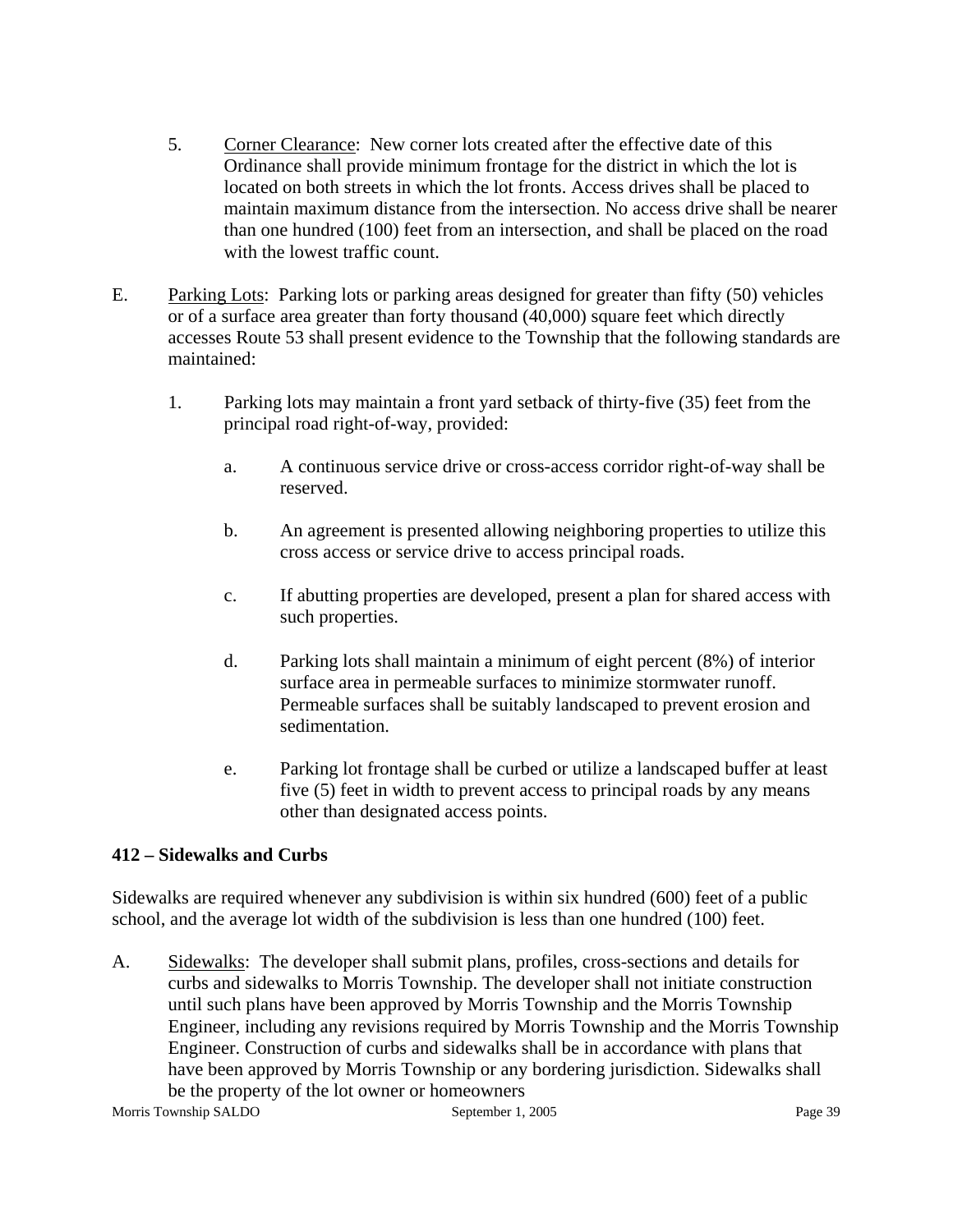#### B. Street Trees:

- 1. The coordinated planting of deciduous street trees is required on both sides of the street in all subdivisions where sidewalks are required.
- 2. Street trees shall be planted within a strip of at least five (5) feet in width between the cartway edge (or curb) and sidewalk.
- 3. Such trees shall be at least two inches (2") to two-and-one-half inches (2½") in diameter, measured at chest height, when planted, and shall be spaced at intervals not greater than thirty (30) feet along both sides of each street, including arterial roads, but not including rear access lanes or alleys.
- 4. Street tree species shall be selected according to the following criteria:
	- a. Cast moderate shade to dense shade in summer.
	- b. Long-lived (over 60 years).
	- c. Mature height of at least fifty (50) feet.
	- d. Be tolerant of pollution and direct or reflected heat.
	- e. Require little maintenance, by being mechanically strong (not brittle) and insect- and disease-resistant.
	- f. Be able to survive two (2) years with no irrigation after establishment.
- 5 Street trees shall be the property of the lot owner or homeowners' association, if any.

# C. Curbs:

- 1. Curbs shall also be required when sidewalks are required
- 2. Curbs shall be depressed at intersections to sufficient width to accommodate wheelchairs. Depressions shall be in line with sidewalks where provided, in accordance with Federal Americans with Disabilities Act regulations.
- 3. All curbs shall be of a mountable or "Cap Cod-berm" type, in which the face of the curb angles at approximately 45 degrees between street grade and the top of the curb.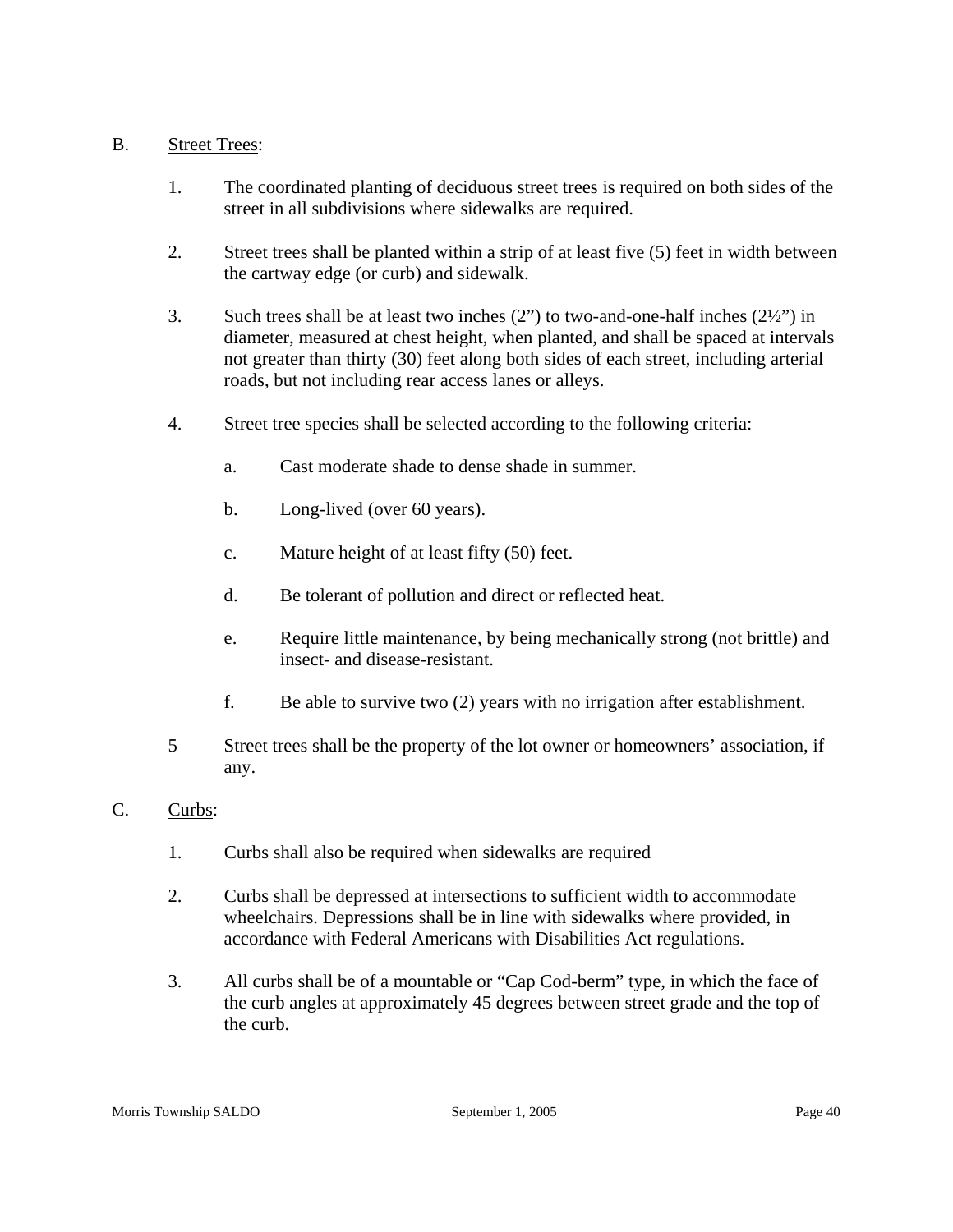#### **413 – Parking and Access Standards**

A parking and access plan shall be submitted along with estimated traffic flows. The developer shall demonstrate that the proposed parking/access layout is adequate for the proposed development, based upon standard parking capacity measurements, including number of spaces per anticipated development type. Parking standards shall be tied to the intensity, size and specific use of the proposed land development. The number of off-street parking spaces required is set forth below. Where the use of the premises is not specifically listed, requirements for similar uses shall apply. If no similar uses are mentioned, the parking requirements shall be one (1) space for each two (2) proposed patrons and/or occupants of that structure. Where more than one (1) use exists on a lot, parking regulations for each use must be met, unless it can be shown that peak times will differ.

# PARKING REQUIREMENTS

#### USE OF LAND DEVELOPMENT REQUIRED PARKING

- 
- 
- 3. Single-Family Dwelling and Duplex 2.0 per dwelling unit 4. Multi-Family Dwelling and Duplex 2.5 per dwelling unit
- 4. Multi-Family Dwelling
- 
- 6. Hotels and Motels
- 7. Funeral Home and Mortuaries 25 for the first parlor
- 
- 8. Hospitals 1 per each bed\*<br>
9. Nursing Homes 1 per each 3 bec 9. Nursing Homes 1 per each 3 beds\*<br>10. Churches 1 per each 4 seats
- 
- 
- 12. Sports Arenas, Stadiums Theaters, Auditoriums, Assembly Halls 1 per each 3 seats
- 13. Community Buildings, Social Halls,
- 
- 15. Bowling Alleys 5 per alley
- 
- 17. Medical Office and Clinics<br>18. Dental Offices
- 
- 
- 19. Retail Stores 1 per each 200 square feet GFA<br>
20. Fast Food/Drive-Thru Restaurants 1 per each 2 patron seats\* 20. Fast Food/Drive-Thru Restaurants<br>21. Furniture Stores
- 
- 
- 
- 24. Restaurants, Taverns and Nightclubs 1 for each 2.5 patron seats

- 1. Auto Sales and Service 1 for each 200 square feet GFA 2. Service Stations 1 for each 200 square feet GFA 5. Mobile Home Parks 2.0 per each space<br>6. Hotels and Motels 1 per guest room\*
	-
	-
	- 10 for each additional parlor
	-
	-
- 10. Churches 1 per each 4 seats<br>11. Schools 1 per each teacher
	- 1 per each teacher and staff
	- 1 for each 4 classrooms plus 1 for each
	- 4 high school students
	-
	- Dance Halls, Clubs and Lodges 1 space for each 60 square feet of public floor area
- 14. Roller Rinks 1 space for each 200 square feet GFA
	-
- 16. Banks and Offices<br>
17. Medical Office and Clinics<br>
17. Medical Office and Clinics<br>
18 spaces per doctor
	-
	- 5 spaces per doctor
	-
	-
- 21. Furniture Stores 1 per each 400 square feet GFA<br>22. Food Supermarkets 1 per each 200 square feet GFA
	- 1 per each 200 square feet GFA
- 23. Trailer and Monument Sales 1 per each 2,500 square feet of lot area
	-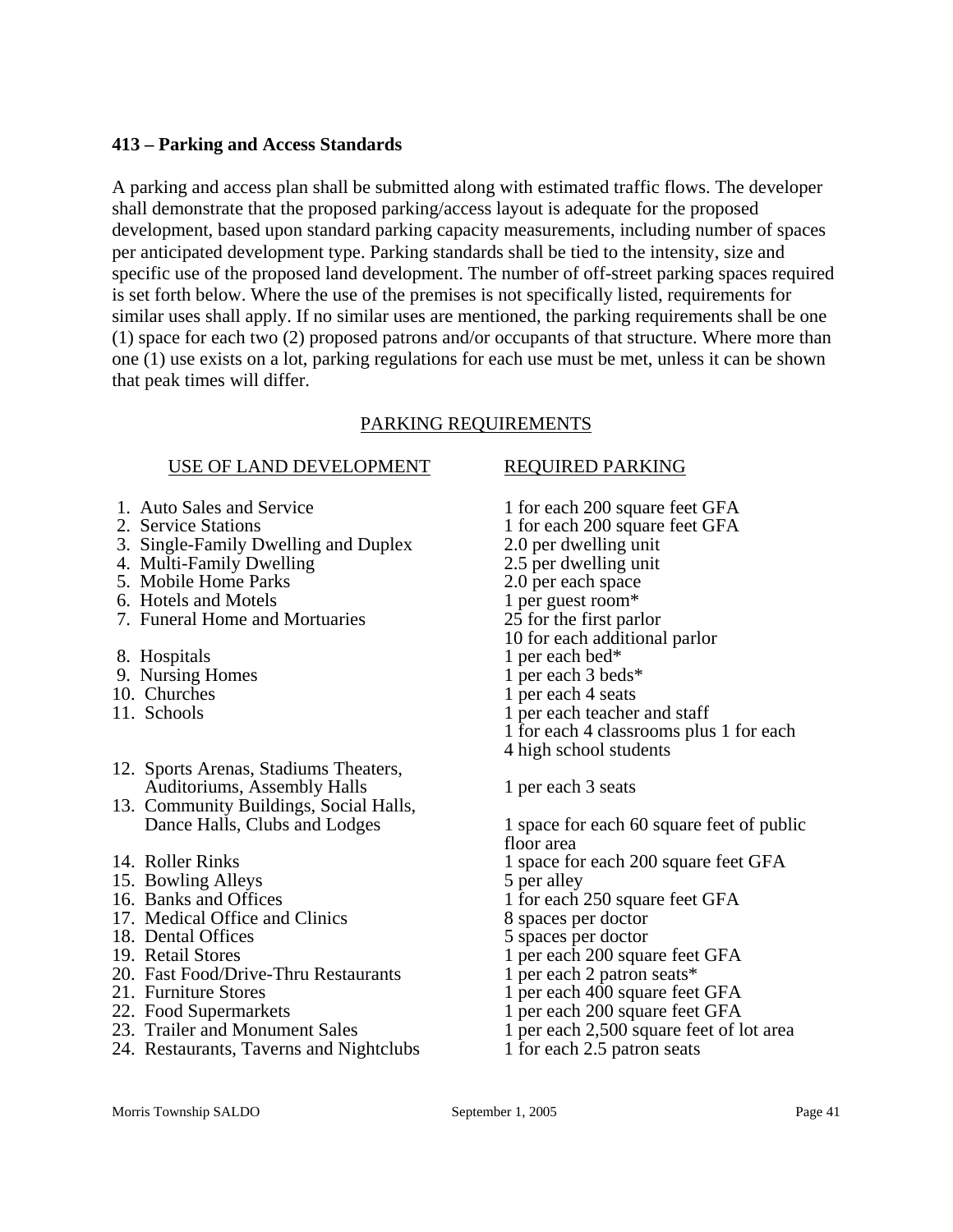#### PARKING REQUIREMENTS (Continued)

#### USE OF LAND DEVELOPMENT REQUIRED PARKING

- 25. Industrial and Manufacturing 1 space per employee, on the Establishments. Warehouses. 1 argest shift, plus 1 space for  $\epsilon$
- 26. Commercial Recreation (not otherwise covered)

largest shift, plus  $\dot{1}$  spare for each 10,000 square feet for visitors Wholesale and Truck Terminals<br>
Commercial Recreation (not otherwise 1 space for every 3 persons permitted in maximum occupancy

\*Plus one (1) space per employee and staff on major shift. *Note: GFA means gross floor area* 

- A. Size and Access: Each off-street parking space shall have a uniform area of one hundred eighty (180) square feet, being at least ten (10) feet wide and eighteen (18) feet long. These uniform sizes shall be exclusive of access drives or aisles, and shall be in usable shape and condition. Except in the case of single-family dwellings, no parking area shall contain less than three (3) spaces. Parking areas shall be designed to provide sufficient turnaround area so that vehicles are not required to back onto public streets. Where an existing lot does not abut on a public or private street, alley or easement of access, there shall be provided an access drive leading to the parking or storage areas or loading spaces. Such access drive shall be consistent with requirements for private streets. Access to off-street parking areas shall be limited to well-defined locations, and in no case shall there be unrestricted access along a street.
- B. The arrangement of parking spaces and access lanes in a parking lot shall meet the following standards as a minimum:

| Angle<br>Of Parking | Width<br>of Space | Length<br>of Space | Width<br>of Lane | Width of Lane Plus<br><b>Spaces Each Side</b> |
|---------------------|-------------------|--------------------|------------------|-----------------------------------------------|
| 90 Degrees          | 10 Feet           | 18 Feet            | 24 Feet          | 60 Feet                                       |
| 90 Degrees          | 9 Feet            | 20 Feet            | 22 Feet          | 62 Feet                                       |
| 60 Degrees          | 10 Feet           | 20 Feet            | 18 Feet          | 58 Feet                                       |
| 60 Degrees          | 9 Feet            | 25.5 Feet          | 18 Feet          | 59 Feet                                       |
| 45 Degrees          | 10 Feet           | 19 Feet            | 13 Feet          | 51 Feet                                       |
| 45 Degrees          | 9 Feet            | 20 Feet            | 13 Feet          | 53 Feet                                       |
|                     |                   |                    |                  |                                               |

- 1. Width of space means the distance between space marking lines measured at right angle to the marking lines.
- 2. Angles of parking means the angle formed by the edge of the access lane and the space marking lines.
- 3. Length of parking space means the distance between the front and rear space marking lines measured at right angles to the access lane using the point on the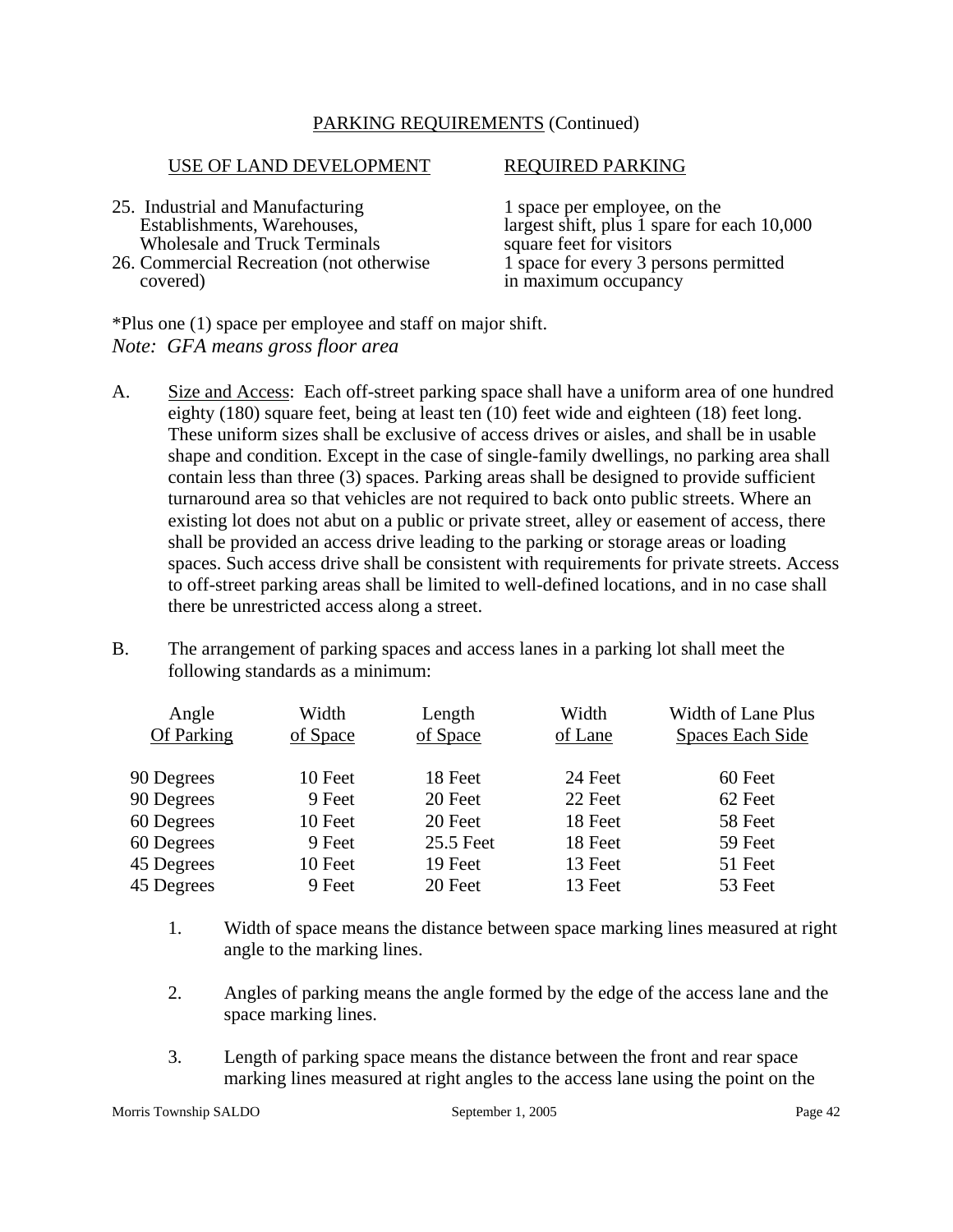rear line closest to the access lane and the point on the front line furthest from the access lane.

- 4. Width of lane means the minimum width of the access lane between the rear lines, or points on the rear line closest to the access lane, of spaces on each side of the access lane.
- 5. Parking spaces arranged end to end may be permitted where such spaces abut along the full length of one side an access lane at least twelve (12) feet wide and each space is at least twenty-two (22) feet long.
- C. Parking lots shall be sloped no more than four percent (4%) nor less than one-half of one (0.5) percent. Drainage to a storm control system shall meet the requirements of the Township stormwater control ordinance. Drainage shall not be permitted to flow across neighboring properties if not in a recognized drainage way or easement created to handle stormwater.
- D. Parking lots and access drives leading to them shall be surfaced with a stabilized, dustfree all-weather material placed over at least six (6) inches of well-compacted and choked base course of crushed aggregate.
- E. Where grades at the edge of the parking lot slope downhill, the edge shall be curbed if necessary for stormwater control or provided with stop bars if cars are parked at right angles to the slope. Where grades slope uphill, a drainage swale shall be provided between the edge and the grade.
- F. Stormwater Control: Parking lots greater than forty thousand (40,000) square feet shall meet the following standards for stormwater management:
	- 1. Minimum planting strips of ten (10) feet between the parking lot and all lot lines to be planted with one (1) hardwood or coniferous tree per each four (4) parking spaces or combination thereof. Trees that die shall be replaced annually. At time of planting, trees shall be a minimum of six (6) feet in height and of species recognized as hardy for urban use. Eight percent (8%) of the total interior space shall be devoted to interior planting strips to be maintained in trees, shrubbery, annual plants or similar pervious dust- and mud-free material. Curbing shall be designed to promote the flow of runoff into planted areas.
	- 2. A stormwater management plan meeting the requirements of the Pennsylvania Stormwater Management Act and any local stormwater management ordinance or standards shall be submitted and implemented.

# **414 – Utilities**

Morris Township SALDO September 1, 2005 Page 43 Gas, electric, telephone, cable/fiber optic utilities shall be located in subdivisions in accordance with utility company practice and in accordance with agreements with, or as approved by Morris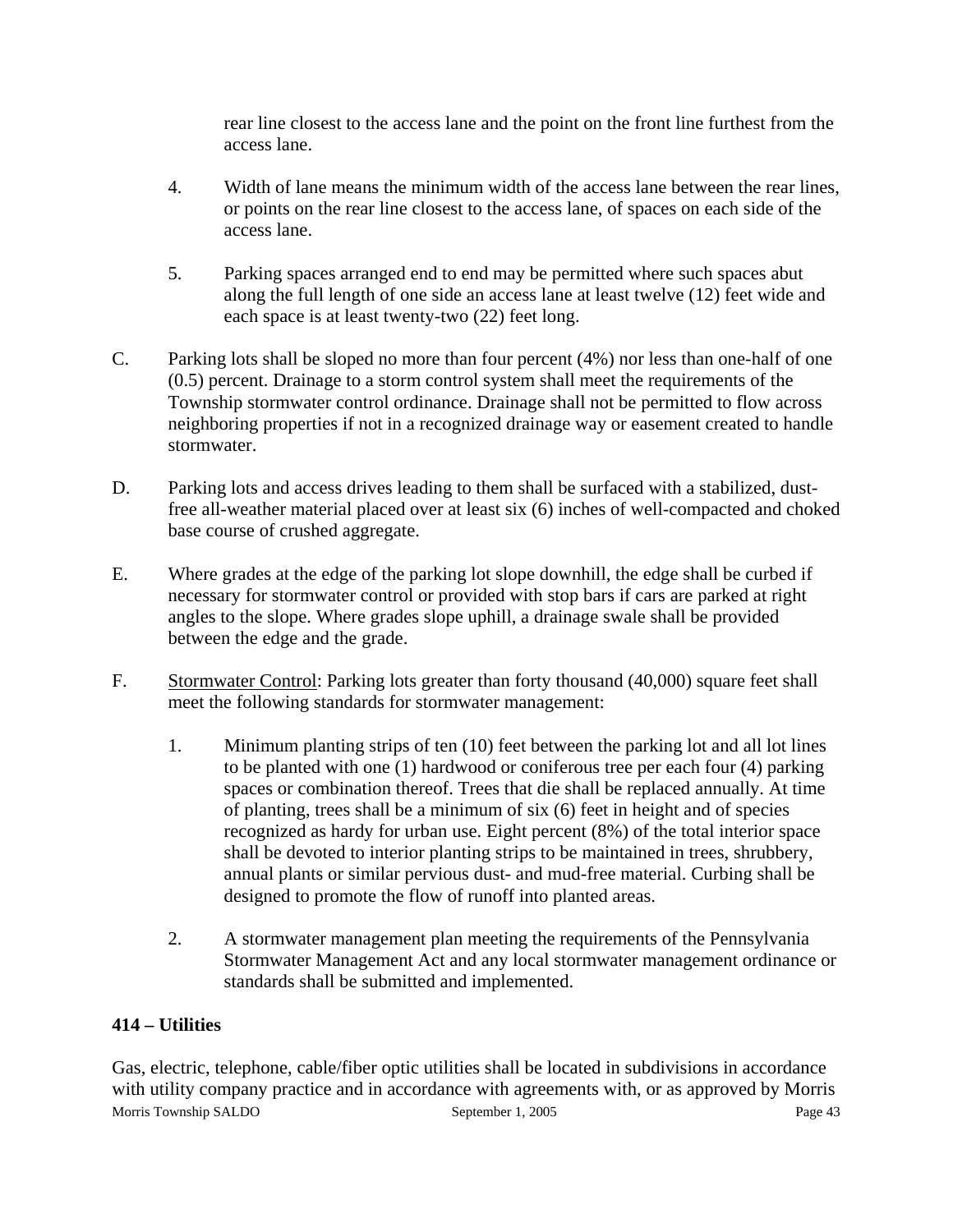Township. All buried utilities must be installed prior to the road sub-base construction. All buried utilities located within the roadway must be backfilled with the same material and compaction requirements as specified for storm or sanitary sewer backfill within roadways.

#### **415 – Stormwater Management Facilities/Erosion Control**

#### A. General Criteria:

- 1. The Stormwater Management Plan must consider all the stormwater runoff flowing over the project site.
- 2. All stormwater runoff detention controls shall be designed by a person qualified and/or experienced in the design of such structures.
- 3. Stormwater roof drains and pipes shall discharge water into cisterns or French drains (where soils are suitable), sheet drains or other stormwater runoff dispersion and absorption control devices and not into storm sewers unless recommended in the watershed stormwater plan.
- 4. No discharge of toxic materials into any stormwater management system is permitted.
- 5. Flow velocities from any storm drain may not result in a deflection of the receiving channel.
- 6. Method of Computation: Peak discharge and runoff shall be computed using the soil-cover complex method as set forth in the latest edition of *Urban Hydrology for Small Watershed*, Technical Release No. 55 as published by SCS.
- 7. Design Storms: The 2-, 10-, and 100-year design storm frequencies shall be used for analyzing stormwater runoff in predevelopment and post-development conditions as well as for designing runoff control facilities in the watershed. The SCS 24-hour, Type II rainfall distribution shall be used for all analyses. The design storm along with the 24-hour total rainfall for these storm frequencies for the watershed are:

| Design Storm | Rainfall Depth in Inches |
|--------------|--------------------------|
| 2-year       | 2.60                     |
| $10$ -year   | 3.90                     |
| $100$ -year  | 5.50                     |

Morris Township SALDO September 1, 2005 Page 44 8. Maintenance of Natural Drainage Ways: All natural streams, channels, swales, drainage systems and/or areas of surface water concentration shall be maintained in their existing conditions unless an alteration is approved by the Planning Commission. All encroachment activities shall comply with the requirements of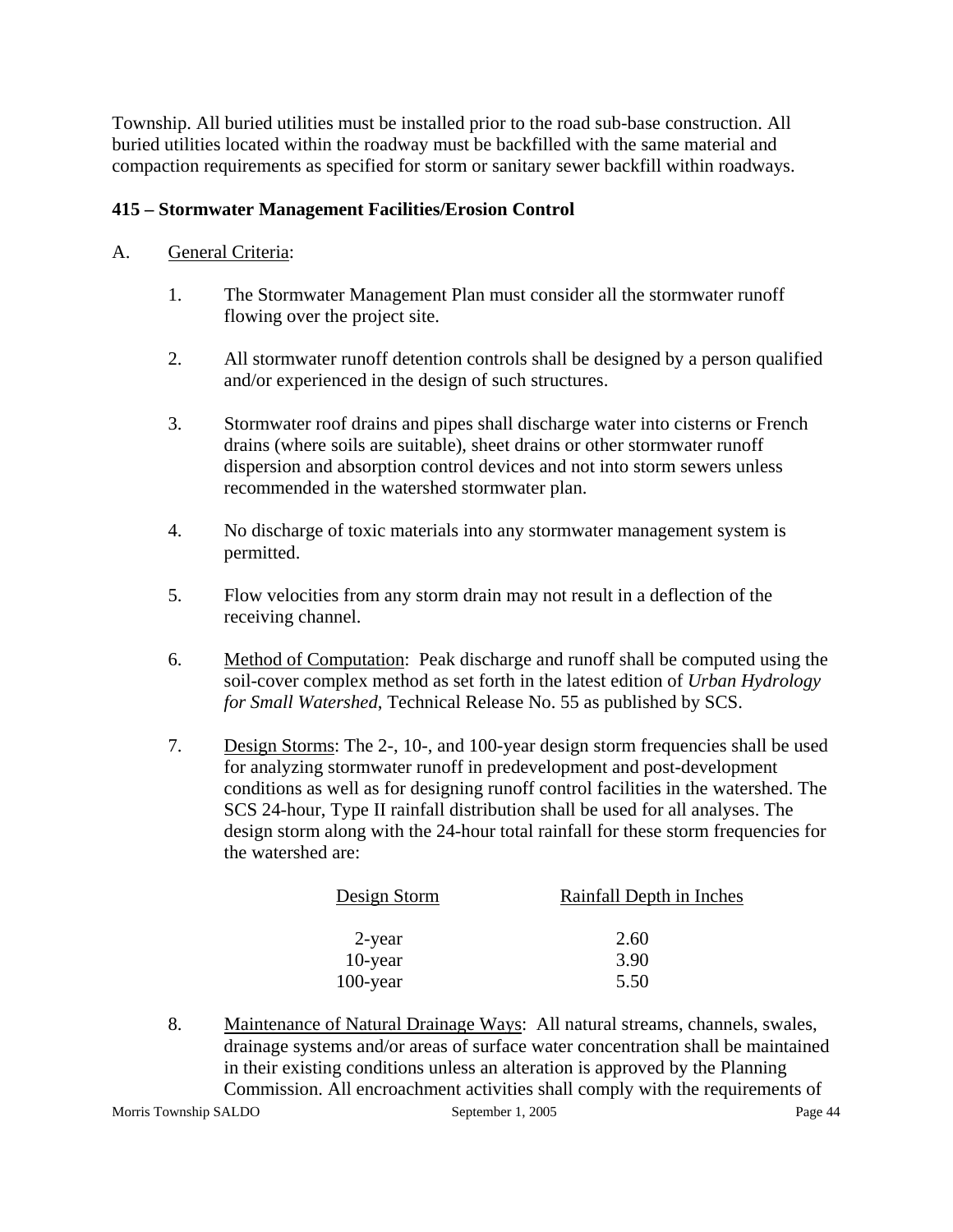Chapter 105 (Water Obstructions and Encroachments) of Title 25, Rules and Regulations of the Pennsylvania DEP.

- 9. Methods of Stormwater Runoff Detention and Control: The following is a listing of detention and control methods which may be utilized in stormwater management systems, if appropriate. The choice of control techniques is not limited to the ones appearing on this list:
	- a. Detention basins
	- b. Roof-top storage
	- c. Parking lot and street ponding
	- d. Seepage pits, seepage trenches or other infiltration structures
	- e. Porous pavement and concrete lattice block surfaces
	- f. Grassed channels and vegetated strips
	- g. Cisterns and underground reservoirs
	- h. Routed flow over grass
	- i. Decreased impervious area coverage

The use of other control methods which meet the criteria in this section will be permitted when approved by the Township. Various combinations of methods shall be tailored to suit the particular requirements of the type of development and the topographic features of the project area.

- 10. The following provisions shall be considered the overriding performance standards against which all proposed stormwater control measures shall be evaluated.
	- a. Stormwater Rate:
		- (1) Any landowner and any person engaged in the alteration or development of land which may affect stormwater runoff characteristics shall implement such measures as are reasonably necessary to prevent injury to health, safety or other property. Such measures shall include such actions as are required:
			- (a) To assure that the maximum rate of stormwater runoff is no greater after development than prior to development activities.
			- (b) To manage the quantity, velocity and direction of resulting stormwater runoff in a manner which otherwise adequately protects health and property from possible injury.
- 11. The stormwater management plan for the development site must consider stormwater runoff flowing across the site from up-gradient areas as well as the runoff originating from the site itself.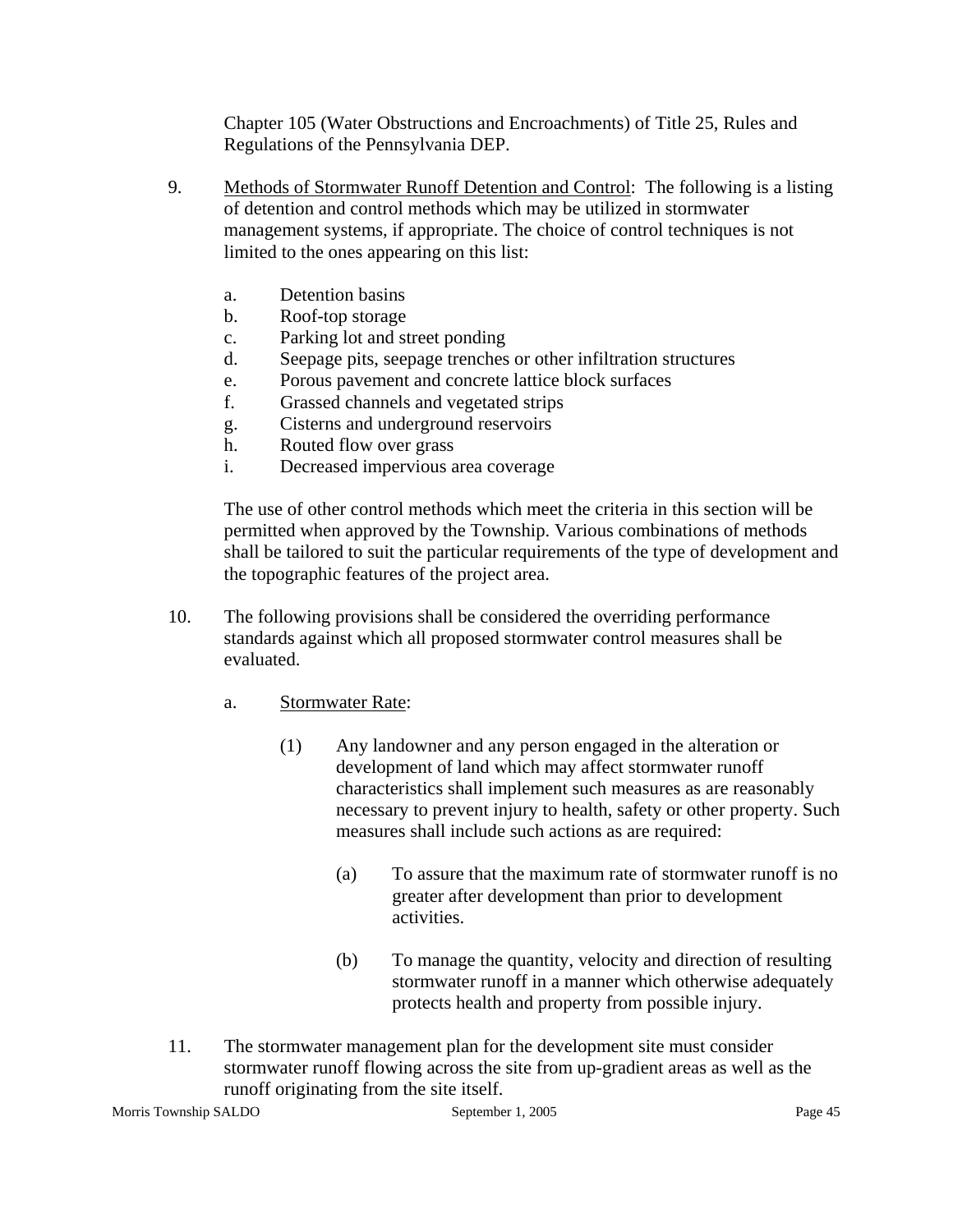12. Stormwater management plans are to be submitted and approved for all off-site borrow pits and waste pits associated with all subdivisions and land developments.

#### **416 – Street Naming and Addressing**

Street names shall be proposed for each new street. Continuations of existing streets shall be known by the same name. Names for new streets shall not duplicate or closely resemble names of existing streets. All street names are subject to the approval of the Clearfield County Department of Planning and the Clearfield County Emergency Management Agency, and shall comply with all Clearfield County street naming and addressing ordinances and policy.

#### **417 – Signs**

The developer shall install traffic control and street signs in conformance with this section.

- A. Design and placement of traffic signs shall follow the requirements specified in the Manual on Uniform Traffic Control Devices for Streets and Highways, published by the U. S. Department of Transportation.
- B. Street name signs shall be placed at each intersection. The design of street name signs should be consistent, of a style appropriate to the Township, of a uniform size and color, and erected in accordance with Township standards.
- C. Parking regulation signs shall be placed along roadways within the right-of-way in areas that restrict parking.
- D. Site information signs in residential developments shall follow a design theme related and complementary to other elements of the overall site design.
- E. Freestanding Signs:
	- 2. The Board of Supervisors may, at its option, order any freestanding sign erected on or after the date of adoption of this Ordinance removed, moved or altered, if in the Board's opinion, the sign creates dangerous conditions by reducing safe sight distances for motorists entering or leaving the highway, or creates distractions or confusion for motorists on the highway. Signs with flashing lights, or signs on the road that interfere with visibility of traffic control devices may be subject to this regulation.
	- 3. One freestanding sign shall be permitted on any property or any group of properties developed as an integrated plan except that where a property or group abuts two (2) or more roads or highways, two (2) such signs shall be permitted, no more than one abutting the same road or highway. Signs shall be placed between the building or buildings on the property and abutting roads or highways but shall not extend into a public right-of-way.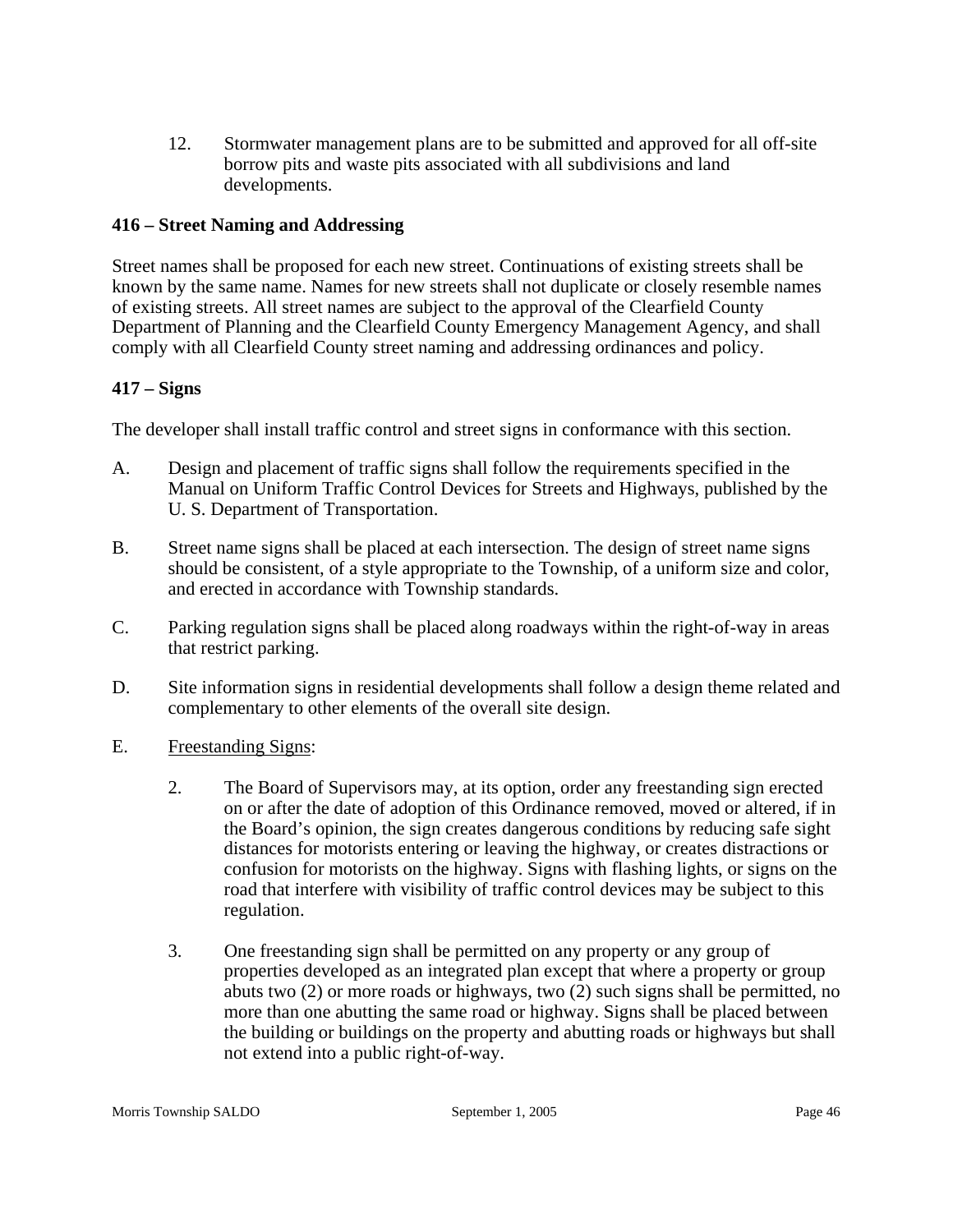- 4. Sign supports, and the signs themselves, if the bottom edge is less than eight (8) feet off the ground, shall be set back at least ten (10) feet from the edge of a road or highway pavement. Location of signs or supports may be adjusted by the Township inspector to assure adequate sight distances for motorists.
- 5. The total sign area shall be not more than the following:

| Gross Square Foot Area of Building Area | Maximum Sign Area |
|-----------------------------------------|-------------------|
| Less than 10,000 Square Feet            | 150 Square Feet   |
| 10,001 to 50,000 Square Feet            | 200 Square Feet   |
| 50,001 to 100,000 Square Feet           | 250 Square Feet   |
| 100,001 to 150,000 Square Feet          | 300 Square Feet   |
| 150,001 to 200,000 Square Feet          | 350 Square Feet   |
| 200,001 to 250,000 Square Feet          | 400 Square Feet   |
| 250,001 Square Feet and Greater         | 450 Square Feet   |
|                                         |                   |

- 5. The sign area shall be the vertical height times the horizontal width of the signboard, including borders around the sign edges. For irregularly shaped signs, the actual area within and including borders shall be computed. The sign areas shown above are each side of a two-sided signboard. For signs with more than two (2) sides, the total area of all sides shall be not more than twice the area in the above table. Sign supports shall not be included in computing the sign area if they carry no advertising.
- 6. Each freestanding development, whether leased or sold out parcels within a plan containing a major commercial building, shall be entitled to one (1) freestanding sign not larger than sixty-four (64) square feet, except that the plan developer, at his discretion, may trade a part of the sign square footage to which he is entitled for the major commercial development to one (1) or more out parcel developments in his plan to increase the total area of their signs by the same number of square feet as the main development is reduced in area. An out parcel shall be considered any leased or sold property within the boundaries of a commercial development plan, whether created at the time the initial plan is approved or later, and intended to receive a freestanding development.
- 7. In lieu of a freestanding sign on an out parcel, the developer of the out parcel may opt for a monument sign, whose area shall not exceed one hundred (100) square feet on each side. A monument sign shall be considered one whose lower horizontal edge is attached directly along its length to a solid foundation extending into the ground. The top of such sign shall be not more than eight (8) feet above-ground level at any point or an average of eight (8) feet if the ground is sloping. A monument sign shall be so located on its lot that vehicle driver sight distances are not impeded.

No freestanding sign shall exceed an average height of thirty-five (35) feet from ground level below to the top of the sign.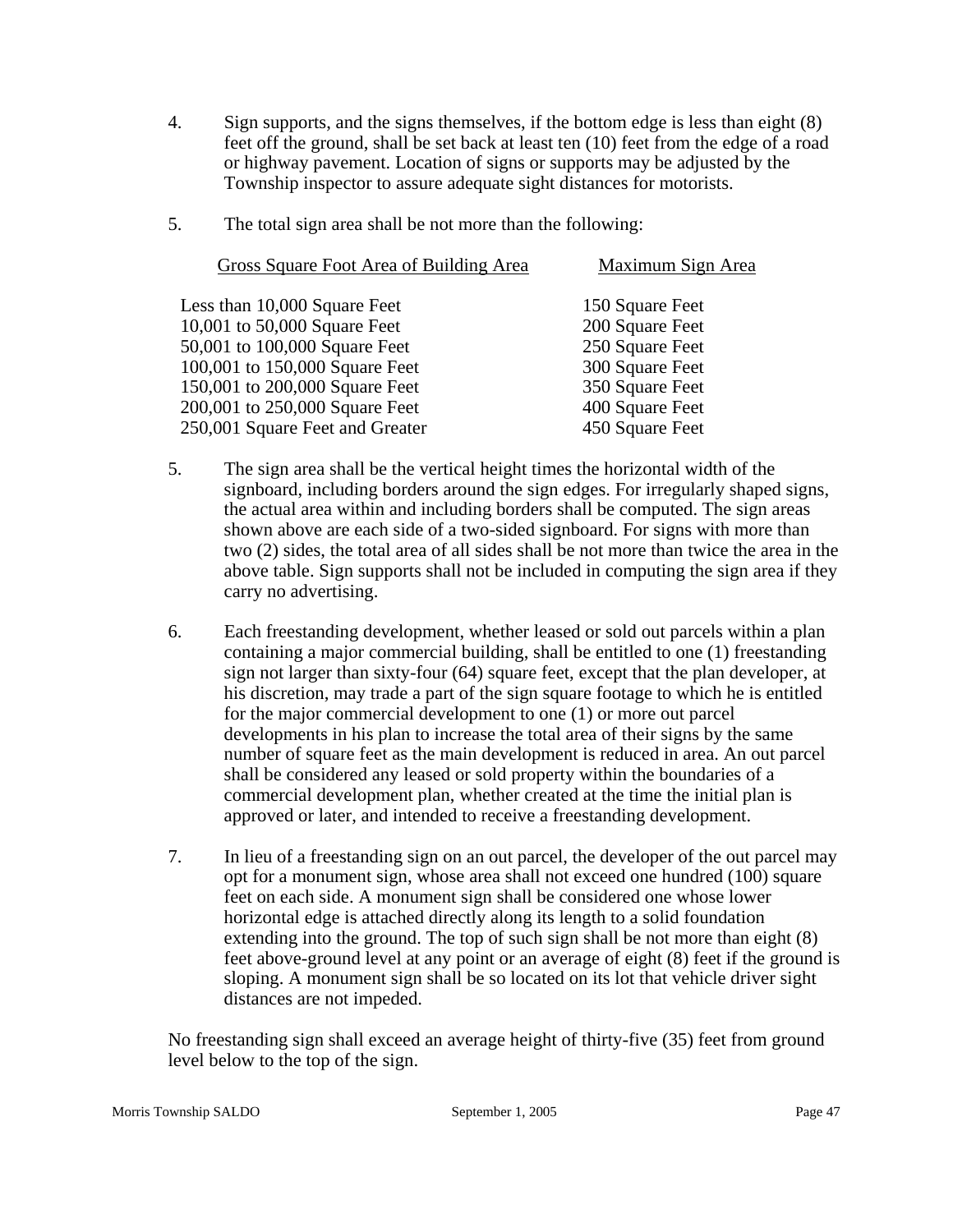# **Article 5 – Improvements Guarantees**

# **501 – Guarantee of Improvements Installation Required**

- A. Before approving any subdivision or land development plan for recording, the Board of Supervisors shall require that the Township be assured by means of a proper development agreement and performance guarantee that the improvements required by this Ordinance and the improvements appearing on the plan will be installed in strict accordance with the standards and specifications of this Ordinance, unless:
	- 1. A developer chooses to install all required improvements prior to construction of any building; in place of using performance guarantees, in which case, the Township shall, as deemed necessary, require the developer to have adequate insurance, hold harmless agreements, an escrow account to cover the costs of inspections and a professional estimate of the costs of the improvements (to be used to establish the amount of the inspections escrow).
- B. Purpose of Security: The security required by this Article shall stand as security for compliance with all Township ordinances, other laws, covenants, stipulations, conditions and rules applicable to the subdivision or land development for which it is filed.
- C. No construction of buildings or paving or sales of any individual lot or condominium unit within a subdivision or land development shall take place in any subdivision unless: a) there is on file, with the Township, current duly executed and approved security, or b) all rough grading is complete and all required public improvements, utilities, streets, drainage facilities, sewers and street lights have been completed and accepted by the Board of Supervisors.

# **502 – Improvements to be Provided by the Applicant**

- A. In all cases, the subdivider or land developer shall be responsible for the installation of all improvements required by this Ordinance.
- B. The Township Engineer or other designee shall make such inspections of the required improvements at such intervals as may be reasonably necessary to assure compliance with this Ordinance. The reasonable costs of such inspection shall be borne by the subdivider or land developer, making use of an escrow account.

# **503 – Development Agreement**

- A. Development Agreement Required:
	- 1. All applicants proposing any subdivision or land development which provides for the installation of improvements required by this Ordinance or any improvements or amenities which appear on the final plan shall be required to enter into a legally binding development agreement with the Township prior to recording of the final

Morris Township SALDO September 1, 2005 Page 48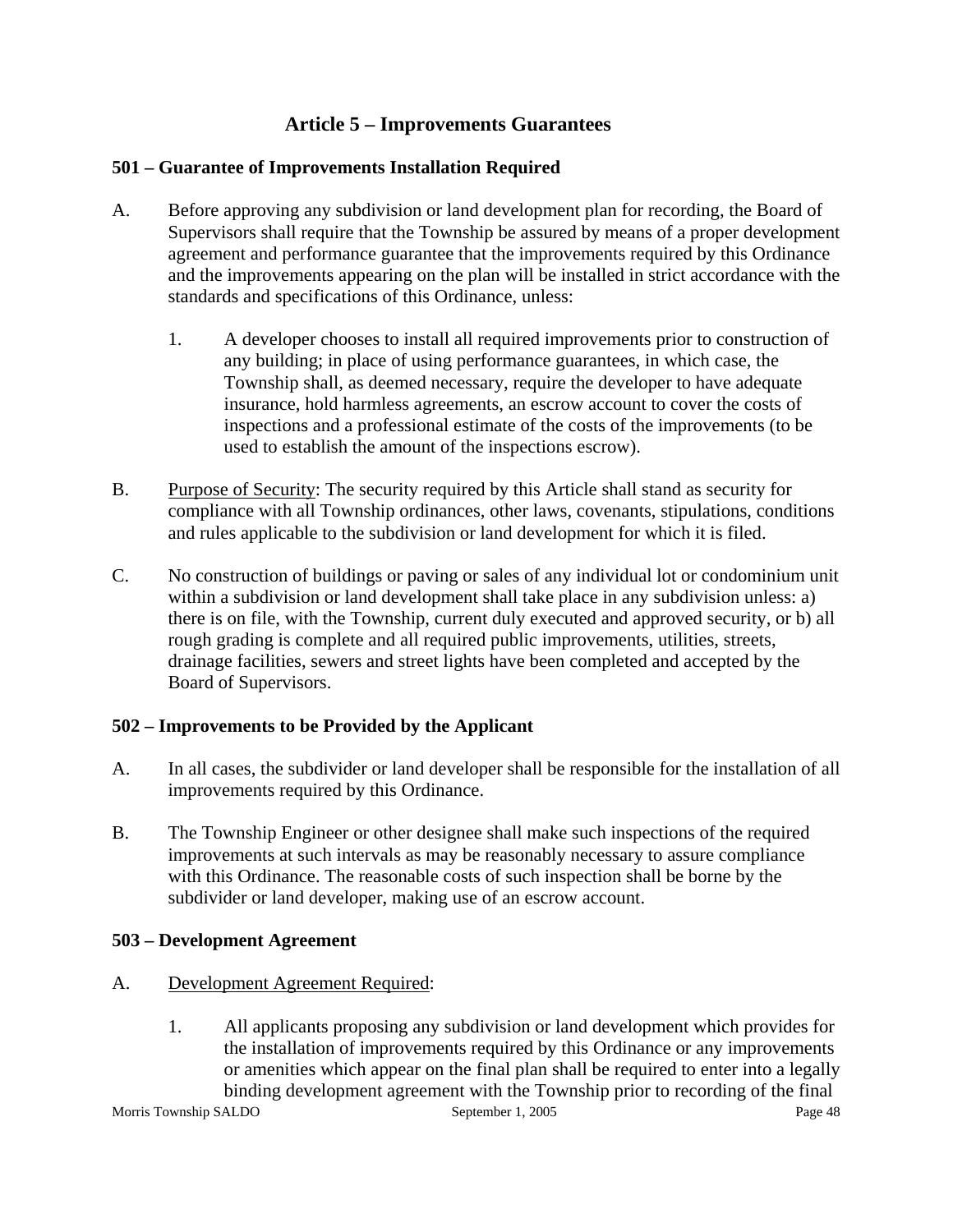plan, unless the applicant agrees to meet Section 601 concerning the construction of all improvements prior to the construction, of any buildings or the sale of any lots or home sites.

- 2. The development agreement shall guarantee the installation of said improvements in strict accordance with all Township requirements.
- 3. The final plan shall not be approved for recording by the Township prior to the execution of this agreement and the delivery of the performance guarantee.
- B. Terms of Development Agreement: The development agreement shall be acceptable in legal form to the Township Solicitor and shall be acceptable in content to the Board of Township Supervisors. The Township may require that a development agreement include any of the following items, where applicable, and such additional items as are necessary to carry out this Ordinance:
	- 1. The construction depicted on the approved plans, listed in itemized format, including all approved streets, drainage facilities, utility lines and other improvements.
	- 2. A work schedule setting forth the beginning and ending dates of such work tied to the construction of the development and provisions to allow proper inspection by the Township Engineer.
	- 3. The provision of a performance guarantee for completion of required improvements in compliance with Section 604, including a detailed breakdown of the estimated costs of the improvements, including the total amount of the performance guarantee.
	- 4. Provisions concerning the developer's responsibilities for damage to other property, including maintenance by the developer of public liability insurance for the duration of improvements construction, with a hold harmless clause to protect the Township from liability related to such work. A copy or other evidence of such liability coverage shall be provided to the Township prior to such work.
	- 5. Provisions concerning measures to prevent erosion, sedimentation and water damage to the subject and adjacent properties.
	- 6. Provisions for the dedication of streets, water and sewer lines and any other easements or improvements approved to be dedicated.
	- 7. See Section 204 concerning the requirement for a "final" plan.
	- 8. Provisions for the developer to reimburse the Township for all reasonable engineering costs directly related to the review, construction and inspection of the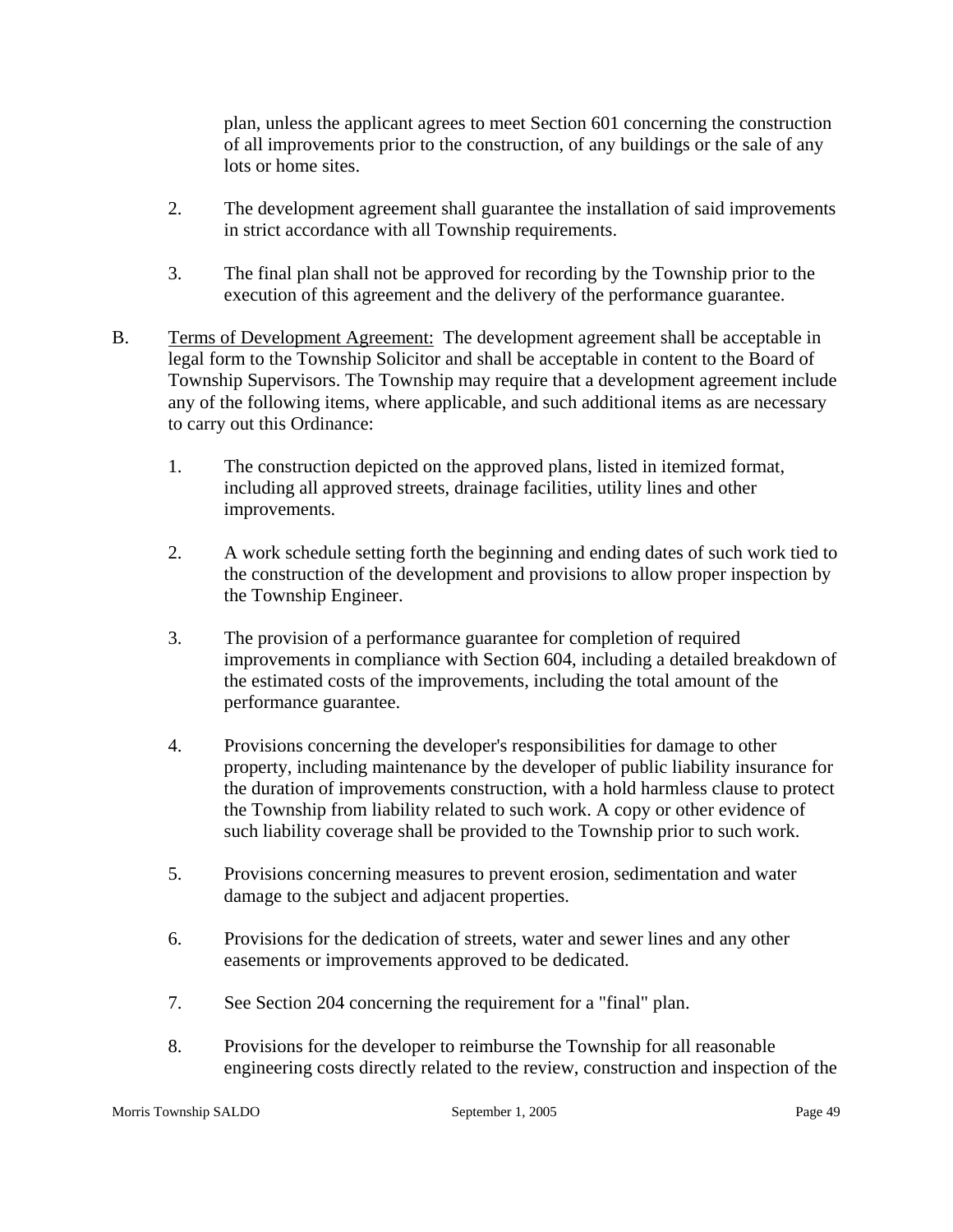proposed development and to the review and preparation of the development agreement.

- 9. Provisions concerning any violations of the development agreement.
- 10. Any other lawful terms that the Township may require to carry out the provisions of this Ordinance.
- 11. Signatures: The development agreement shall be signed by all responsible landowners and/or developers.

#### C. Ownership of Land and Guarantee:

- 1. A certificate of ownership shall be executed in the exact name in which title is held. If the developer(s) of subdivision is someone other than the landowner(s) of the subdivision, the developer shall also execute its affidavit, along with a security agreement.
- 2. Change in Ownership or Developer: Any conveyance of all or a substantial portion of the unimproved lots or public improvements or streets of any subdivision or change in developers, whether voluntary or by action of law or otherwise, shall require the prior approval of the Township. In giving or denying said approval, the Township shall require that such new landowner and/or developer fully assume all applicable responsibilities under the development agreement and post all the appropriate security agreements.
- D. Utility Agreements: If a development will connect into a public water or public sanitary sewage system, the applicable authority, agency or company may also require separate development agreements.

**504 – Performance Guarantee:** The performance guarantee for completion of required improvements shall meet the following requirements:

- A. Security:
	- 1. The guarantee shall be secured by the credit of any of the following:
		- a. An irrevocable and unconditional letter of credit of a Federal or State chartered lending institution,
		- b. A restrictive or escrow account in a Federal or State-chartered lending institution, or
		- c. Such other financial security approved by the Township Board of Supervisors (which approval shall not be unreasonably withheld), but not including a second or third mortgage on the unimproved lands.

Morris Township SALDO September 1, 2005 Page 50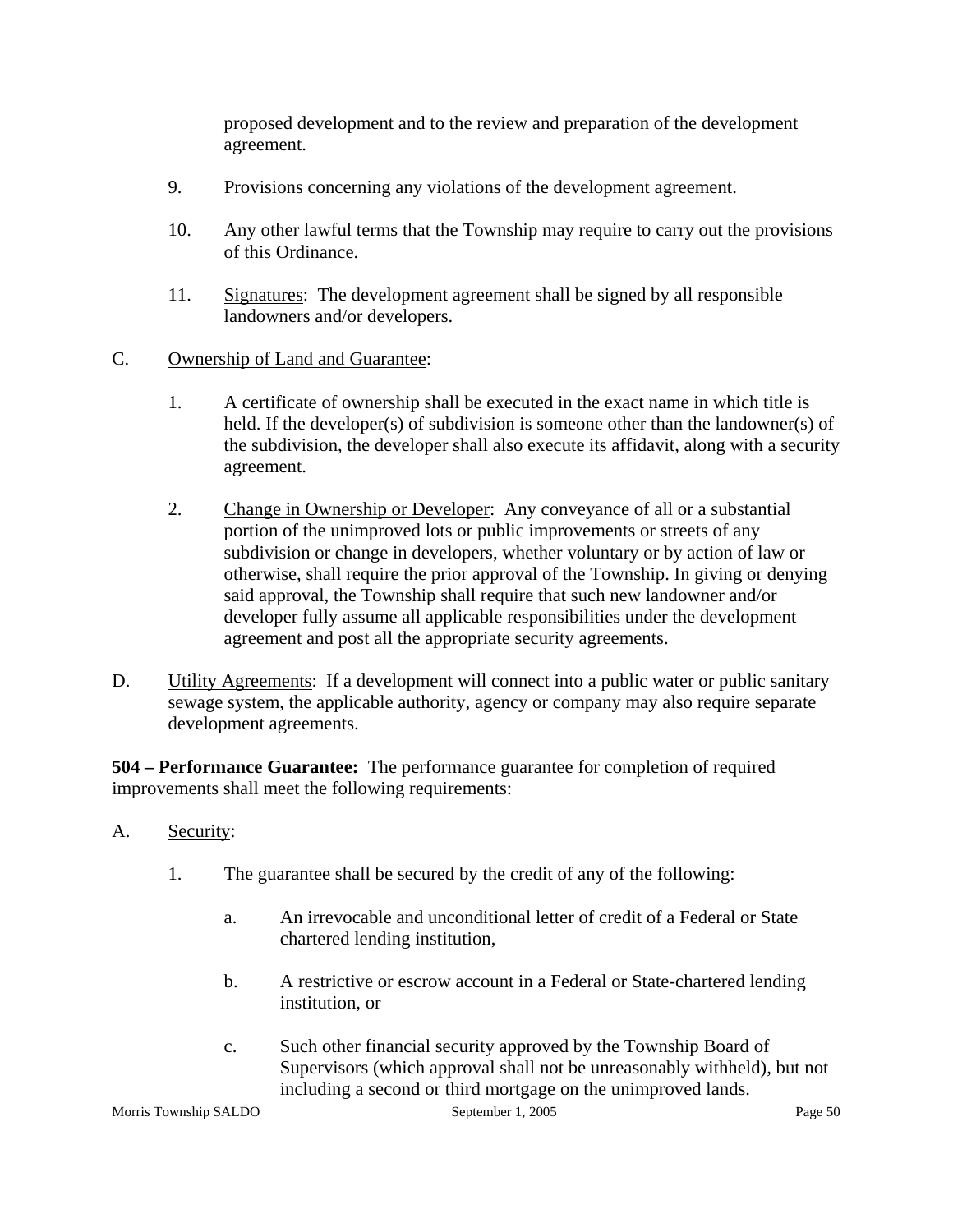- 2. Such approved security shall provide for, and secure to the public, the completion of any improvements which may be required within one (1) year of the date fixed in the Development Schedule (see Section 604.F.) for the completion of such improvements.
- 3. Such financial security shall be posted with a Federally issued or State-chartered lending institution chosen by the party posting the financial security, or such other approved entity, provided such institution or entity is authorized to conduct such business within the State.
	- a. The Board of Township Supervisors may require that evidence be provided that such institution or entity has sufficient, adequate and secure assets to cover the security.
	- b. The Township shall be the authorized signatory on any account in which the escrow funds are held.

# B. Amount:

- 1. The amount of financial security to be posted for the completion of the required improvements shall be equal to one hundred ten percent (110%) of the cost of completion estimated as of ninety (90) days following the date scheduled for completion by the developer in the official development schedule (see Section 604.G.), and within the process for increases to cover inflation as permitted by the Pennsylvania Municipalities Planning Code.
- 2. The cost of the improvements shall be established by an estimate prepared by a Pennsylvania registered professional engineer, which shall be reviewed by the Township Engineer, within the arbitration process permitted by the Pennsylvania Municipalities Planning Code.
- 3. If the party posting the financial security requires more than one (1) year from the date of posting of the financial security to complete the required improvements, the amount of financial security may be increased by a maximum of an additional ten percent (10%) or each one (1) year period beyond the first anniversary date from posting of financial security or to an amount not exceeding one hundred ten percent (110%) of the cost of completing the required improvements as reestablished on or about the expiration of the preceding one (1) year period by using the above procedure.
- 4. Inspection Fees: The amount of financial security shall also include an additional five percent (5%) of the estimated cost of completion of the work to guarantee payment of inspection fees and related engineering costs.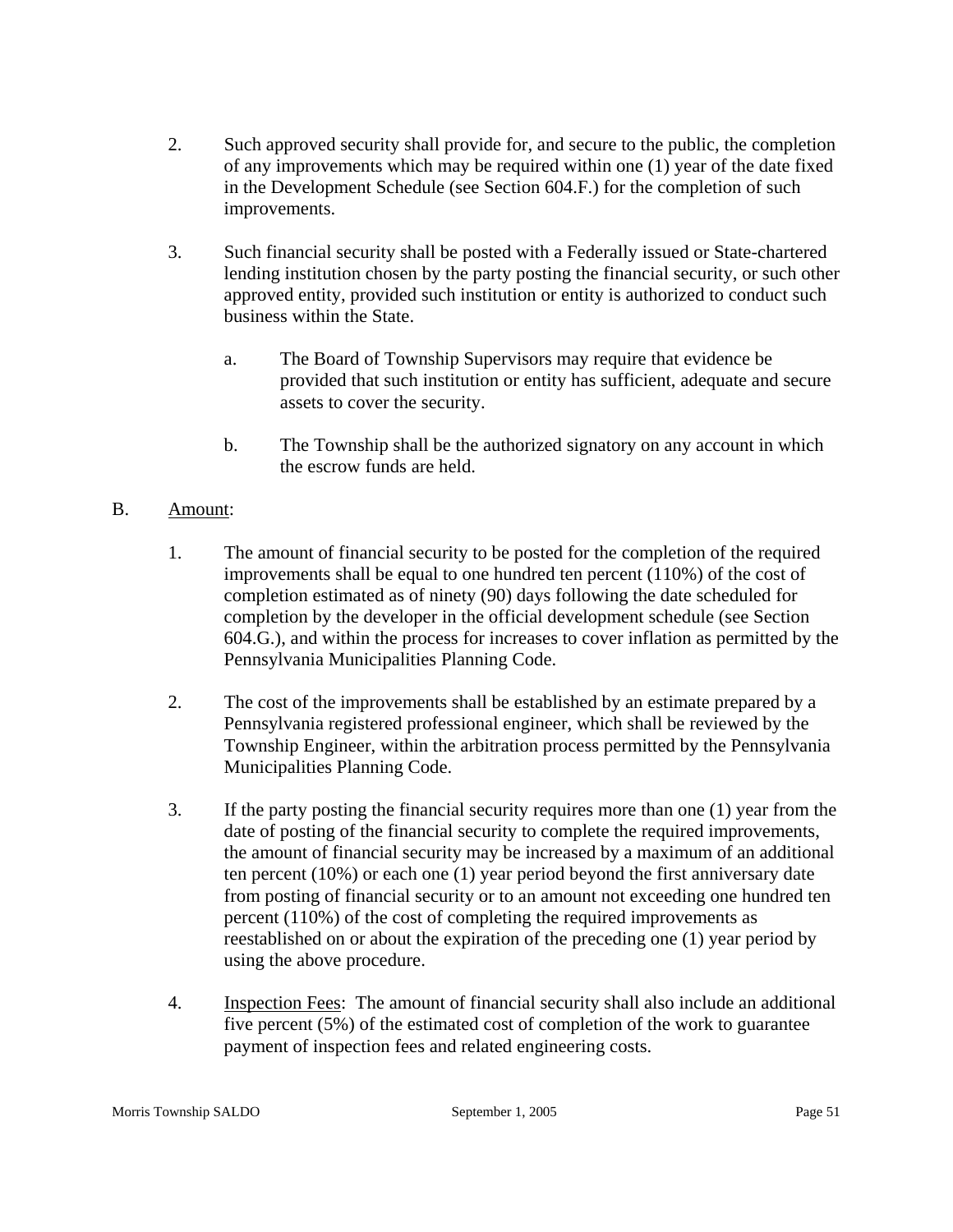C. Multi-Year or Multi-Stage Development: In the case where development is projected over a period of years, the Township may authorize submission of final plans by phases/stage of development subject to such requirements or improvement guarantees concerning future improvements as it finds necessary for the proper functioning of each phase and for the eventual development as a whole.

# **505 – Approval of Improvements**

- A. In General: As the work of installing the required improvements proceeds, the party posting the financial security may request the Township to release or authorize the release, from time to time, portions of the financial security necessary for payment to the contractors performing the work.
- B. Notice by Developer of Work on Improvements: The developer or his/her representative should provide a minimum of three (3) days' notice to the Township Engineer prior to beginning each major facet of construction, in order to allow the scheduling of inspections.
- C. Engineer's Report:
	- 1. Within thirty (30) days of the receipt of such request, the Township Engineer shall submit a written report certifying which improvements have been completed in accordance with the approved plan to the Township and mail a copy of such, by certified or registered mail, to the developer or his/her representative at his/her last known address.
	- 2. This report shall be based on the inspections made according to the approved inspection schedule included in the development agreement and shall recommend approval or rejection of the improvements, either in whole or in part.
	- 3. If the Township Engineer finds any or all of the improvements to be not as required, he/she shall include a statement of the reasons for recommending their rejection in the report.
- D. Decision by the Board of Supervisors:
	- 1. At its first regularly scheduled meeting after receiving the Township Engineer's report [but not later than forty-five (45) days of the receipt of the request] the Board of Supervisors shall review the Township Engineer's report and shall authorize release of an amount as estimated by the Township Engineer fairly representing the value of the improvements completed.
	- 2. The Board of Supervisors shall be deemed to have approved the release of funds as requested if they fail to act within forty-five (45) days of receipt of the developer's request.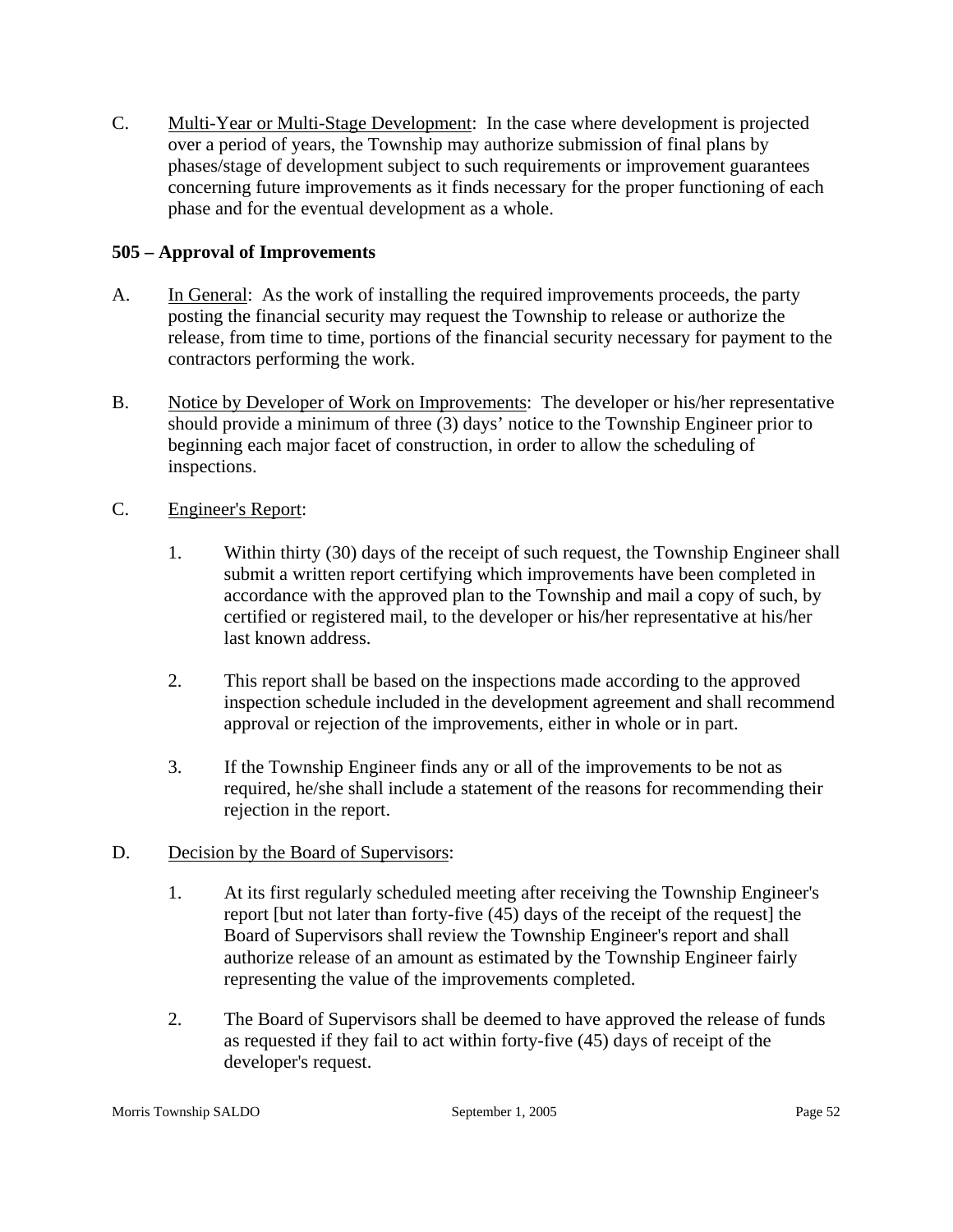- 3. Until final release (completion of all improvements), the Township may require retention of a maximum of ten percent (10%) of the cost of each completed improvement.
- 4. The Township Supervisors shall notify the developer in writing by certified or registered mail of the decision.
- E. Completion of Unapproved Improvements: The developer shall proceed to complete any improvements not approved by the Board of Township Supervisors and, upon completion, request approval in conformance with the procedures specified in Section 505.
- F. Final Release:
	- 1. When the developer has completed all of the necessary and appropriate improvements, the developer shall request final release in conformance with the procedures specified in Section 505. See time limitations and procedures in Section 510 of the Municipalities Planning Code.
	- 2. Such final release shall include all monies retained under Section 505.D.3.
- G. Appeal. Nothing herein, however, shall be construed to limit the developer's right to contest or question by legal proceedings or otherwise any determination of the Board of Township Supervisors or the Township Engineer.

# **506 – Remedies to Effect Completion of Improvements**

- A. Enforcement of Security:
	- 1. In the event that any improvements which may be required have not been installed as provided in this Ordinance or in accord with the approved final plan, or in the event of the bankruptcy of the owner or developer, the Board of Township Supervisors is hereby granted the power to elect to enforce any security posted under this Ordinance by appropriate legal and equitable remedies.
		- a. This may include taking all actions necessary to obtain monies under said security, including, but not limited to, seizure of undeveloped lots, seizure of escrow funds, revocation of building permits and prosecution under this Ordinance.
	- 2. Rate of Construction: Failure of a developer to construct streets and other public improvements reasonably at the same time or prior to the construction of the buildings served by those streets or public improvements, and at the same rate in time at which buildings are completed, shall be a violation of this Ordinance and a cause for default of the security.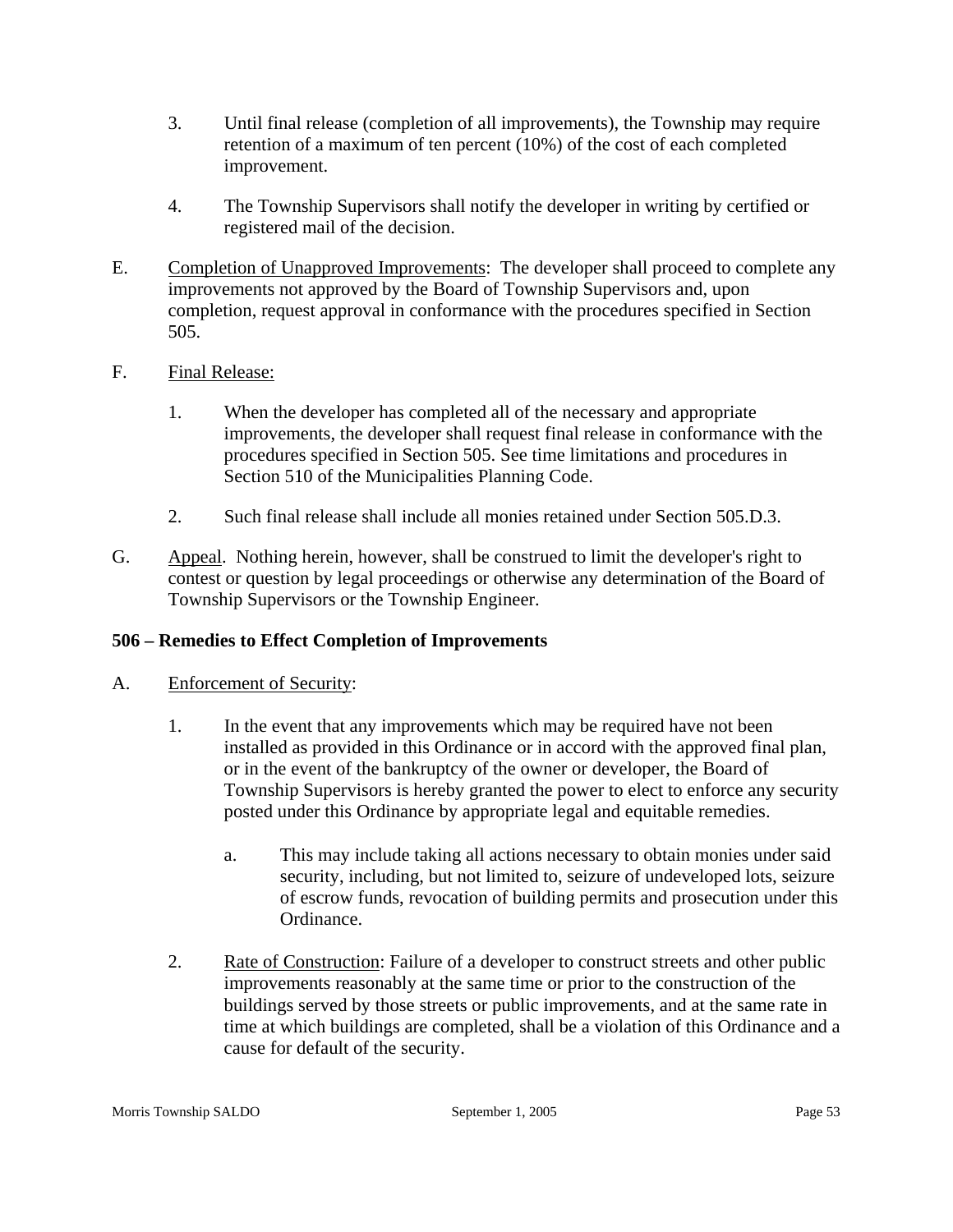- B. Completion by Township: If the proceeds of such security are insufficient to pay the cost of installing or making repairs or corrections to all the improvements covered by said security, the Board of Township Supervisors may, at its option, install part of such improvements in all or part of the subdivision or land development and may institute appropriate legal or equitable action to recover the monies necessary to complete the remainder of the improvements.
- C. Proceeds for Installation of Improvements: The proceeds from use of the security and/or from any legal or equitable action brought against the developer shall be used solely for the installation of the improvements covered by such security.

# **507 – Maintenance Guarantee**

- A. Maintenance Guarantee Required: All applicants proposing any subdivision or land development which provides for the dedication of improvements required by this Ordinance shall be required to provide a legally binding maintenance guarantee to the Township prior to acceptance of dedication of the improvements by the Township. In most cases, this guarantee will be part of the security agreement.
- B. Terms of Maintenance Guarantee: The maintenance guarantee shall be acceptable in legal form to the Township Solicitor and in content to the Township, and shall include all of the following:
	- 1. That the applicant make any repair or reconstruction of any improvement stipulated in the maintenance agreement which is specified by the Township if needed because of faulty construction, workmanship or materials, prior to acceptance of such improvement by the Township;
	- 2. That the applicant maintain at his/her own cost all improvements stipulated in the maintenance agreement, up to a maximum period of eighteen (18) months from the date of completion, except for any special purpose escrow or maintenance agreements required by the Township;
	- 3. That the applicant post financial security to secure structural integrity of said improvements as well as the functioning of said improvements in accordance with the design and specifications as depicted on the final plan, for a maximum term of eighteen (18) months from the date of completion; and
	- 4. That the developer plows snow and maintains all streets until such time as the Township may accept such streets.
- C. Type of Security: The maintenance guarantee shall be secured by the same form of security as is permitted for the improvements guarantees.
- D. Terms: Such maintenance guarantee shall be in the form approved by the Township Solicitor and the Supervisors, payable to the Township, to guarantee the maintenance and repair of the streets and other public improvements in the subdivision or land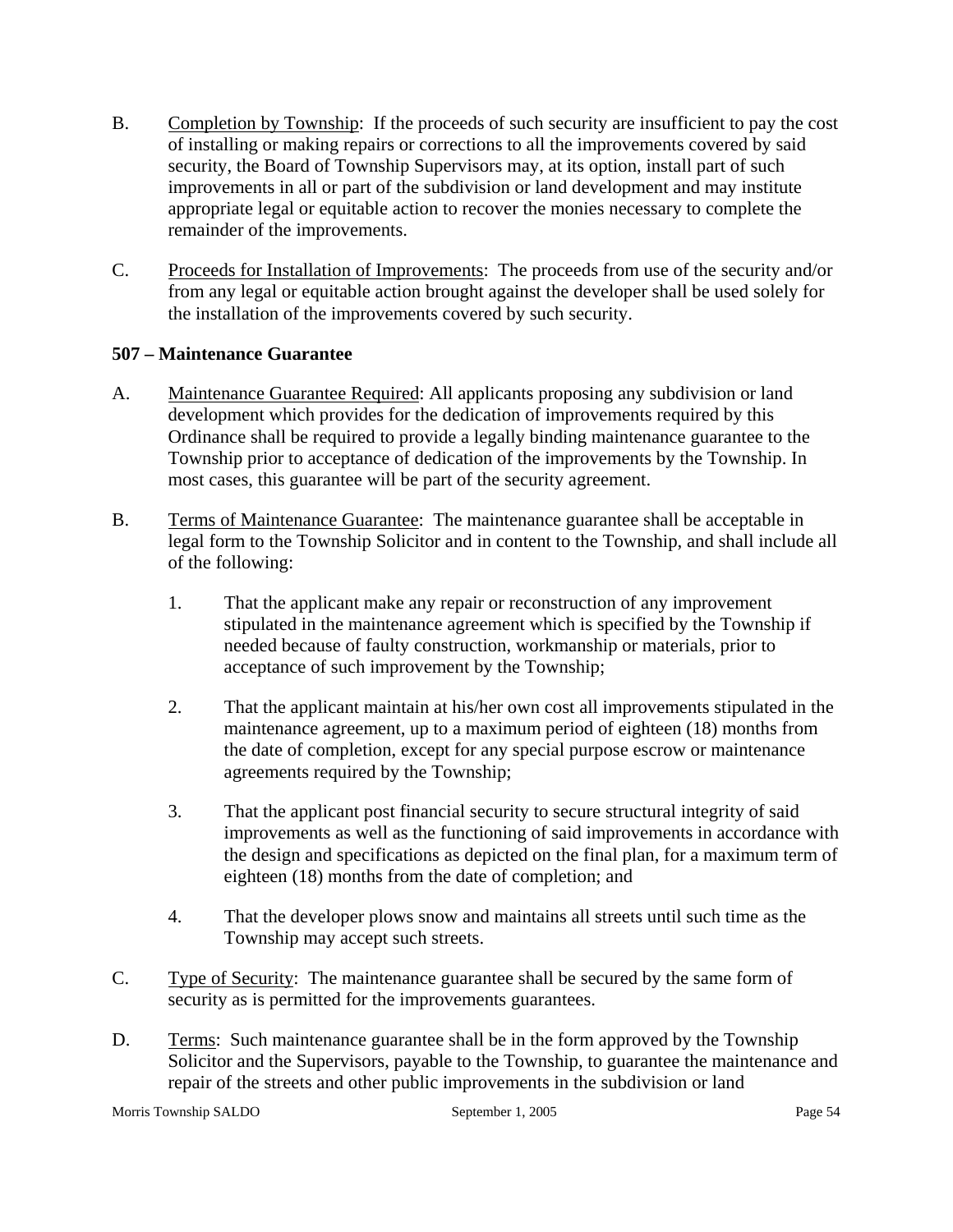development for eighteen (18) months from the date of completion. The applicant shall prove to the satisfaction of the Supervisors that there will be an acceptable system for the long-term maintenance of any stormwater detention basins.

- E. Amount: The amount of the maintenance guarantee shall be determined by the applicant's engineer, conditioned upon acceptance by the Supervisors, but shall not exceed fifteen percent (15%) of the actual cost of installation of such improvements.
- F. Release: After a maximum of eighteen (18) months from the date of completion of said improvements, the Township shall release the maintenance guarantee to the developer (or party that posted the guarantee) if all improvements are in satisfactory condition, as determined by the Township.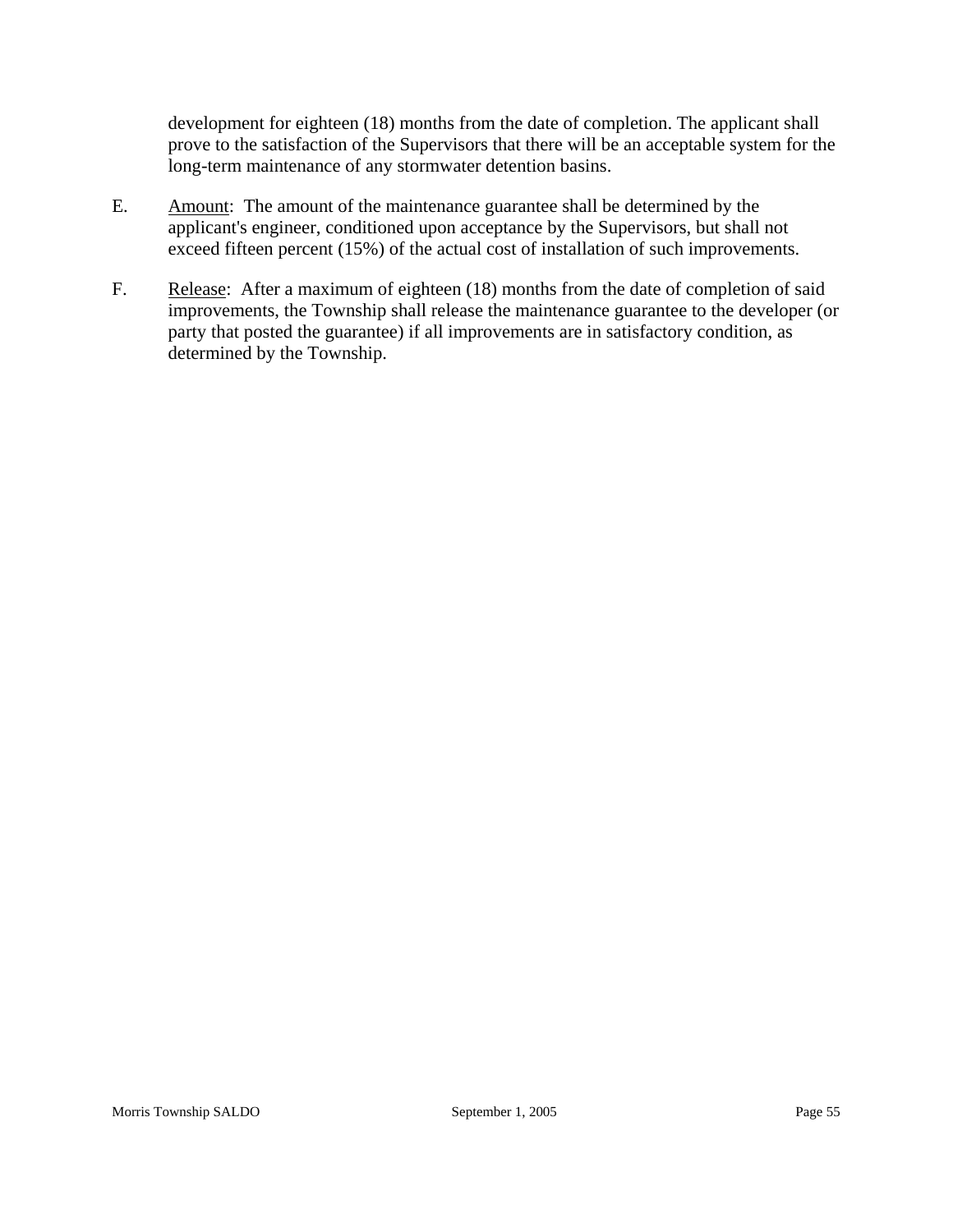# **Article 6 – Administration, Amendment and Modification**

#### **600 – Amendments**

The Township of Morris of the County of Clearfield may from time to time revise, modify and amend this Ordinance by appropriate action in accordance with the Pennsylvania Municipalities Planning Code, Act 247, as amended.

#### **601 – Filing Fees and Review**

The filing fee for subdivision plans shall be established by the Township of Morris. Such filing fees shall include those for land development and may be separate for various alternative forms of land development. Review fees shall include the review of subdivision plans, mobile homes park plans and land development site plans. Review fees may also include the field inspection of such plats, plans or site plans or their final inspection. Review fees for major subdivisions shall include any engineering fees billed to the Township by the Morris Township Engineers. The fees charged shall be in accordance with Sections 503(1), 509 and 510 of the Pennsylvania Municipalities Planning Code.

#### **602 – Records**

The Township of Morris shall maintain an accurate public record of all plans upon which it takes action and of its findings, decision and recommendations in relation thereto.

#### **603 – Preventive Remedies**

- A. In addition to other remedies, the Township of Morris may institute and maintain appropriate actions by law or in equity to restrain, correct or abate violations, to prevent unlawful construction, to recover damages and to prevent illegal occupancy of a building, structure or premises. The description by metes and bounds in the instrument of transfer or other documents used in the process of selling or transferring shall not exempt the seller or transferor from such penalties or from the remedies herein provided.
- B. The Township of Morris may refuse to issue any permit or grant any approval necessary to further improve or develop or utilize any real property which has been developed or which has resulted from a subdivision of real property in violation of this Ordinance. This authority to deny such a permit or approval shall apply to any of the following applicants:
	- 1. The owner of record at the time of such violation.
	- 2. The vendee or lessee of the owner of record at the time of such violation without regard as to whether such vendee or lessee had actual or constructive knowledge of the violation.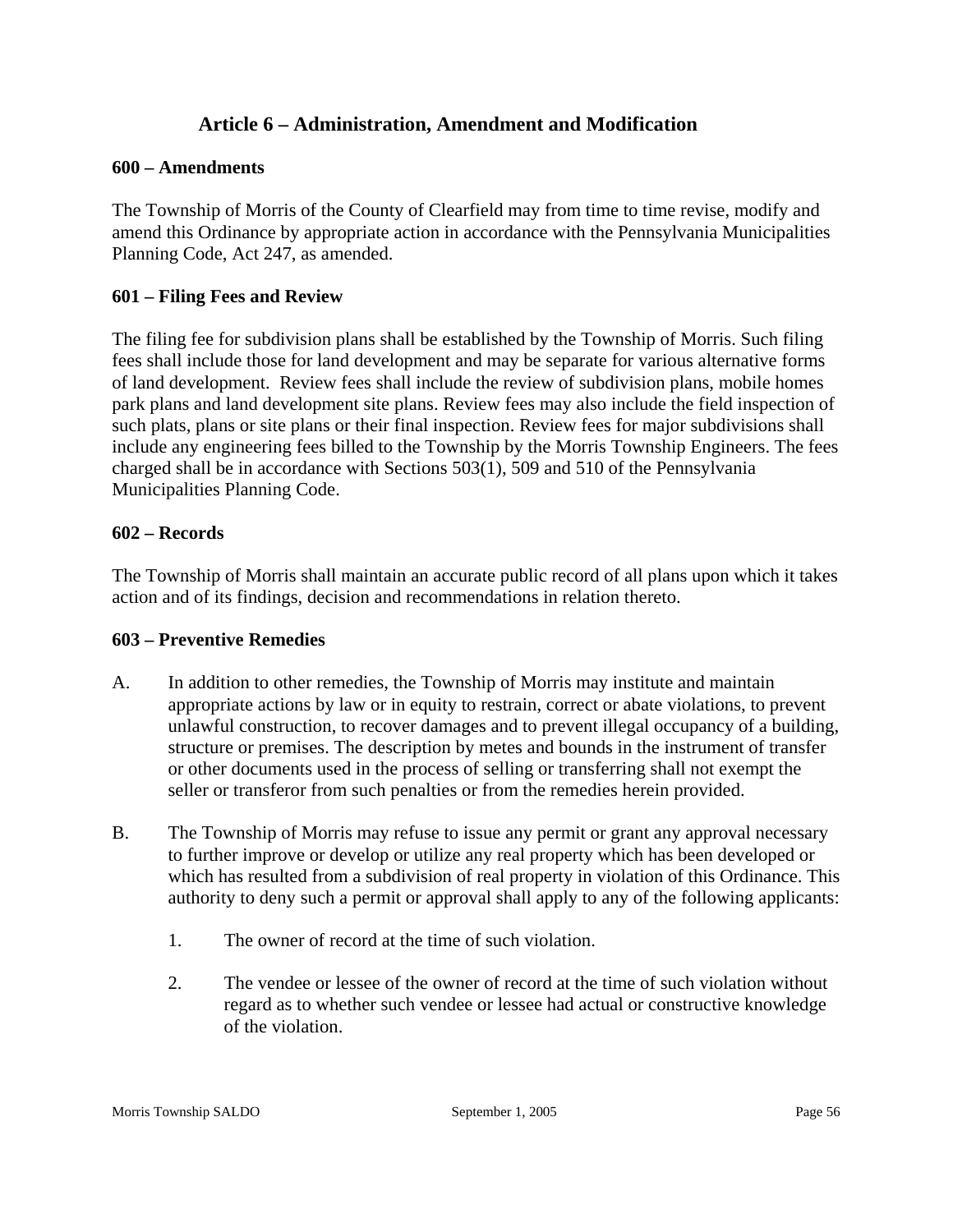- 3. The current owner of record who acquired the property subsequent to the time of violation without regard as to whether such current owner had actual or constructive knowledge of the violation.
- 4. The vendee or lessee of the current owner of record who acquired the property, subsequent to the time of violation without regard as to whether such vendee or lessee had actual or constructive knowledge of the violation.

As an additional condition for issuance of a permit or the granting of an approval to any such owner, current owner, vendee or lessee for the development of any such real property, the Township of Morris may require compliance with the conditions that would have been applicable to the property at the time the applicant acquired an interest in such real property.

# **604 – Enforcement Remedies**

- A. Any person, partnership or corporation who or which has violated the provisions of this Subdivision and Land Development Ordinance enacted under the Pennsylvania Municipalities Planning Code or prior enabling laws shall, upon being found liable therefore in a civil enforcement proceeding commenced by the Township of Morris, pay a judgment of not more than five hundred dollars (\$500.00) per violation, plus all court costs, including reasonable attorney fees incurred by the Township of Morris as a result thereof. No judgment shall commence or be imposed, levied or payable until the date of the determination of a violation by the district justice. If the defendant neither pays nor timely appeals the judgment, the Township of Morris may enforce the judgment pursuant to the applicable rules of civil procedure. Each day that a violation continues shall constitute a separate violation, unless the district justice determining that there has been a violation further determines that there was a good-faith basis for the person, partnership or corporation violating the Ordinance to have believed that there was no such violation, in which event there shall be deemed to have been only one such violation until the fifth day following the date of the determination of a violation by the district justice and thereafter each day that a violation continues shall constitute a separate violation.
- B. The Court of Commons Pleas, upon petition, may grant an order of stay, upon cause shown, tolling the per diem judgment pending a final adjudication of the violation and judgment.
- C. Nothing contained in this section shall be construed or interpreted to grant to any person or entity other than the Township of Morris the right to commence any action for enforcement pursuant to this section.

# **605 – Modification of Regulations**

Morris Township SALDO September 1, 2005 Page 57 A. The Township may grant a modification of the requirements of one (1) or more provisions of this Ordinance if the literal enforcement will exact undue hardship because of peculiar conditions pertaining to the land in question, provided that such modification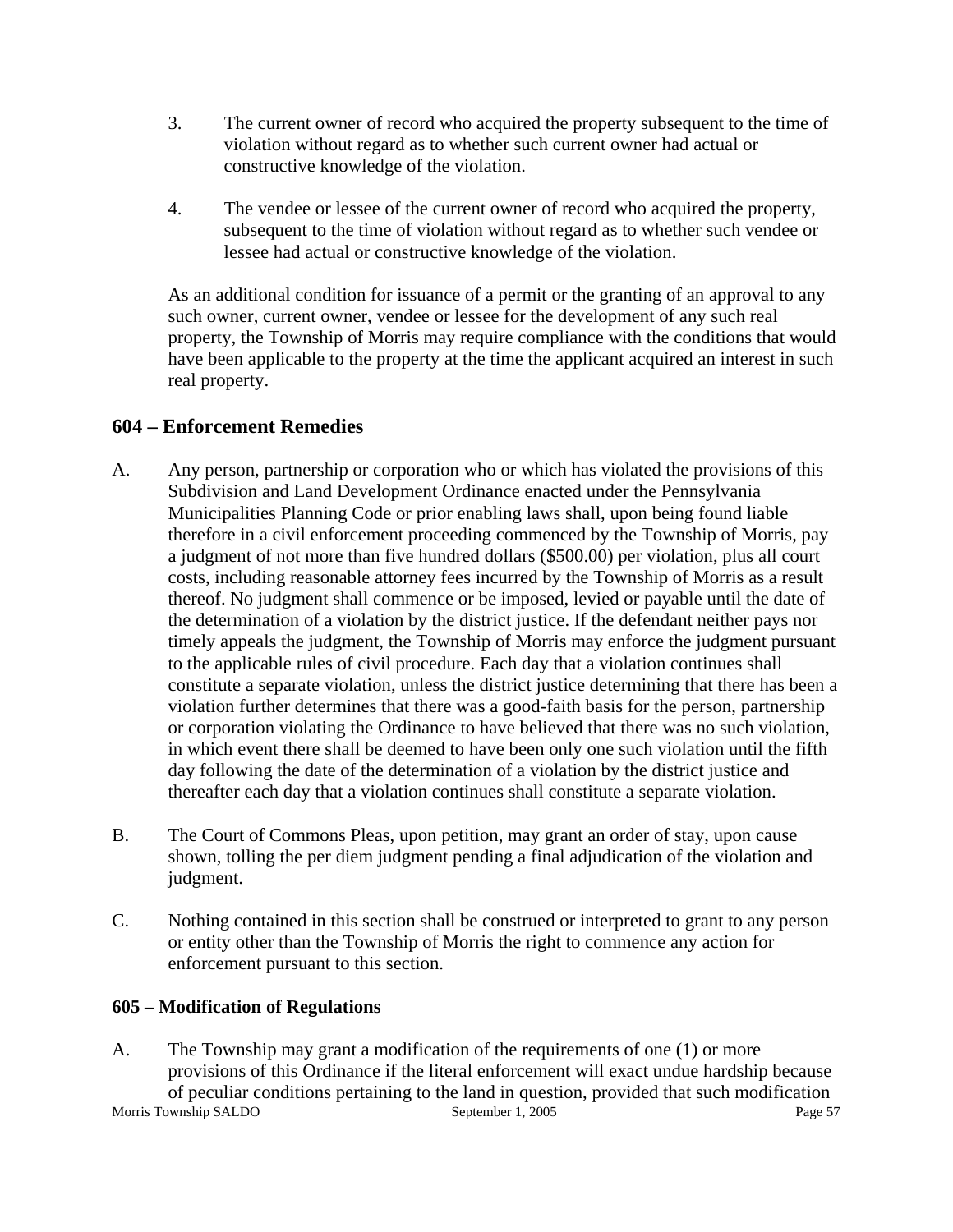will not be contrary to the public interest and that the purpose and intent of this Ordinance is observed.

- B. All requests for a modification shall be in writing and shall accompany and be a part of the application for development. The request shall state in full the grounds and facts of unreasonableness or hardship on which the request is based, the provision or provisions of the ordinance involved and the minimum modification necessary.
- C. The Township shall keep a written record of all actions on all requests for modification.
- D. The Township may approve, or deny the request for modification. If the Board of Supervisors approves the request for modification, it shall authorize the minimum modification from this Ordinance that will afford relief. Requests for modifications shall be reviewed by the Morris Township Planning Commission.

# **606 – Conflict**

Whenever there is a difference between the minimum standards or dimensions specified herein and those contained in other regulations, resolutions or ordinances of Morris Township, the highest or most restrictive standards shall govern.

# **607 – Failure to Complete Improvements**

In the event that any improvements that may be required have not been installed as provided in this Ordinance or in accord with the approved final plan, the Township shall enforce any corporate bond or other security by appropriate legal and equitable remedies. If the proceeds of such bond or other security are insufficient to pay the cost of installing or making repairs or corrections to all the improvements covered by said security, the Township may, at their option, install part of such improvements in all or part of the subdivision or land development and may institute appropriate legal and equitable action to recover the monies necessary to complete the remainder of the improvements. All of the proceeds, whether resulting from the security or from any legal or equitable action brought against the developer, or both, shall be used solely for the installation of the improvements covered by such security and not for any other municipal purpose.

# **608 – Appeals**

The decision of the Township Board of Supervisors with respect to the approval or disapproval of plans may be appealed directly to the Court of Common Pleas of Clearfield County not later than thirty (30) days after issuance of notice of the decision or report of the Township.

# **609 – Interpretation**

In the interpretation and the application of the provisions of this Ordinance, they shall be held to be the minimum requirements for the promotion of the health, safety, morals and general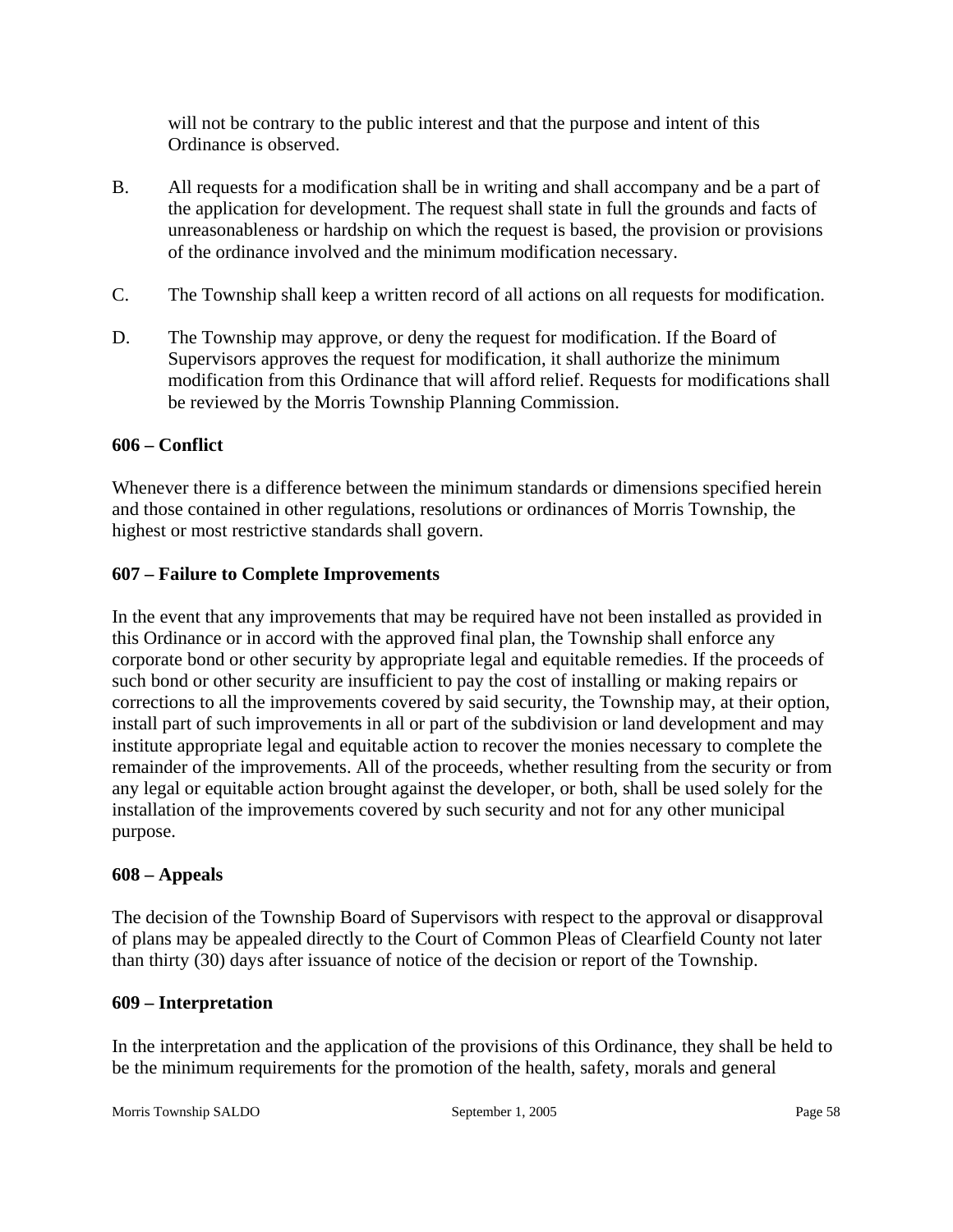welfare. Standards applying to commercial and industrial subdivisions shall be subject to individual review and determination in each case.

# **610 – Validity**

Should any section, subsection or provision of this Ordinance be declared invalid by a court of competent jurisdiction, such decision shall not affect the validity of this Ordinance as a whole, or of any part thereof.

# **611 – Conflict**

All ordinances, or parts of ordinances, in conflict herewith are hereby repealed.

# **612 – Effective Date**

This Ordinance shall be effective five (5) days from the date of its adoption.

# **613 – Procedure for Applying for Modifications**

#### A. Application to be Submitted in Writing:

Applications for modifications shall be submitted in writing by the developer at the time the preliminary plan is filed with the Township. The application shall state fully the grounds and all the facts relied upon by the applicant.

# **614 – Recording of Modification**

In granting a modification, the Township shall record its actions and the grounds for granting the modification in its minutes. A statement showing the date that such modification was granted shall be affixed to the final plan.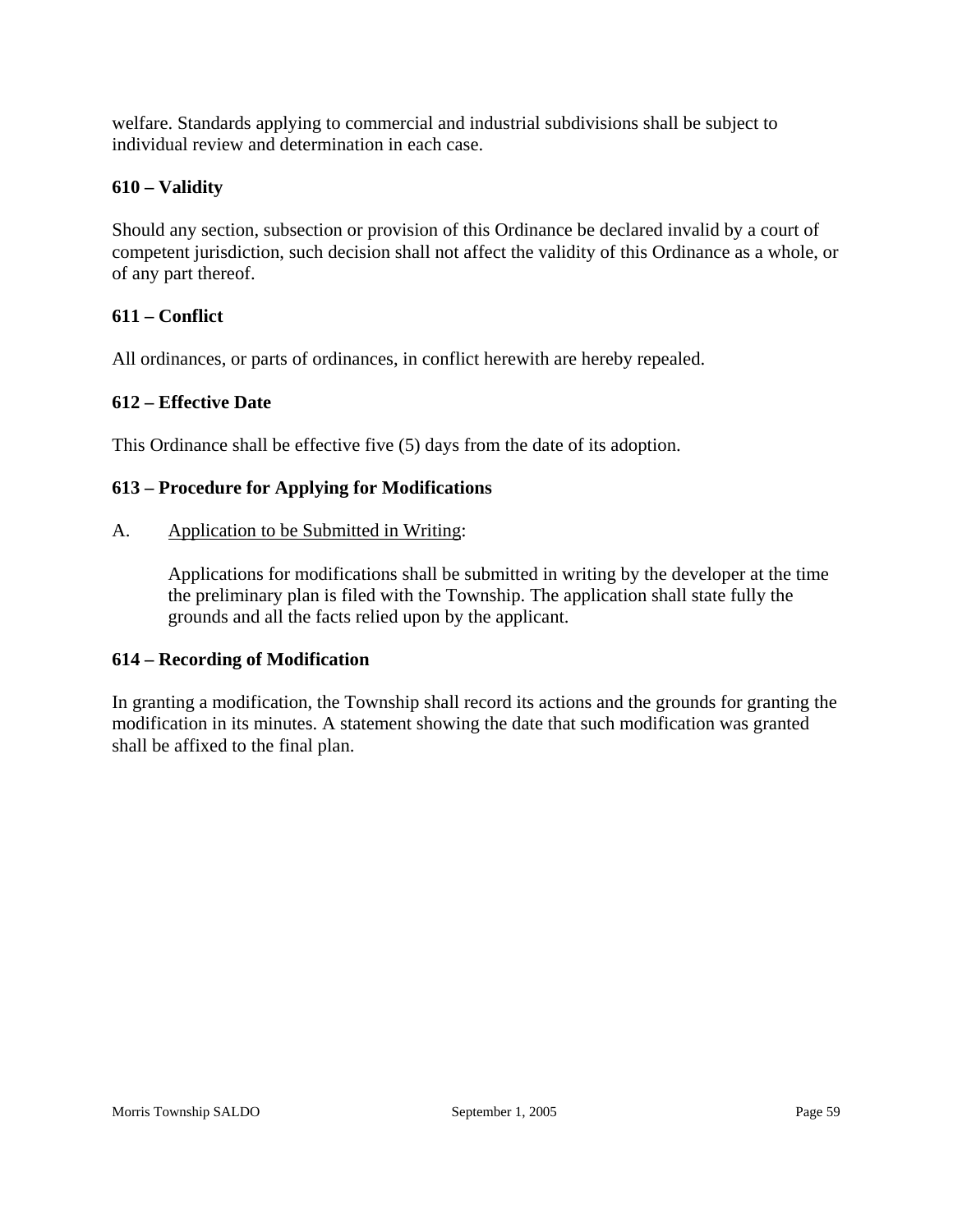# **Article 7 – Definitions**

#### **700 – General Interpretations**

Unless otherwise expressly stated, the following terms shall, for the purposes of this Ordinance, have the meaning indicated: words in the singular include the plural, and the words in the plural include the singular. The word "person" includes a corporation, unincorporated association and a partnership as well as an individual or any other legal entity. The words "shall" and "will" are mandatory; the word "may" is permissive. An "agency" shall be construed to include its successors or assigns. Words not defined in this Article or the Pennsylvania Municipalities Planning Code (MPC) shall have the common meaning given to them.

#### **701 – Meaning of Words**

Accessory Building: A subordinate building, incidental to, and located on the same lot as the principal building. Such buildings are utilized for purposes subordinate to and incidental to the principal building's use.

Agricultural Purposes: Any agricultural use, including farming, dairying, pasturage, horticulture, aquiculture, floriculture, viticulture, capriculture, animal and poultry husbandry and forestry, including the harvesting of timber.

Alley: A passage of way open to public travel, which affords generally a secondary means of vehicular access to abutting lots and is not intended for general traffic circulation.

Applicant: A landowner or developer, as hereinafter defined, who has filed an application for development, including his heirs, successors and assigns. (MPC)

Application for Development: Every application, whether preliminary, tentative or final, required to be filed and approved prior to the start of construction or development including, but not limited to, an application for a building permit, for the approval of a subdivision plat or plan or for the approval of a development plan. (MPC)

Approval Body: The council in cities, boroughs and incorporated towns; the board of commissioners in townships of the first class; the board of supervisors in townships of the second class; the board of commissioners in counties of the second class through eighth class or as may be designed in the law providing for the form of government. In Morris Township, the approval body is the board of supervisors*.* (Def. amended December 14, 1992, P.L. 815, No. 131) (MPC)

Block: A parcel of land bounded by streets, railroad rights-of-way, waterways, parks, unsubdivided acreage or a combination thereof.

Building: Any structure designed or intended for the support, enclosure, shelter or protection of persons, animals or property.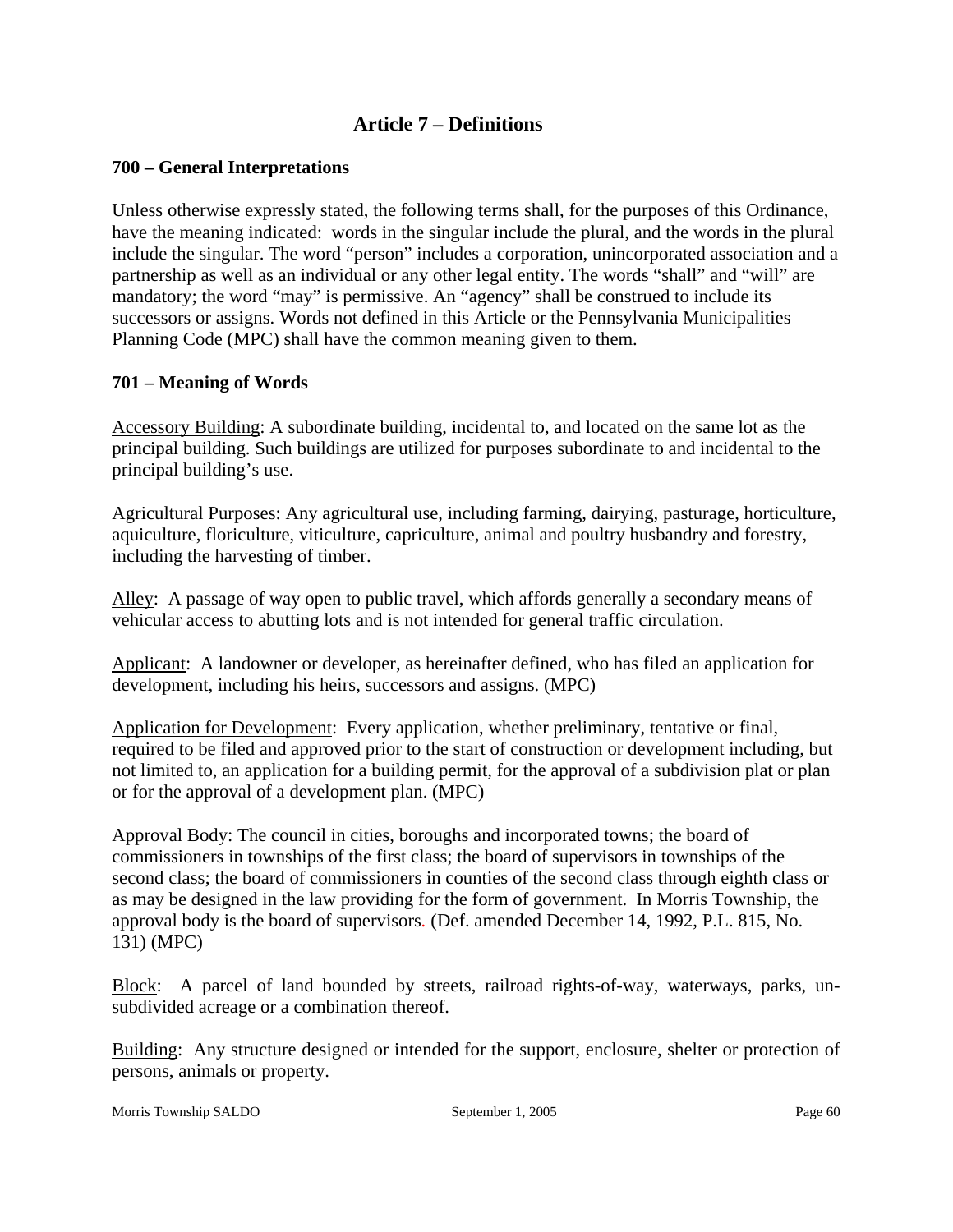Building Line: An imaginary line located a fixed distance from the front line (yard line) of the lot and interpreted as being the nearest point that a building may be constructed to the front lot line (see Yard, Front). The building line shall limit the location of porches, patios and similar construction, steps excepted, to the face of this line. Said line is a specified distance from, and generally parallel to, the street right-of-way or abutting lot lines.

Cartway: The improved surface of a street or alley designed for vehicular traffic. Does not include shoulders or surface outside the gutter line.

Clear Sight Triangle: A triangular area of unobstructed vision at street intersections defined by lines of sight between points at a given distance from the intersection of street centerlines.

Condominium: A building, or group of buildings, in which dwelling units, offices or floor areas are owned individually, and the structure, common areas and facilities are owned by all the owners on a proportional, undivided basis or by a separate managing entity.

Conversion - A change in the use of land or a structure.

Cul-De-Sac: A street open to traffic at one end and terminating at the other in a vehicular turnaround.

Cut: An excavation. The difference between a point on the original ground and a designated point of lower elevation on the final grade. Also, the material removed in excavation.

Department of Environmental Protection (DEP): The Pennsylvania Department of Environmental Protection, its bureaus, divisions, departments and/or agencies, as may from time to time be established, or such department or departments as may in the future succeed it.

Detention Pond: An area in which surface water runoff is temporarily stored pending its release at a controlled rate.

Developer: Any landowner, agent of such landowner or tenant with the permission of such landowner, who makes or causes to be made a subdivision of land or a land development. (MPC)

Development: Any man-made change to improved or unimproved real estate, including but not limited to, buildings or other structures, the placement of mobile homes, streets and other paving, utilities, storm sewers, drains, improvements to water courses, sidewalks, street signs, crosswalks, shade trees, seeding, monuments or other property markers, water supply facilities, and sewage facilities; filling, grading, excavation, mining, dredging, or drilling operations, in the subdivision of land, when conducted within the context of subdivision or land development activities, as defined by the Pennsylvania Municipalities Planning Code.

Morris Township SALDO September 1, 2005 Page 61 Development Plan: The provisions for development, including a planned residential development, a plat of subdivision, all covenants relating to use, location and bulk of buildings and other structures, intensity of use or density of development, streets, ways and parking facilities, common open space and public facilities. The phrase "provisions of the development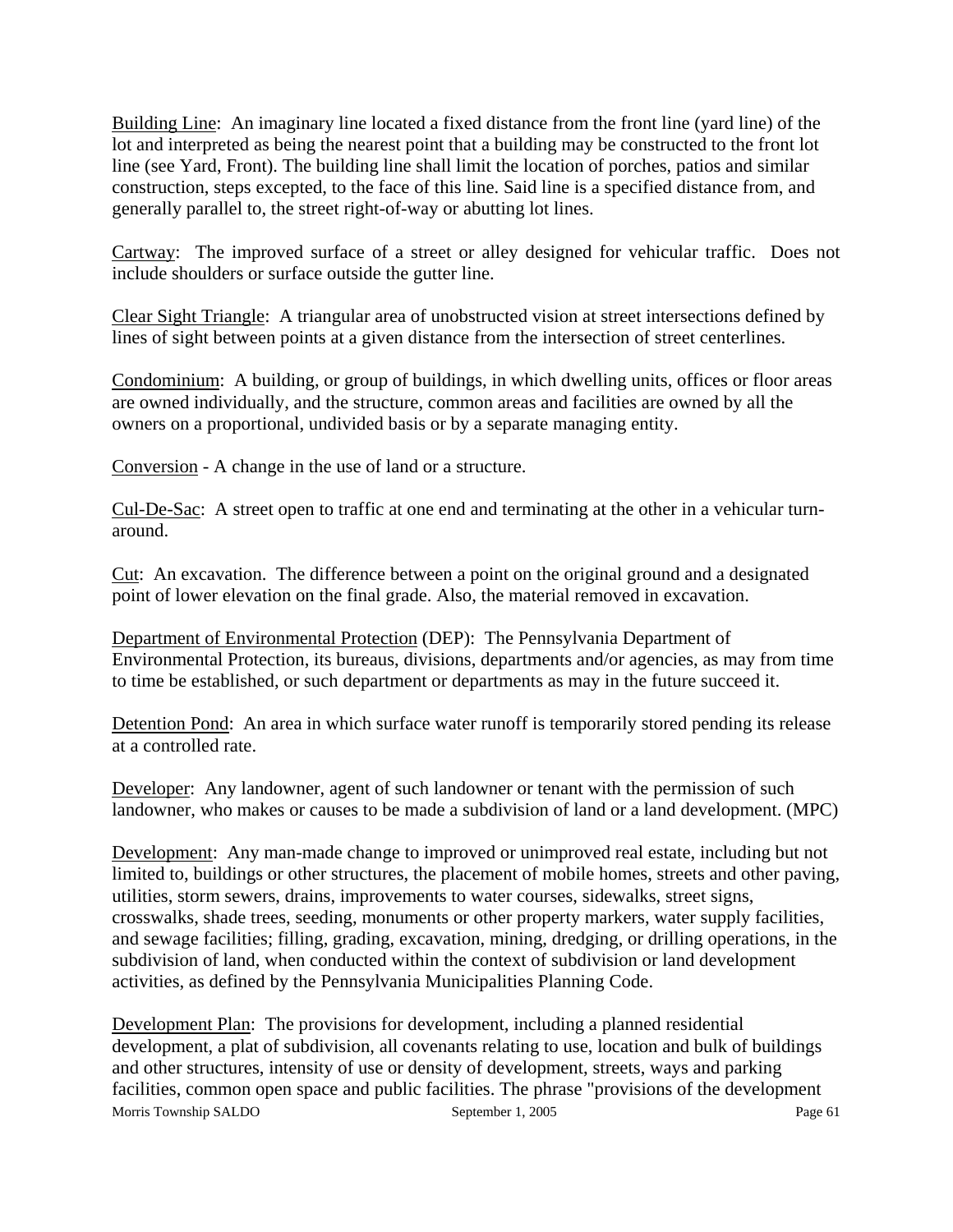plan," when used in this Ordinance, shall mean the written and graphic materials referred to in this definition.

Drainage: The removal of surface water or groundwater from land by drains, grading or other means, and includes control of runoff to minimize erosion and sedimentation during and after construction or development.

Drainage Facility: Any ditch, gutter, culvert, storm sewer or other structure designed, intended or constructed for the purpose of carrying, diverting or controlling surface water or groundwater.

Drainage Easement: The lands required for the installation of stormwater sewers or drainage ditches, or required along a natural stream or watercourse for preserving the channel and providing for the flow of water therein to safeguard the public against flood damage.

Driveway: A private vehicular passageway providing access between a street and a private parking area or private garage.

Dwelling Unit: Any structure, or part thereof, designed to be occupied as living quarters as a single housekeeping unit.

Easement: A right granted for limited use of private land for public and quasi-public purposes including such things as utilities and drainage. There shall be no structures on any easements granted to Morris Township and to any officially created municipal authority.

Eating and Drinking Places: A business establishment whose principal business is the selling of unpackaged food to the customer in a ready-to-consume state.

Engineer: A professional engineer licensed as such in the Commonwealth of Pennsylvania.

Environmentally Sensitive Areas: Environmentally sensitive areas shall include areas with slopes of over twenty-four percent (24%)**,** floodway areas, floodplain, floodways and wetland areas. This determination shall be made based on information available from submitted subdivision plans, topographic maps, soils reports, the Clearfield County Comprehensive Plan, Clearfield County Conservation District, United States Geologic Survey, the Pennsylvania Department of Environmental Protection or other sources.

Erosion: The displacement of surface materials by the action of natural elements.

Erosion and Sediment Control Plan: A plan showing all present and proposed grades and facilities for stormwater, drainage, erosion and sediment controls, and which is in accordance with this Ordinance.

Excavation: Any act by which earth, sand, gravel, rock or any other similar material is dug into, cut, quarried, uncovered, removed, displaced, relocated or bulldozed and shall include the conditions resulting therefrom.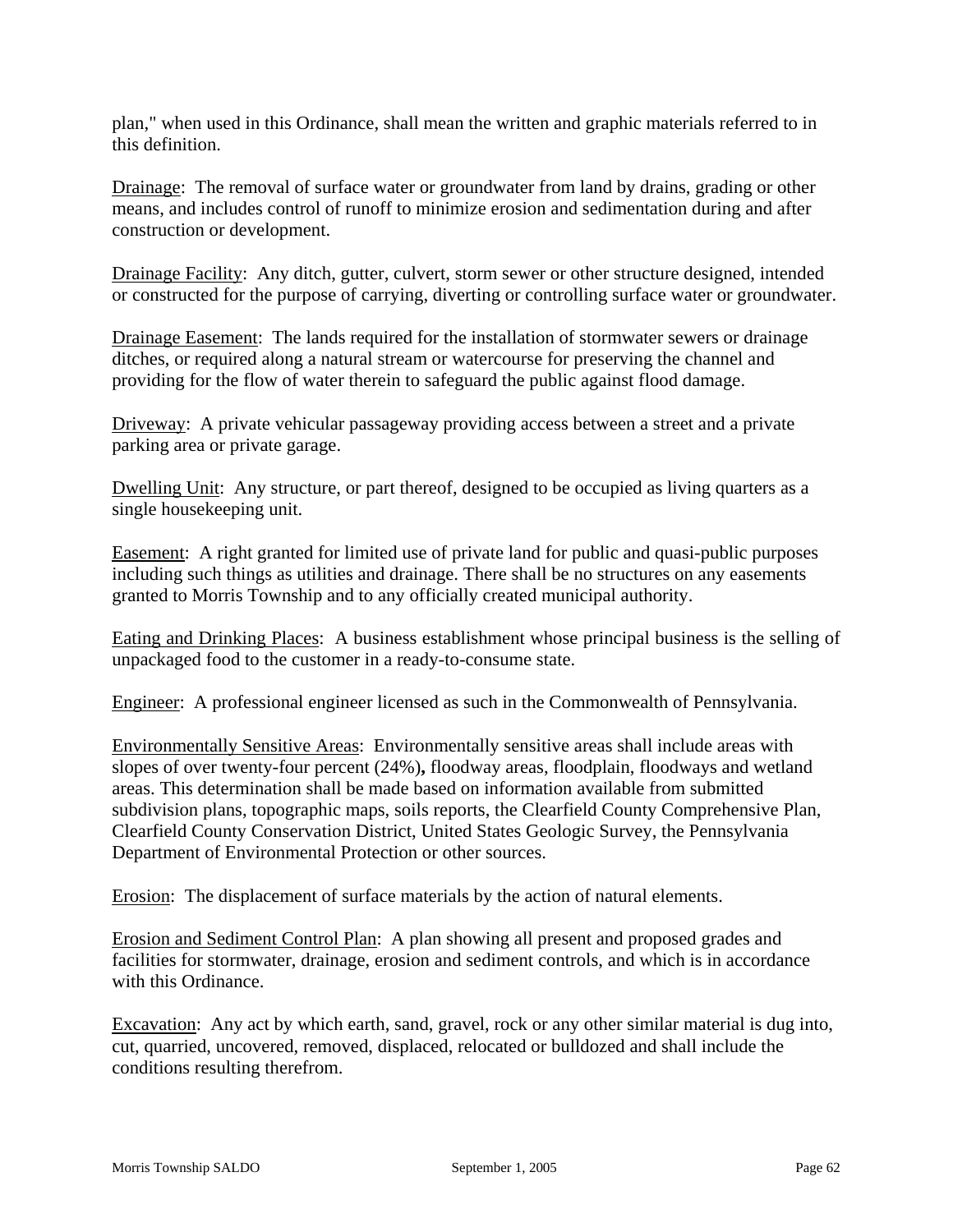Fill: Any act by which earth, sand, gravel, rock or any other material is placed, pushed, dumped, pulled, transported or moved to a new location above the natural surface of the ground or on top of the stripped surface and shall include the conditions resulting therefrom. The difference in elevation between a point on the original ground and a designated point of higher elevation on the final grade. The material used to make a fill.

#### Flood:

- A. Flood Prone Area: A relatively flat or low land area adjoining a stream, river or watercourse, which is subject to partial or complete inundation or any area subject to the unusual and rapid accumulation or runoff of surface waters from any source.
- B. Floodway: The channel of a river or other watercourse and the adjacent land areas required to carry and discharge a flood of a given magnitude.
- C. One Hundred (100) Year Flood: A flood having an average frequency of occurrence on the order of once in every one hundred (100) years, although the flood may occur in any year.
- D. Regulatory Flood Elevation: The one hundred (100) year elevation based upon the information contained in the Official Flood Insurance Study, as prepared by the Federal Insurance Administration.

General Institutional: Land uses or land developments which provide social, medical or religious services to a community, but which do not include housing or overnight accommodations to persons or patients. Examples of general institutional uses include social halls, churches and community centers. Institutional uses which involve transitional housing, group quarters or overnight accommodation of persons shall be regarded by this Ordinance as industrial or commercial land developments, due to the typical size of facilities and greater complexity of planning issues. Examples of this more complex type of use include correctional facilities and inpatient hospitals. However, nothing in this definition should be construed to prevent the use of single-family dwellings for permanent family-like living arrangements for handicapped persons, which are not subject to this Ordinance.

Grading and Drainage Plan: A plan showing all existing ground features and proposed grading, including existing and proposed surface and subsurface drainage facilities, described by materials, grades, contours and topography.

Gross Floor Area: The sum of the gross horizontal areas of a building or structure (excluding vehicular parking lots) from the exterior face of exterior walls or from the centerline of a wall separating two buildings, expressed in square feet.

Improvements: Those physical changes to the land, including, but not limited to grading, paving, conversion of land use, curbs, gutters, storm sewers and drains, improvements to existing watercourses, provision of sidewalks, crosswalks, roads and streets street signs, monuments, parking lots, water supply facilities and sewage disposal facilities.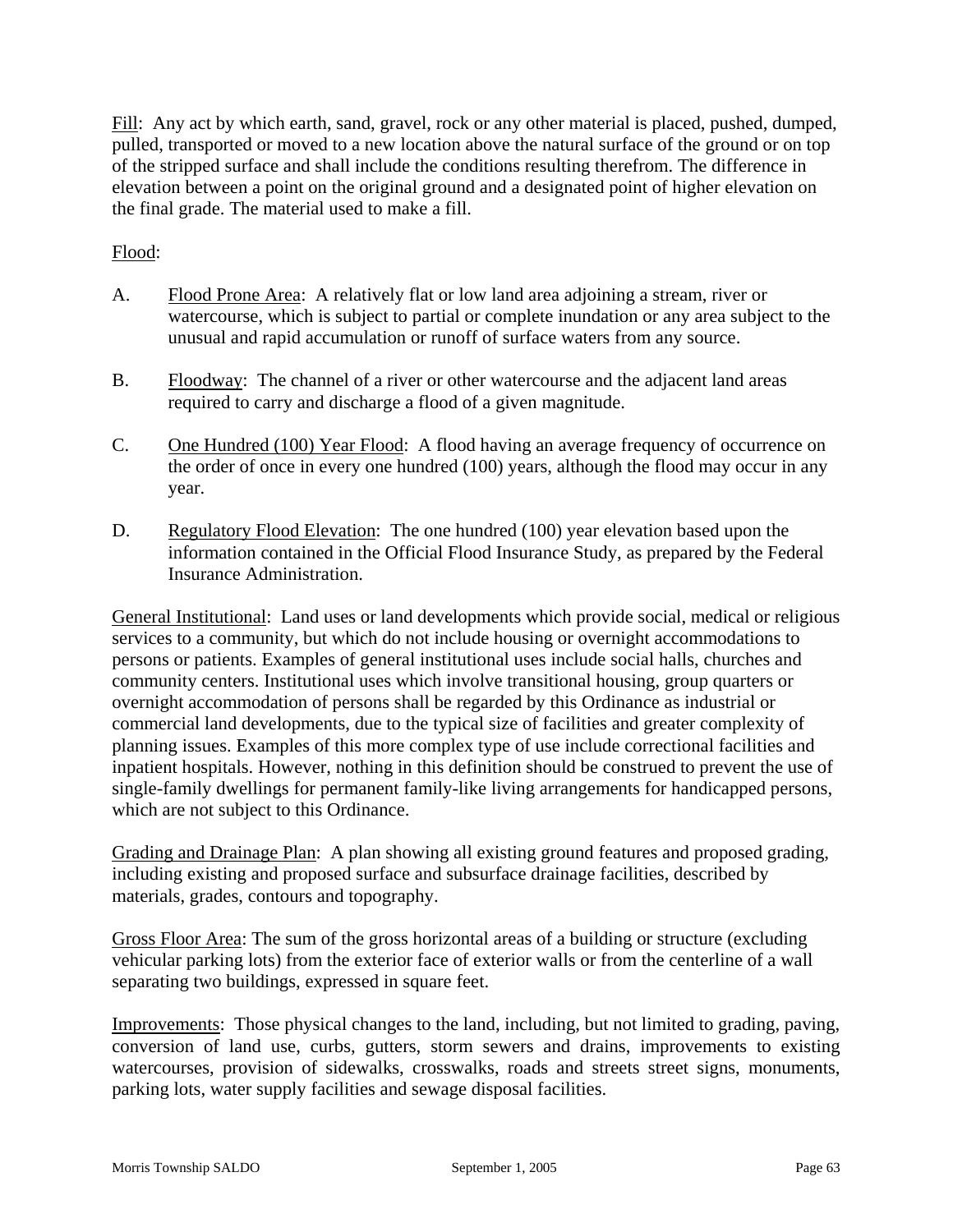Industry, Heavy: The manufacture, storage, processing and treatment of materials which are potentially hazardous, or processes which produce significant amounts of smoke, noise, glare, or dust or odor as a primary or secondary effect of the principal use of the land or buildings. Heavy industries include, but are not limited to, foundries, blast furnaces, rolling, or stamping mills, smelting or ore facilities and similar primary metal processes; petroleum, gas or natural gas distillation or bulk storage facilities; power plants for the production of electricity (whether by wind, natural gas, coal, other combustibles or co-generation); storage facilities for manufacture explosives, acid and fertilizer; manufacturing processes involving hides or offal; cement manufacturing facilities; washing and gravel separation; lime manufacturing, chemical treatment of wood or production of fiberboard, or plywood; excavation of coal or non-coal minerals and similar uses.

Industry, Light: Manufacturing in which there are no significant impacts from noise, dust or odor, and impacts are limited to secondary effects related to vehicular traffic, incidental noise, movement of materials. Light industries include, but are not limited to, food processing; wood products manufacturing (without chemical treatment); production of machine tools and similar metalworking; manufacturing of plastic products; laboratories, testing and research facilities; printing; pharmaceuticals production, and similar facilities for assembling and fabricating.

Land Development: Any of the following activities:

- A. The improvements of one (1) lot or two (2) or more contiguous lots, tracts or parcels of land for any purpose involving:
	- 1. A group of two (2) or more residential or non-residential buildings, whether proposed initially or cumulatively, or a single nonresidential building on a lot or lots regardless of the number of occupants or tenure; or
	- 2. The division or allocation of land or space, whether initially or cumulatively, between or among two (2) or more existing or prospective occupants by means of, or for the purpose of streets, common areas, leaseholds, condominiums, building groups or other features;
	- 3. See also Article I and Article V of the Pennsylvania Municipalities Planning Code.
- B. A subdivision of land.
- C. For the purposes of this Ordinance, land development does not include development which involves:
	- 1. The conversion of an existing single-family, detached dwelling or single-family, semi-detached dwelling into not more than three residential units, unless such units are intended to be a condominium.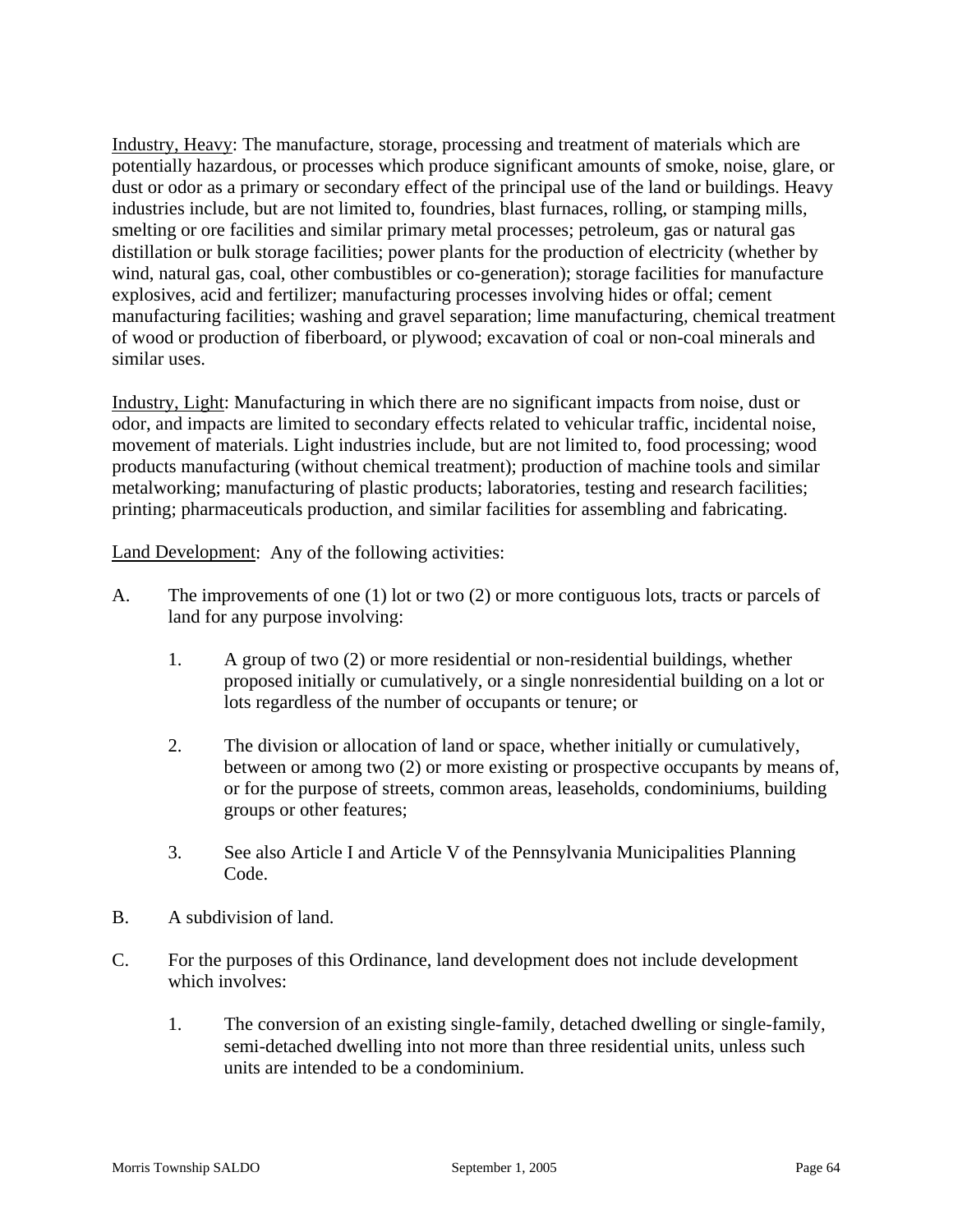2. The addition of an accessory building, including farm buildings, on a lot or lots subordinate to an existing principal building.

Landowner: The legal or beneficial owner or owners of land including the holder of an option or contract to purchase (whether or not such option or contract is subject to any condition), a lessee, if he is authorized under the lease to exercise the rights of the landowner, or other person having a proprietary interest in land. (MPC)

Lot: A designated parcel, tract or area of land established by a plat or otherwise as permitted by law and to be used, developed or built upon as a unit. (MPC)

Lot, Area of: The total horizontal ground area of a lot expressed in acres or square feet and computed exclusive of any portion of the right-of-way of any public or private thoroughfare, street, road, alley or easement of access of use; but including any easement for essential service.

Lot, Corner: A lot at the junction of and fronting on two or more intersecting street rights-ofway.

Lot Coverage: A measure of intensity of land use that represents the portion of a site that is impervious (i.e. does not absorb water). This portion includes, but is not limited to, all areas covered by buildings, parking areas, driveways, roads, sidewalks, and any area of concrete asphalt, or similar impervious material*.* 

Lot, Double Frontage: A lot which abuts streets in both the front, rear and/or side yards.

Lot, Flag: A lot which has only a narrow portion connecting a larger area to a street.

Lot, Non-Conforming: A lot the area or dimension of which was lawful prior to the adoption or amendment of subdivision regulations, but which fails to conform to the requirements of the governing ordinance in which it is located by reasons of such adoption or amendment.

Lot, Reverse Frontage: A lot extending between and having frontage on an arterial street and a local access street, and with vehicular access solely from the latter.

Lot, Width of: A mean horizontal distance between the side lot lines measured at its widest and narrowest points.

Maintenance Guarantee: Any financial security, acceptable under Article V of the Pennsylvania Municipalities Planning Code, which may be accepted by Morris Township for the maintenance of any improvements required by this Ordinance.

Major Subdivision: Any subdivision not classified as a minor subdivision.

Marker: A metal stake pin placed to designate the boundary and corners of lots in the subdivision of land for the purpose of reference in land and property survey and to facilitate the sale of lots.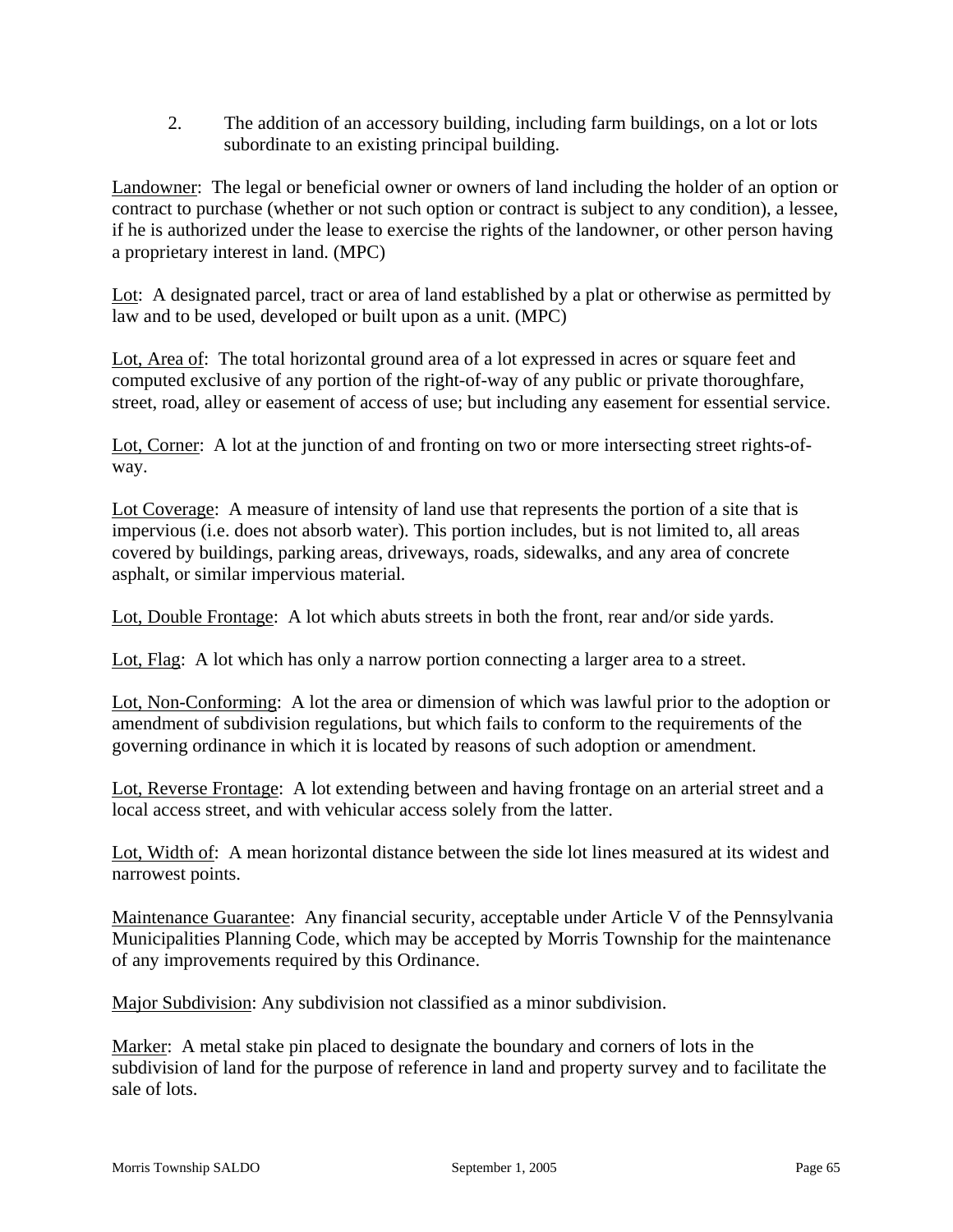Mineral Extraction: The excavation or extraction of any earth products of natural mineral deposit, except where such excavation is for purposes of grading a building lot or roadway or where materials are excavated from and used solely by the property owner**.** 

Minor Land Development: Land development which meets applicable standards for a minor subdivision, does not involve a development earth disturbance of more than one (1) acre; it does not involve a building of greater than twenty thousand (20,000) square feet gross floor area or in excess of two (2) stories in height; and it does not meet the definition of a mobile home park, heavy industry, recreational development or mineral excavation operation. Minor land developments may combine preliminary and final plans.

Minor Subdivision. A subdivision containing ten (10) lots or less and where:

- A. The lots front on existing public roads which are maintained by the Township or state governments, and there is no new road proposed, and
- B. There are no extensions of existing sanitary sewers, stormwater sewers, or water system lines, and
- C. There is no land area reserved or dedicated to the public, and
- D. There is no construction of other public improvements necessary or contemplated.

Mobile Home: A transportable, single-family dwelling intended for permanent occupancy, contained in one unit or in two (2) or more units designed to be joined into one integral unit capable of again being separated for repeated towing, which arrives at a site complete and ready for occupancy except for minor and incidental unpacking and assembly operations, and constructed so that it may be used without a permanent foundation. (The term does not include recreational vehicles or travel trailers.) (MPC)

Mobile Home Lot: A parcel of land in a mobile home park, improved with the necessary utility connections and other appurtenances necessary for the erection thereon of a single mobile home. (MPC)

Mobile Home Park: A parcel or contiguous parcels of land which has been so designated and improved that it contains two (2) or more mobile home lots for the placement thereon of mobile homes.

Modification: When a developer can show that a provision of this Ordinance would cause unnecessary hardship if strictly adhered to, and where because of topographic or other conditions peculiar to the site, in the opinion of the Planning Commission a departure may be made without destroying the intent of such provisions, the Planning Commission may recommend and the Township Board of Supervisors may authorize a modification. Any modification thus authorized and the reasoning on which departure was justified shall be entered on the minutes of the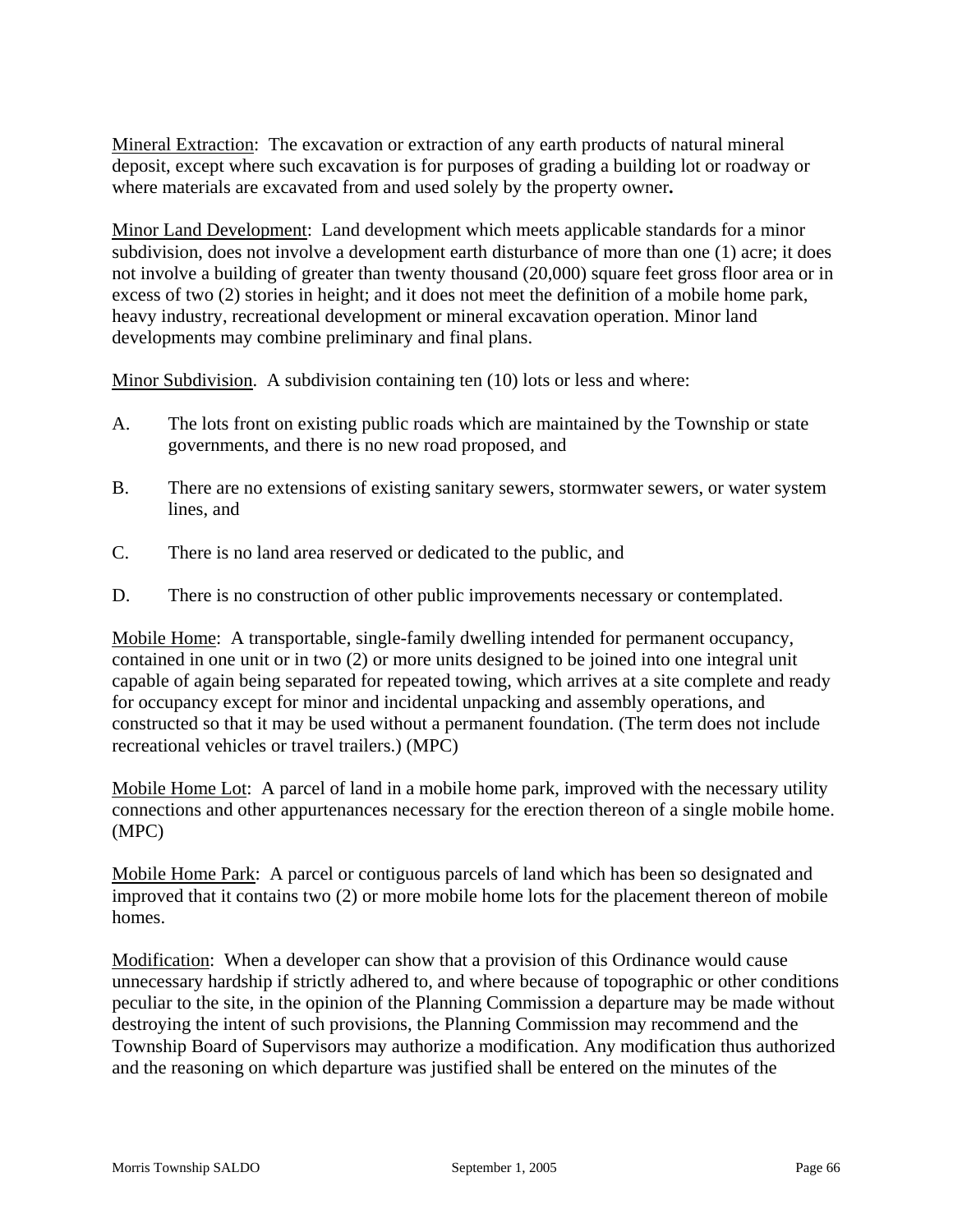Township Board of Supervisors. A modification applies only to the particular subdivision for which it is granted.

Monument: A concrete, stone or other permanent object placed to designate boundary lines, corners of property, and rights-of-way of streets and utilities, for the purpose of reference in land and property survey.

Motel - A building or group of detached or connected buildings designed or used primarily for providing sleeping accommodations for automobile travelers and having a parking space adjacent to a sleeping room. The definition includes hotels, motor lodges and similar uses.

Mountable Curb ("Cape Code Berm"): A low curb with an obtuse slope designed for vehicular crossing without discomfort or damage.

Person: An individual, partnership, corporation, or other legally recognized entity.

Plan, Final: A complete and exact subdivision plan, mobile home park or site plan prepared for official recording as required by statute and this Ordinance.

Plan, Preliminary: The preliminary drawing indicating the proposed layout of the subdivision, mobile home park or site plan to be submitted to Morris Township for consideration, as required by this Ordinance.

Plan, Sketch: An informal plan indicating salient existing features of a parcel or development and its surroundings and general layout of the proposed subdivision.

Plan, Soil Erosion and Sedimentation Control: A plan for controlling erosion and sediment during construction which shall provide all steps, including scheduling, to assure erosion and sediment control during all phases of construction, including final stabilization and surface treatment.

Planning Code: The Pennsylvania Municipalities Planning Code, Act 247 of 1968, as amended by Act 170 of 1988 and such other amendments to same as may be adopted from time to time.

Planning Commission: The Planning Commission of Morris Township, Clearfield County, Pennsylvania.

Plat: The map or plan of a subdivision or land development, whether preliminary or final.

Public Grounds: Includes:

- A. Parks, playgrounds, trails, paths and other recreational areas and other public areas;
- B. Sites for schools, sewage treatment, refuse disposal and other publicly owned or operated facilities; and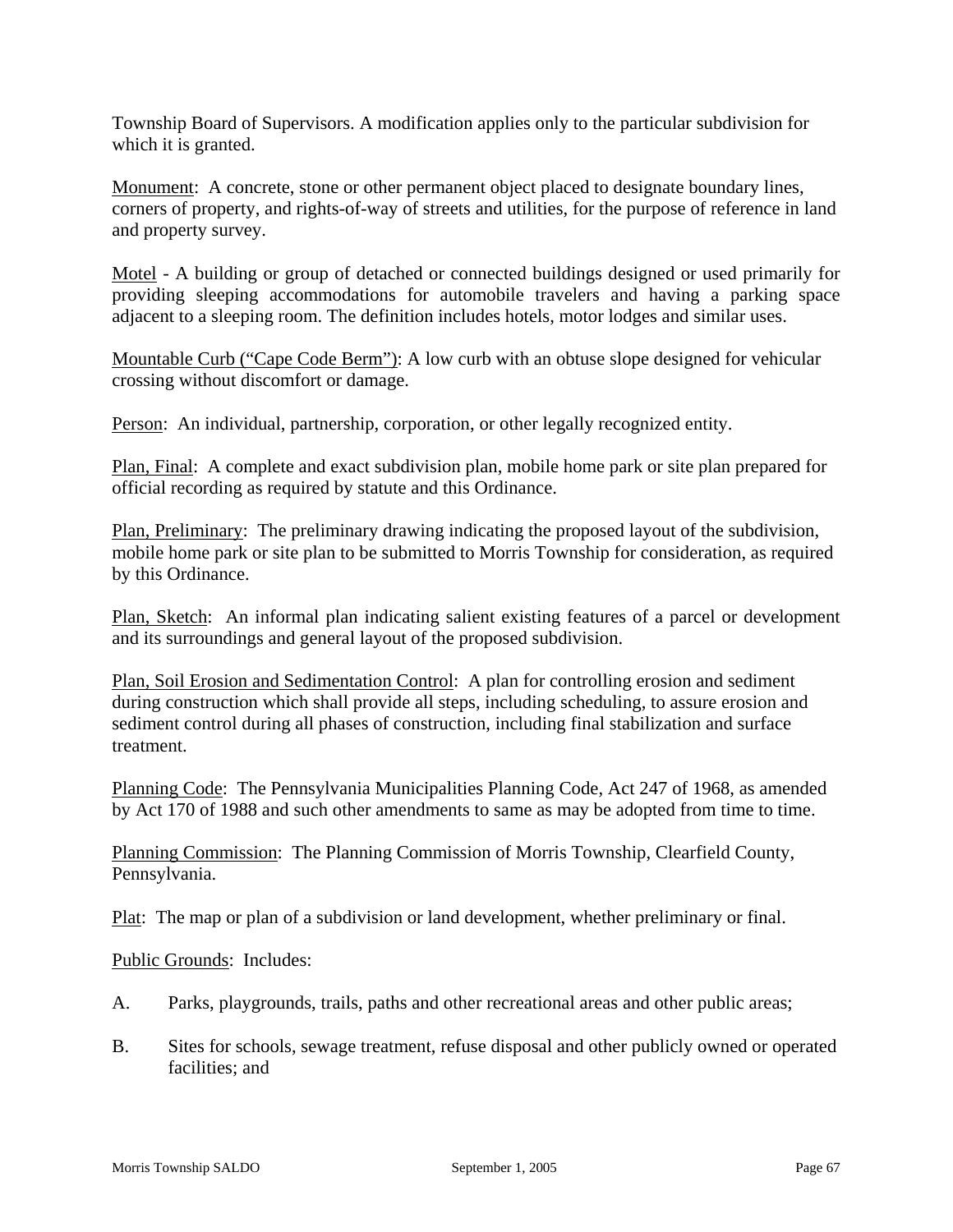C. Publicly owned or operated scenic and historic sites.

Public Hearing: A formal meeting held pursuant to public notice by Morris Township or the Morris Township Planning Commission, intended to inform and obtain public comment, prior to taking action in accordance with the Pennsylvania Municipalities Planning Code. (MPC, as amended for local usage.)

Public Meeting: A forum held pursuant to notice under the Act of July 3, 1986 (P.L. 388, No. 84), known as the "Sunshine Act."

Public Notice: Notice published once each week for two (2) successive weeks in a newspaper of general circulation in the Township. Such notice shall state the time and place of the hearing and the particular nature of the matter to be considered at the hearing. The first publication shall not be more than thirty (30) days and the second publication shall not be less than seven (7) days from the date of the hearing. (MPC)

Recreational Development: A subdivision or land development designed to provide camping, temporary parking for recreational vehicles or other active recreational facilities. Examples of such facilities include campgrounds, resorts, swimming pools, golf courses and similar facilities.

Recreational Vehicle: A vehicle primarily designed as temporary living quarters for recreation, camping or travel, whether self-powered or towed. Examples of recreational vehicles include travel trailer, camping trailer, truck camper and motor home.

Replat: Replats involve the transfer of land between adjacent lots where no new building lot is created. No replat may create a lot in violation or this Ordinance or of any adopted zoning ordinance. Replats will be considered as minor subdivisions.

Reserve Strip: A narrow parcel of ground having inadequate area for building purposes separating a street or a proposed street from other adjacent properties.

Reverse Frontage Lot: A lot extending between, and having frontage on an arterial street and a minor street, and with vehicular access solely from the latter.

Right-of-Way: Land dedicated for use as a public street, alley or crosswalk, which may also be used by sewer, water, storm sewer, electric, gas, telephone and cable system(s).

Riparian Buffer: A vegetated strip of land bordering a stream, which provides filtration of soil, sediments and other pollutants.

Runoff: The surface water discharge or rate of discharge of a given watershed after a fall of rain or snow that does not enter the soil but runs off the surface of the land.

Sedimentation: The process by which mineral or organic matter is accumulated or deposited by moving wind, water, or gravity. Once this matter is deposited (or remains suspended in water), it is usually referred to as "sediment."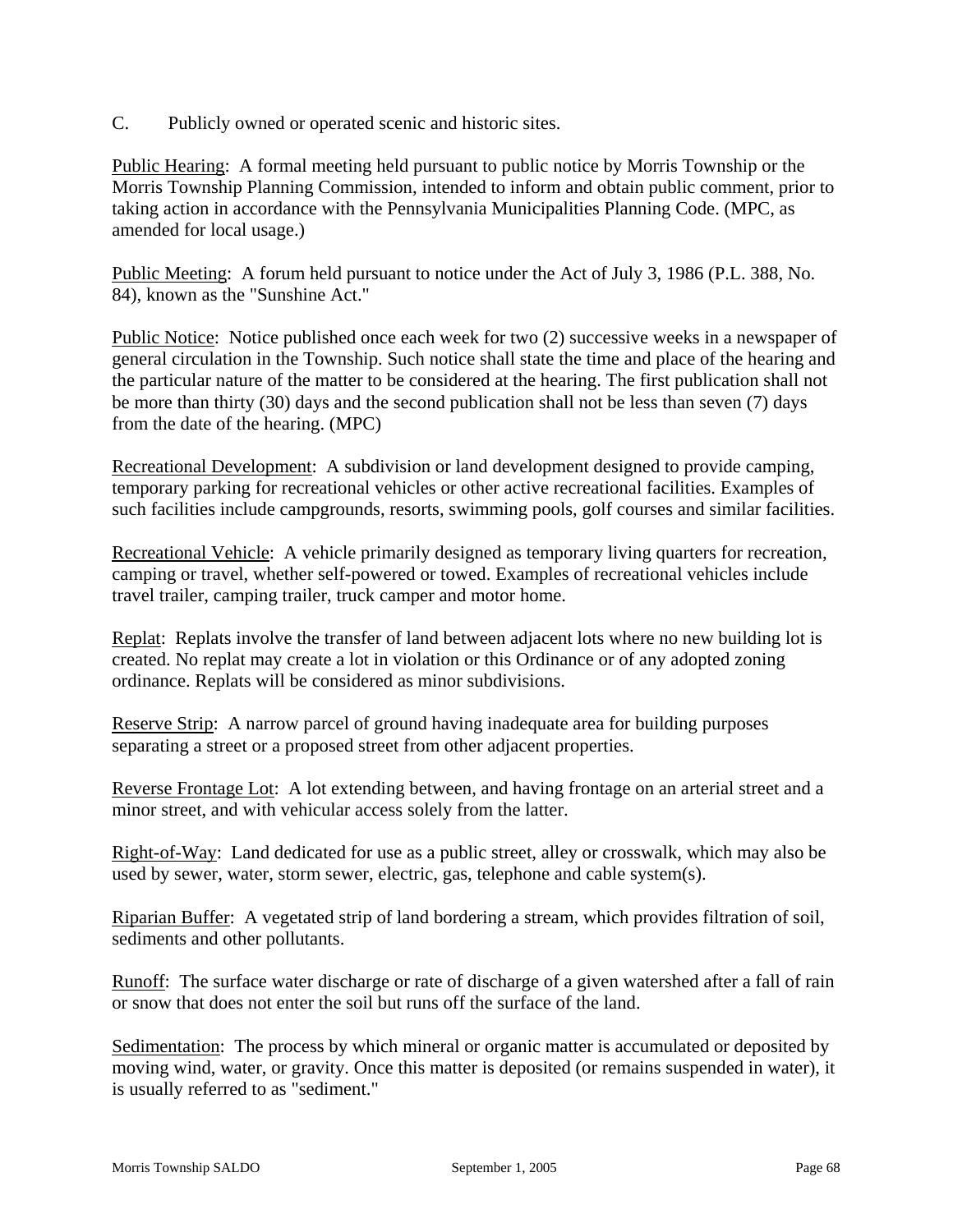Sewage System, Community: A system, whether publicly or privately owned, for the collection of sewage or industrial wastes of a liquid nature from two (2) or more lots and for the treatment or disposal of the sewage or industrial waste on one (1) or more of the lots or at any other site.

Sewage System, Individual: A system of piping, tanks or other facilities serving a single lot and collecting, treating and disposing of domestic sewage into the soil or into waters of this Commonwealth or by means of conveyance to another site for formal disposal.

Sight Distance: The extent of unobstructed vision, in a horizontal or vertical plane, along a street.

Slope: The face of an embankment or cut section; any ground whose surface makes an angle with the plane of the horizon. Slopes are usually expressed in a percentage based upon vertical differences in feet per one (100) feet of horizontal distance.

Street: Includes street, avenue, boulevard, road, highway, freeway, parkway, lane, alley, viaduct and any other ways or strips of land used or intended to be used by vehicular traffic or pedestrians whether public or private. (MPC) Particular types of streets are further defined as follows:

- A. Arterial: This class of highway facility is devoted primarily to the task of moving large volumes of comparatively high speed and long-distance traffic and performs little or no land service function. Arterial highways are defined by the Pennsylvania Department of Transportation Functional Classification Map or shall be by traffic volume, consistent with Institute of Transportation Engineers Standard.
- B. Collector: This class of road serves the internal traffic movement within the Township and connects developed areas with the arterial system. The collector system is intended to simultaneously supply abutting property with the same degree of land service as a local street and accommodate local internal traffic movements. Collector highways are defined by the Pennsylvania Department of Transportation Functional Classification Map or shall be by traffic volume, consistent with Institute of Transportation Engineers Standards.
- C. Local: The local street's sole function is to provide access to abutting land.

Street Centerline: An imaginary line which passes through the middle of the right-of-way and the cartway simultaneously, or which is in the center of the right-of-way in cases where the cartway is not centered in the right-of-way.

Structure: Any man-made object having an ascertainable stationary location on or in land or water, whether or not affixed to the land. (MPC)

Subdivision: The division or re-division of a lot, tract or parcel of land by any means into two or more lots, tracts, parcels or other divisions of land including changes in existing lot lines for the purpose, whether immediate or future, of lease, partition by the court for distribution to heirs or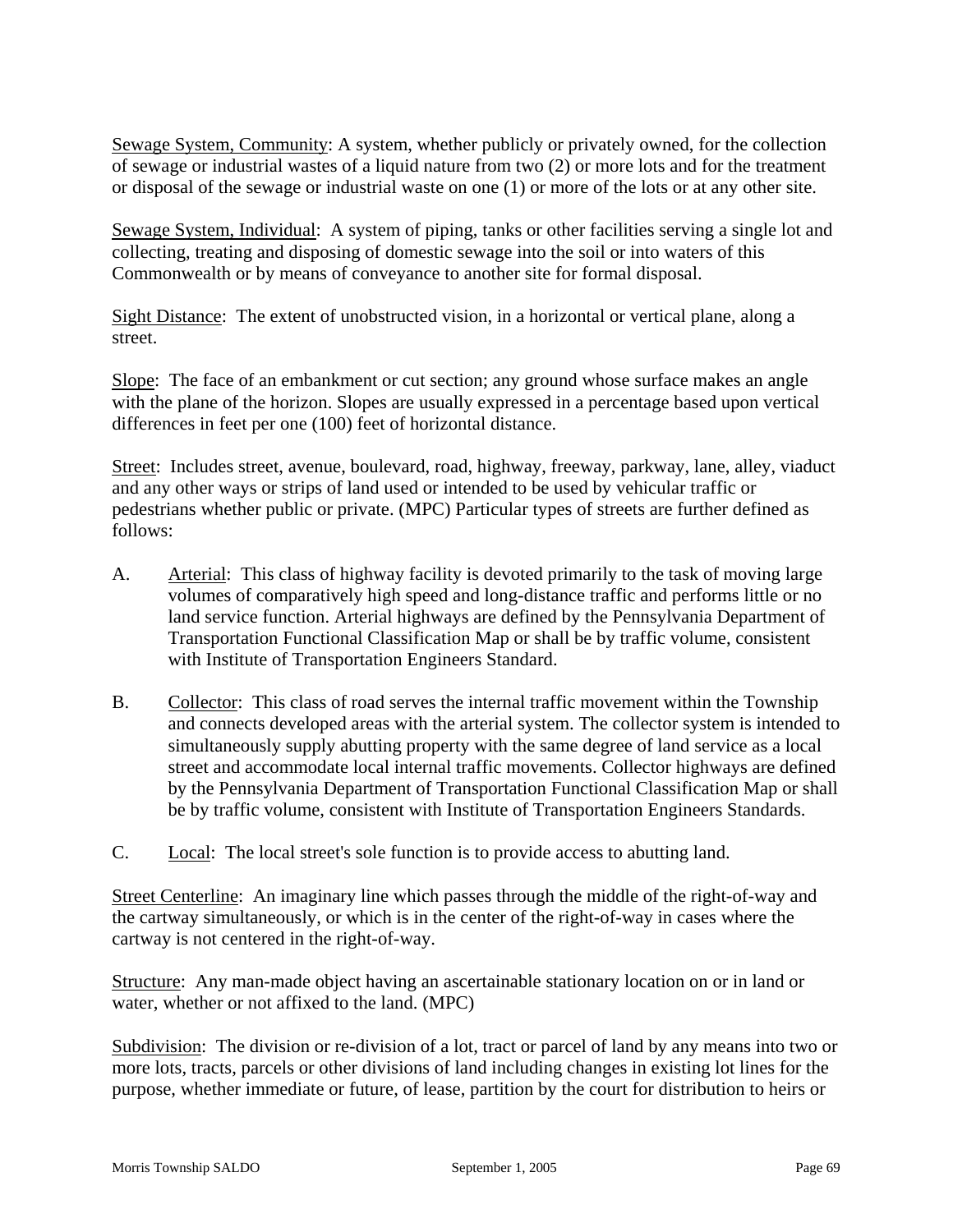devisees, transfer of ownership or building or lot development: Provided, however, that the subdivision by lease of land for agricultural purposes into parcels of more than ten acres, not involving any new street or easement of access or any residential dwelling, shall be exempted. (MPC)

Subdivision - Replat: The change of a lot line between two abutting existing parcels which does not create a new parcel and where such lot line change is in full compliance with this Ordinance and related ordinances, rules and regulations of the Township. A replat shall be treated as a minor subdivision.

Substantially Completed: Where, in the judgment of the Township Engineer, at least ninety percent (90%) (based on the cost of the required improvements for which financial security was posted) of those improvements required as a condition for final approval have been completed in accordance with the approved plan, so that the project will be able to be used, occupied or operated for its intended use. (MPC)

Surveyor: A professional surveyor, licensed as such in the Commonwealth of Pennsylvania.

Swale: A low-lying stretch of land characterized as a depression used to carry surface water runoff.

Temporary Turnaround: A temporary circular turnaround at the end of a road, which terminates at or near the subdivision boundary bordering undeveloped land.

Top Soil: Surface soils and subsurface soils, which normally are fertile soils and soil material, ordinarily rich in organic matter of humus debris. Topsoil is usually found in the uppermost soil layer called the A Horizon.

Township Authority: A body politic and corporate created pursuant to the Act of May 2, 1945 (P.L. 382, No. 164), known as the "Municipalities Authority Act of 1945." (MPC)

Township Engineer: A professional engineer licensed as such in the Commonwealth of Pennsylvania, duly appointed as the engineer for a township, planning agency or joint planning commission. (MPC)

Truck Terminal - land and buildings used as a relay station for the transfer of a load from one vehicle to another or one party to another, or services of trucks, sale of fuel and accessory uses. The terminal facility may include storage areas for trucks and buildings or areas for the repair of trucks.

Undeveloped Land: Any lot, tract or parcel of land which has not been graded or in any other manner prepared for the construction of a building or other improvement.

Utility Plan: A plan to show all existing and proposed fire hydrants, water and sewer lines, storm sewer lines, gas and electric lines, cable television facilities and street lighting.